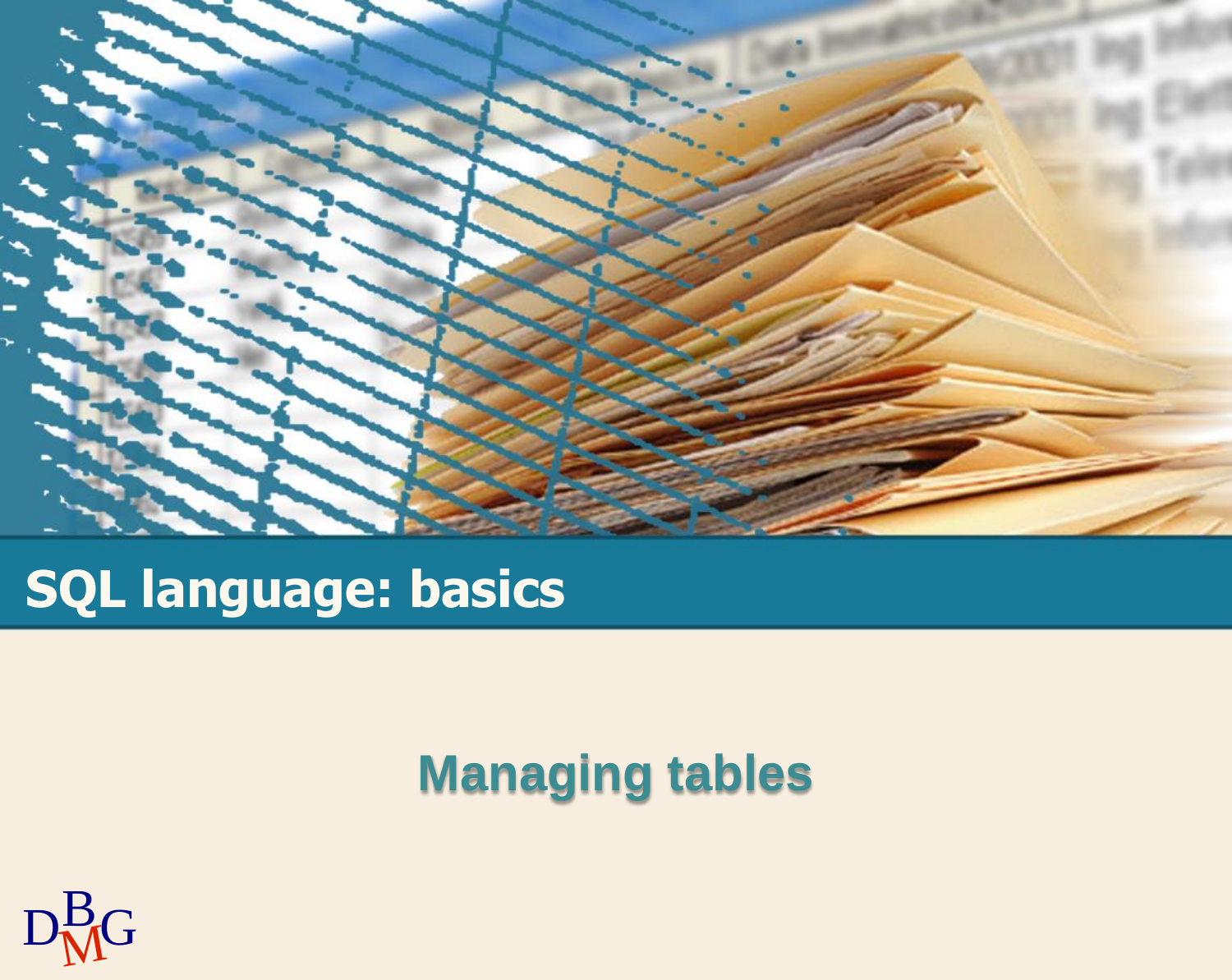## **Managing tables**

 $\Sigma$  Creating a table  $\Sigma$  Modifying table structure  $\Sigma$  Deleting a table  $\Sigma$  The data dictionary  $\Sigma$  Data integrity

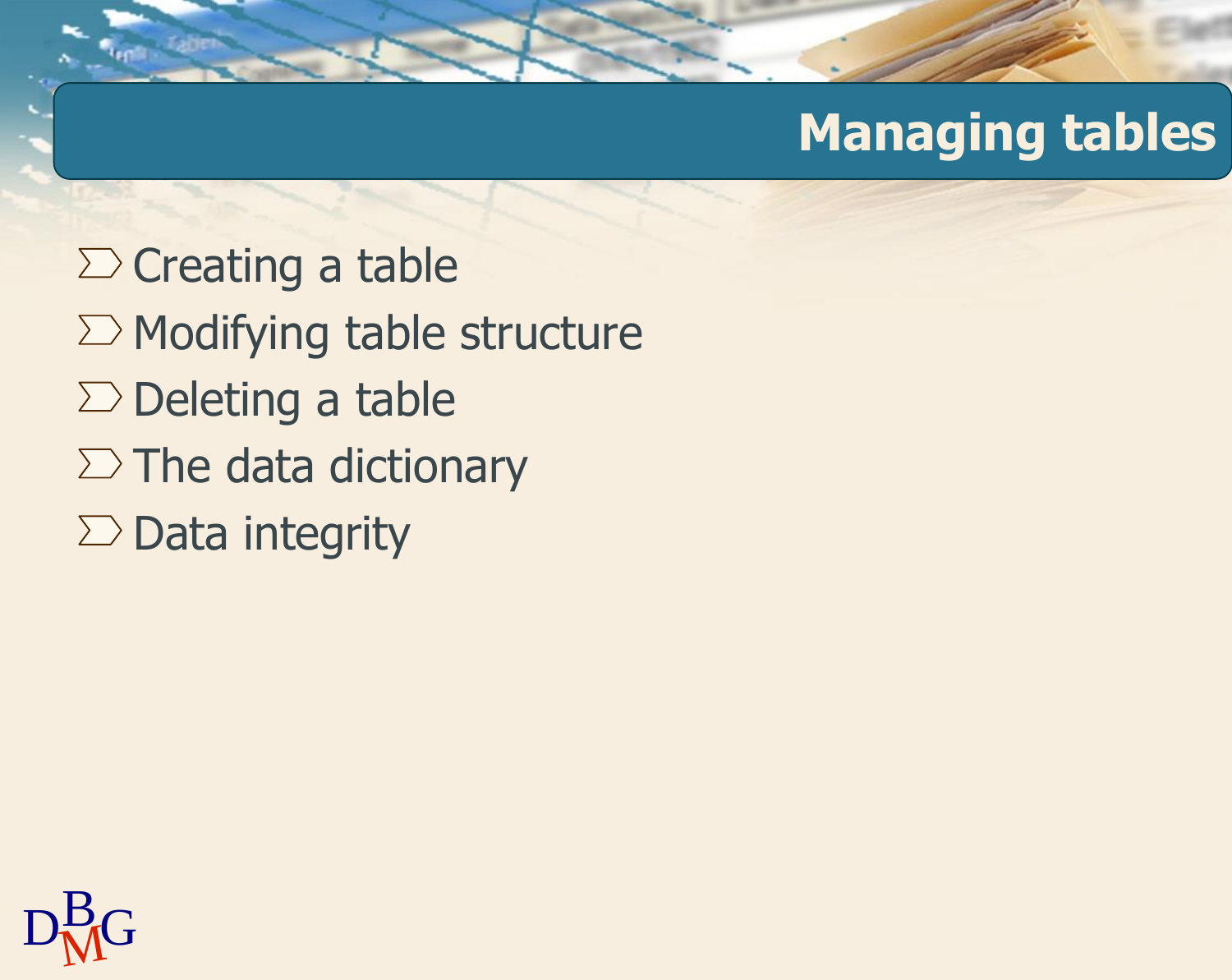

## **Managing tables**

## **Creating a table**

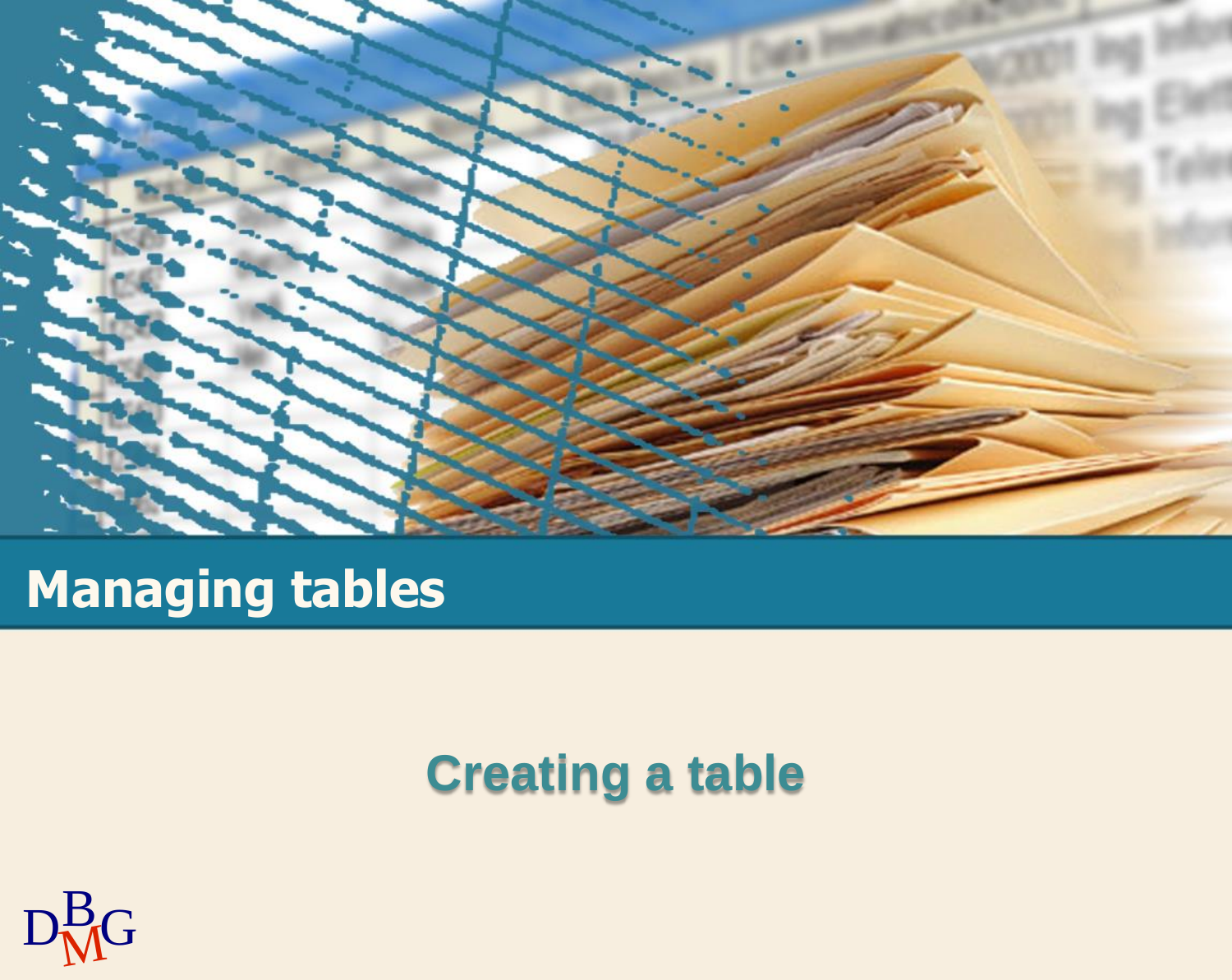# **Creating a table (1/3)**

 $\Sigma$  The following SQL DDL (Data Definition Language) command must be used

### CREATE TABLE

#### $\sum$  It allows

- defining all attributes (i.e., columns) in the table
- defining integrity constraints on the table data

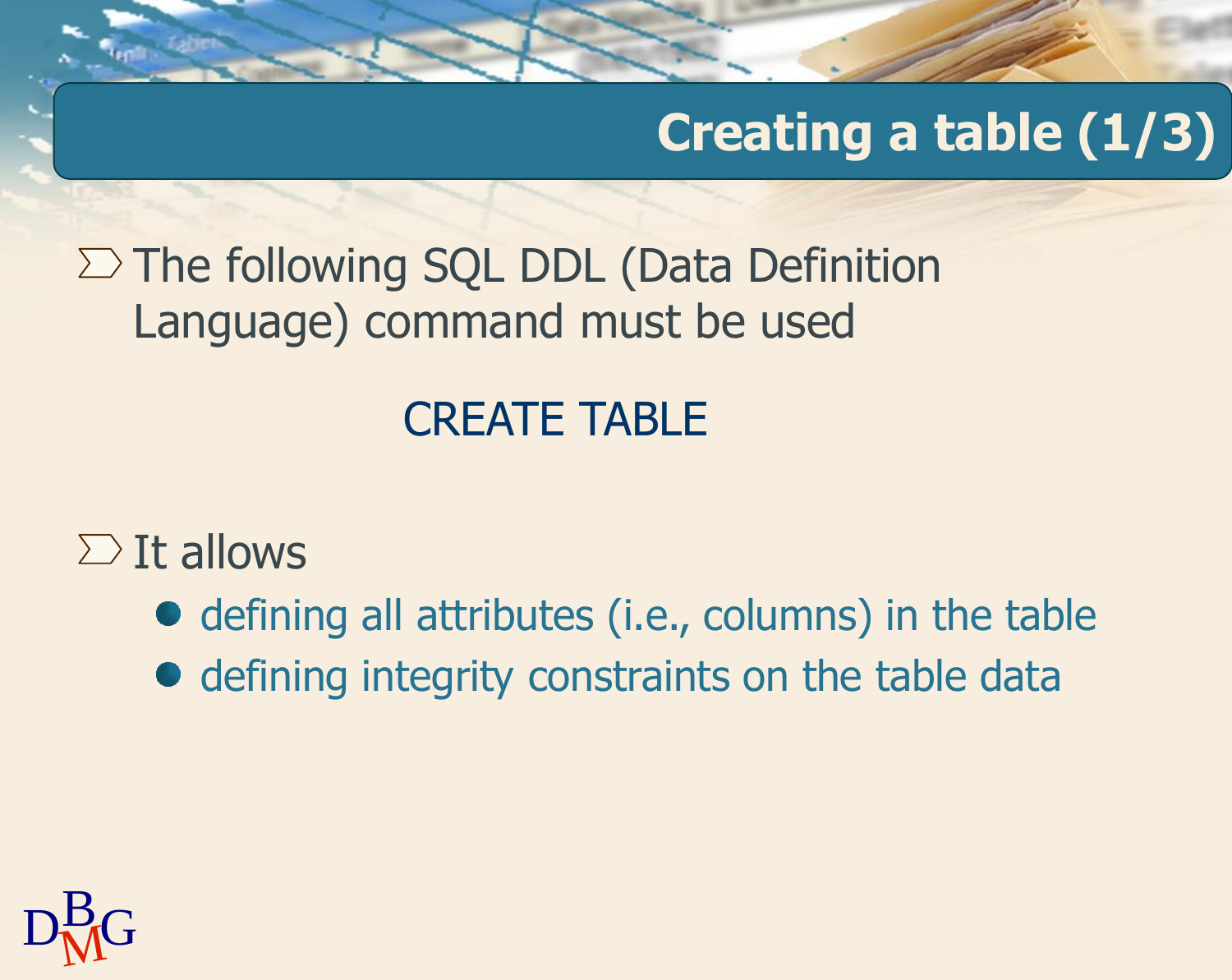# **Creating a table (2/3)**

CREATE TABLE TableName (AttributeName Domain [DefaultValue ] [Constraints] { , AttributeName Domain [DefaultValue ] [Constraints]} **OtherConstraints** );

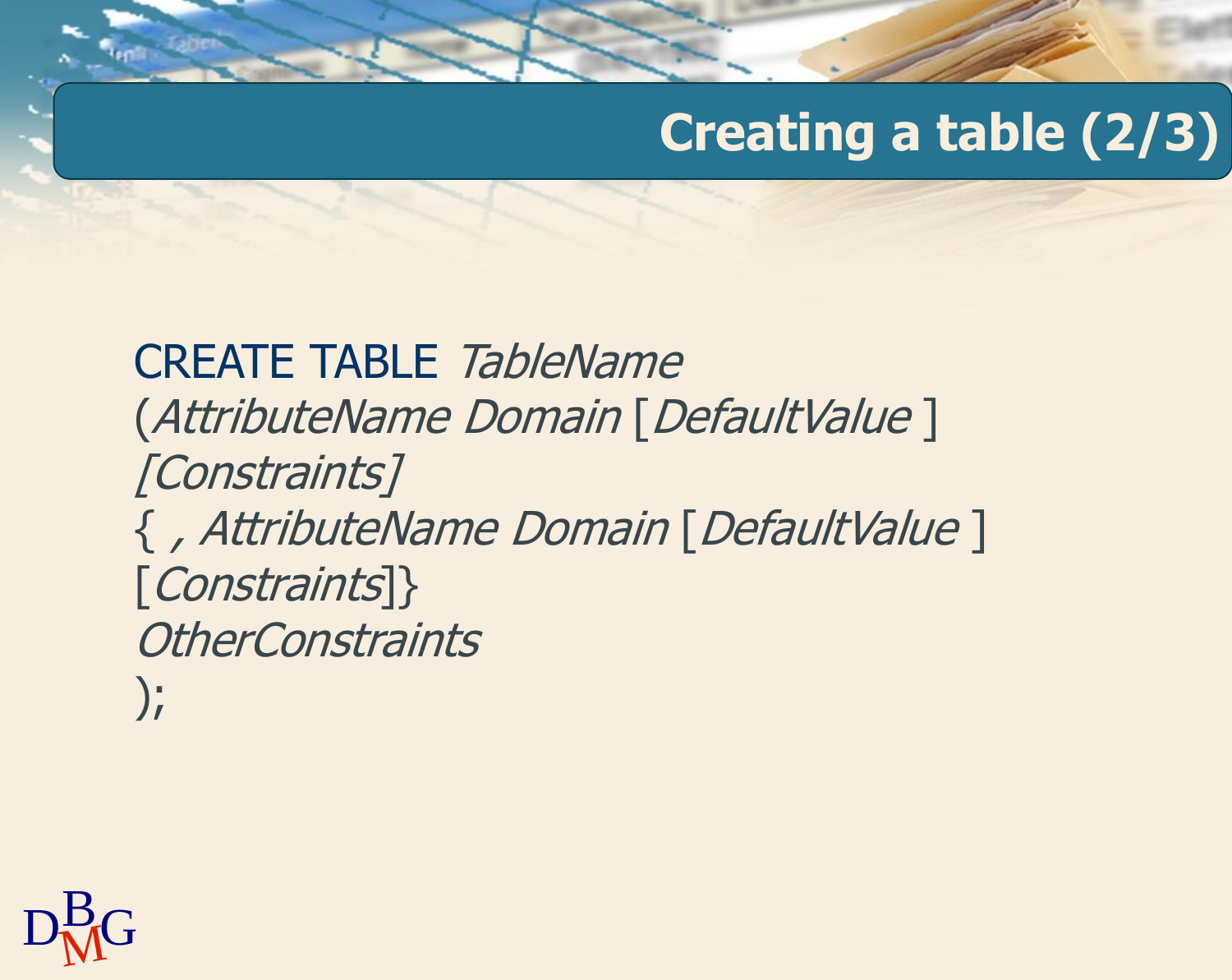# **Creating a table (3/3)**

### $\sum$  Domain

- it defines the data type of the attribute
	- predefined domains of the SQL language (elementary domains)
	- user-defined domains (using the predefined domains)

 $\sum$  Constraints

- it allows specifying integrity constraints for the attribute
- $\sum$  OtherConstraints
- $D<sub>M</sub><sup>B</sup>G$  $\bullet$  it allows specifying general integrity constraints on the table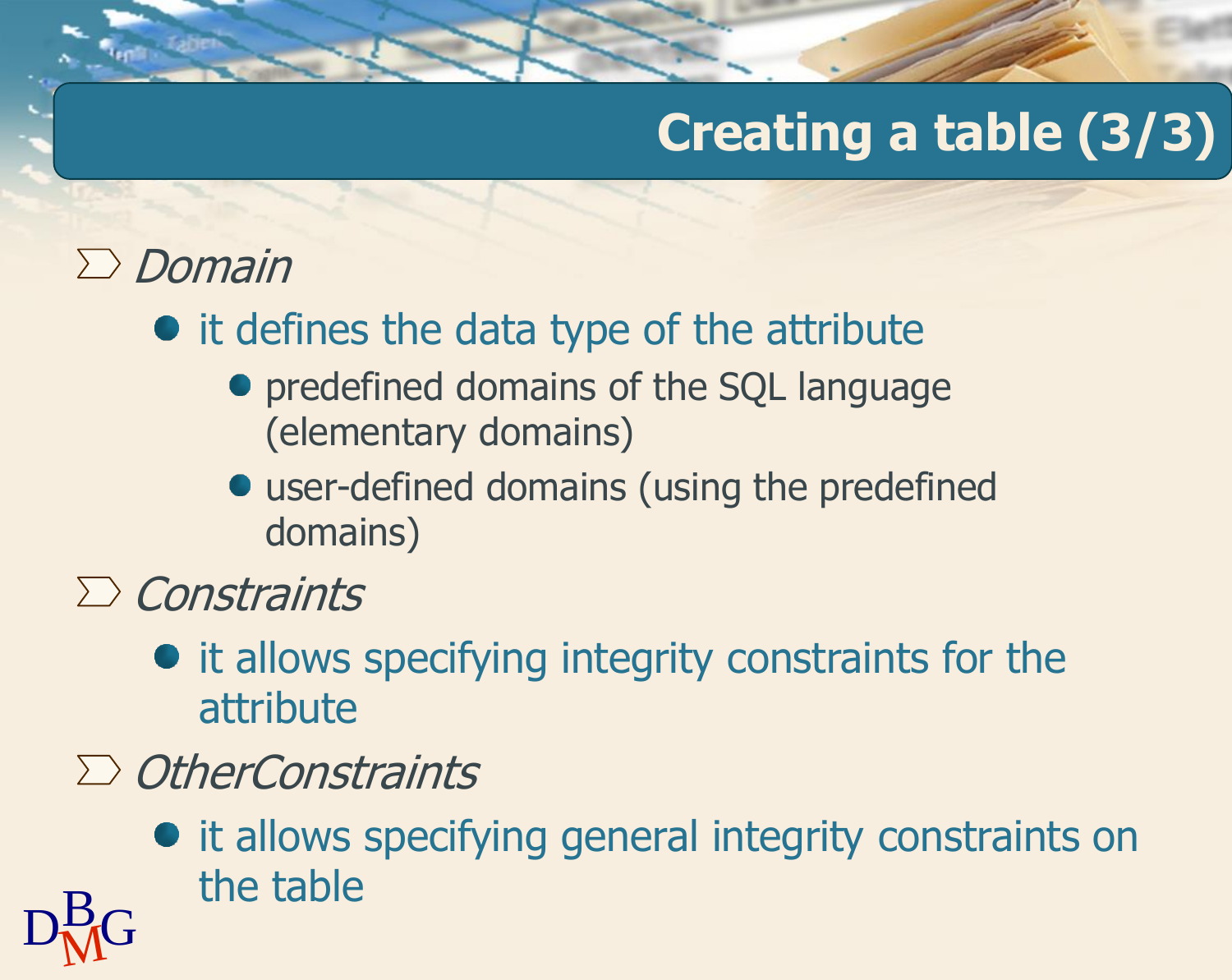# **Domain definition (1/2)**

#### $\Sigma$  Default Value

• it allows specifying a default value for the attribute

# **DEFAULT** < GenericValue | USER | CURRENT\_USER | SESSION\_USER | SYSTEM\_USER | NULL>

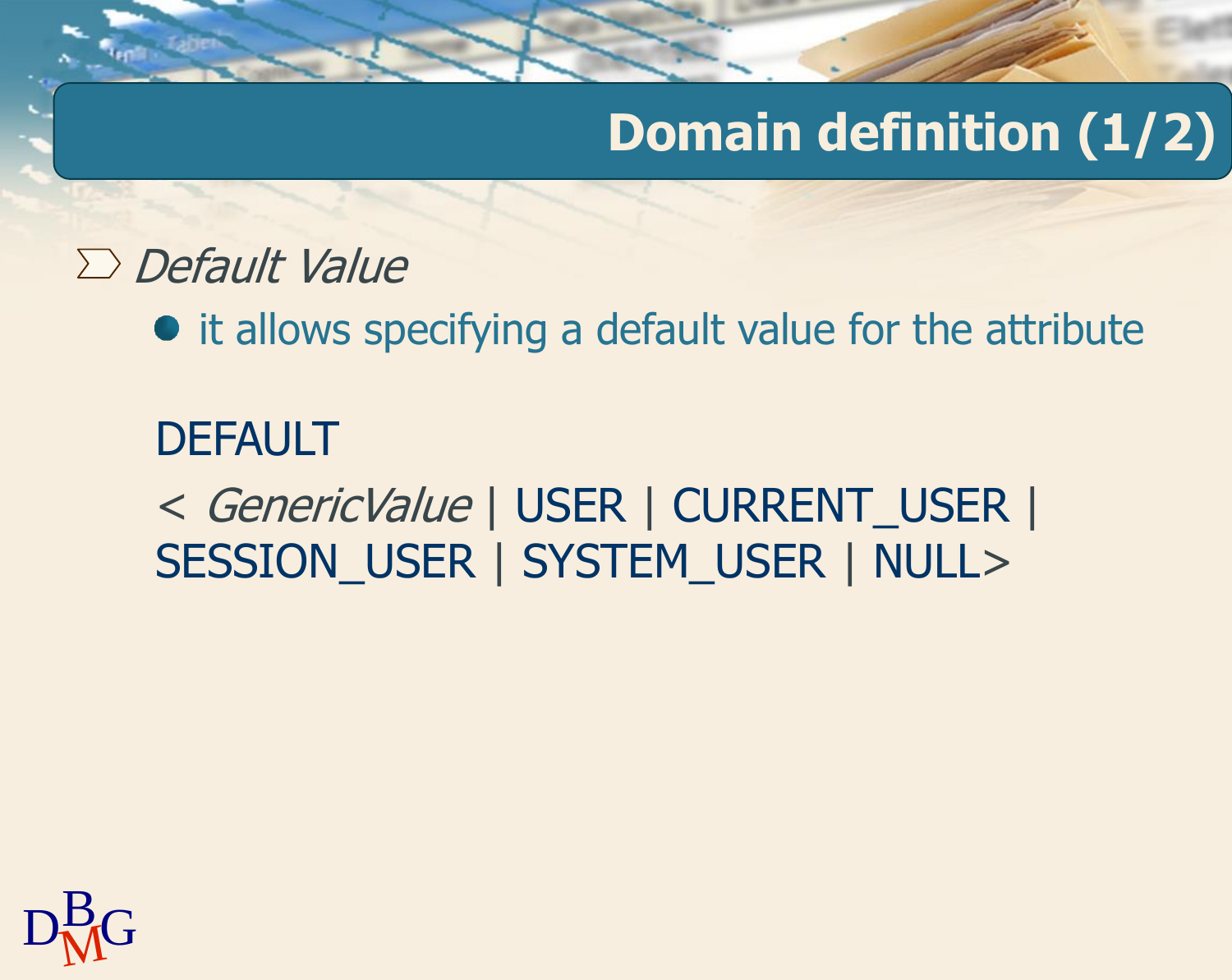# **Domain definition (2/2)**

- $\sum$  GenericValue
- a value compatible with the attribute domain ∑ \*USER
	- **•** user identifier
- $\sum$  NULL
	- base default value

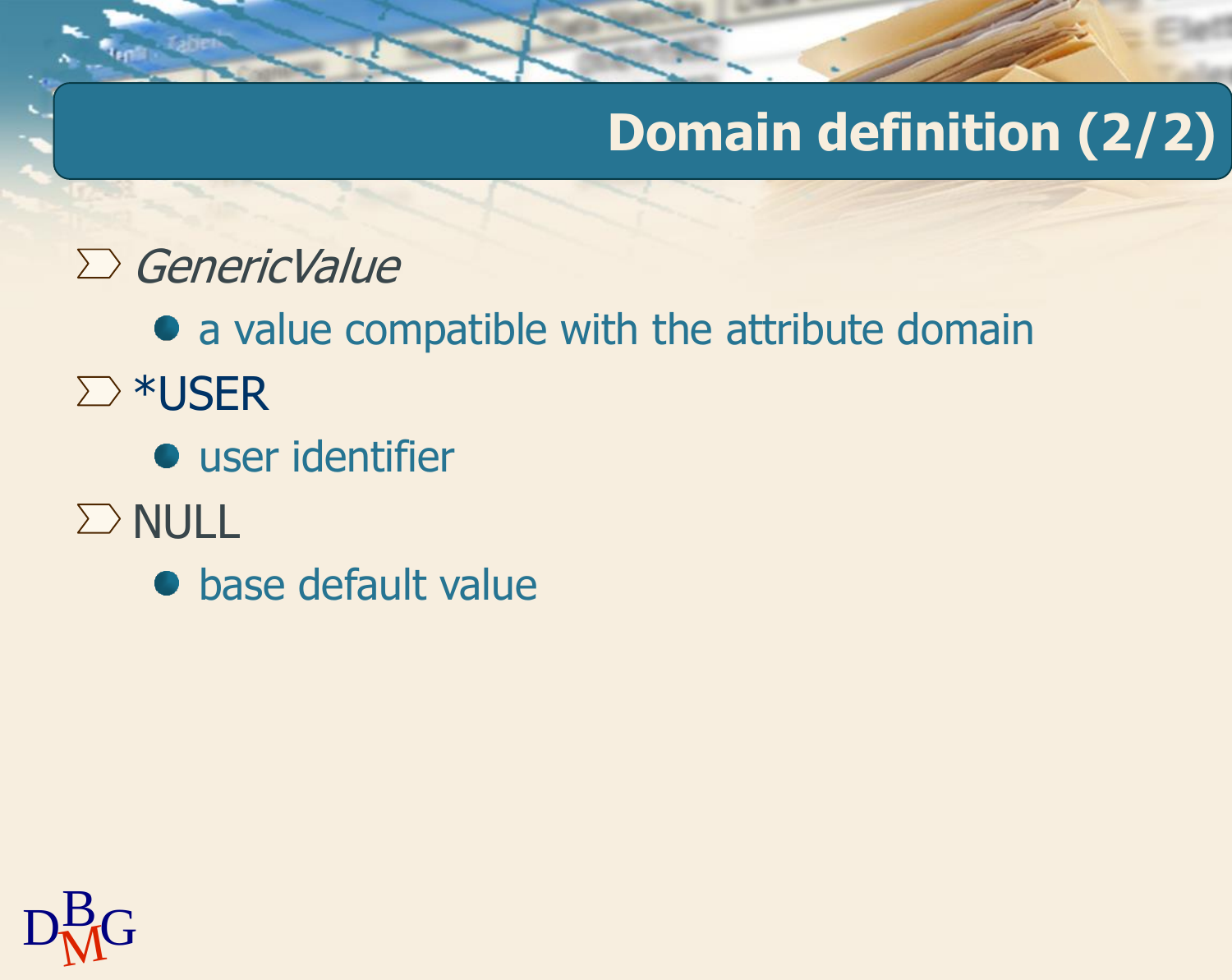## **Elementary domains (1/6)**

 $\Sigma$  Character: single characters or strings (possibly variable-length)

> CHARACTER [VARYING] [(Length)] [CHARACTER SET CharacterFamilyName]

- VARCHAR for short
- $\Sigma$  Single bits (booleans) or bit strings

BIT [VARYING] [(Length)]

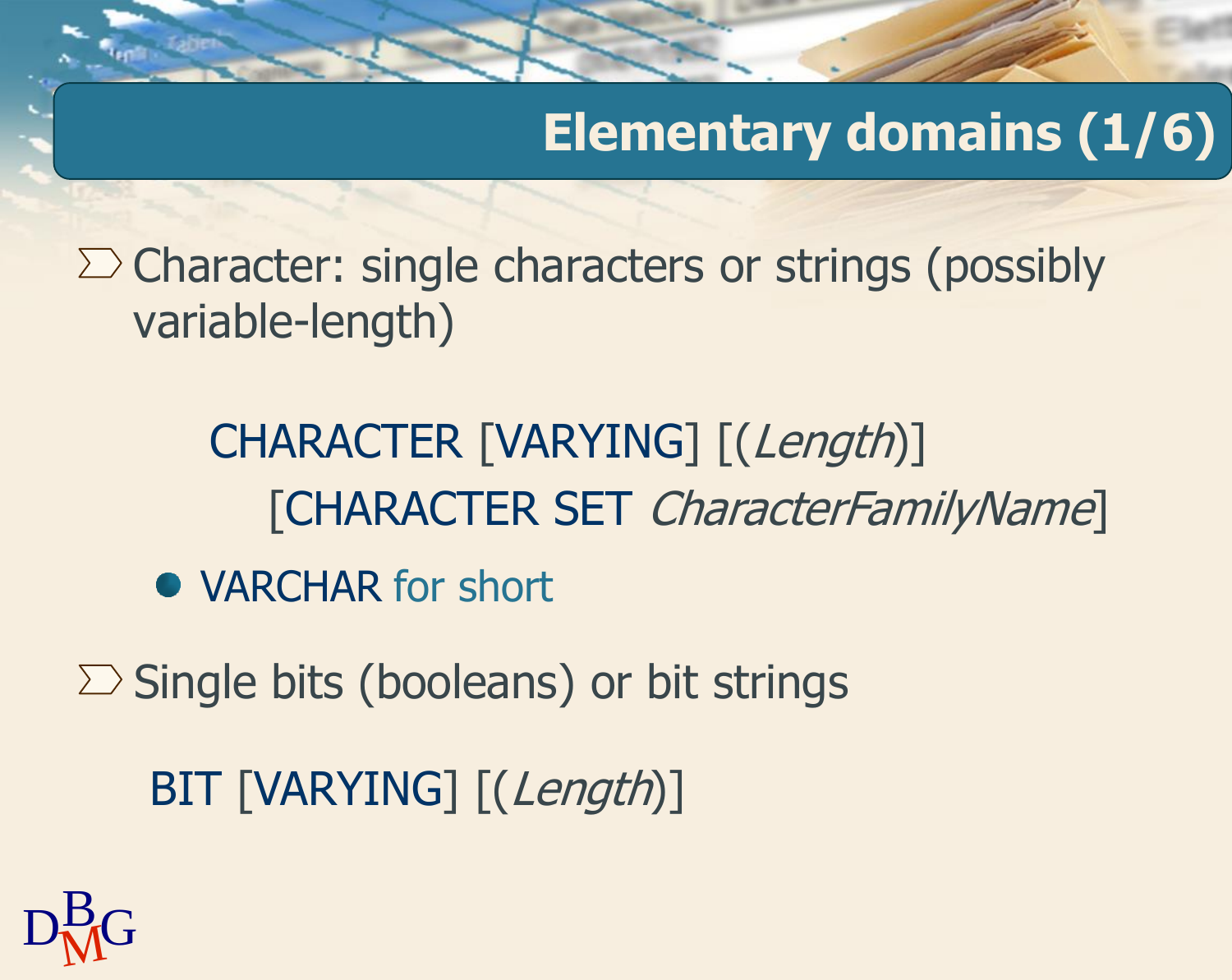## **Elementary domains (2/6)**

NUMERIC [( *Precision, Scale* )] DECIMAL [( *Precision, Scale* )] INTEGER SMALLINT  $\Sigma$  Exact numeric domains

 $\Sigma$  NUMERIC and DECIMAL are base-ten numbers

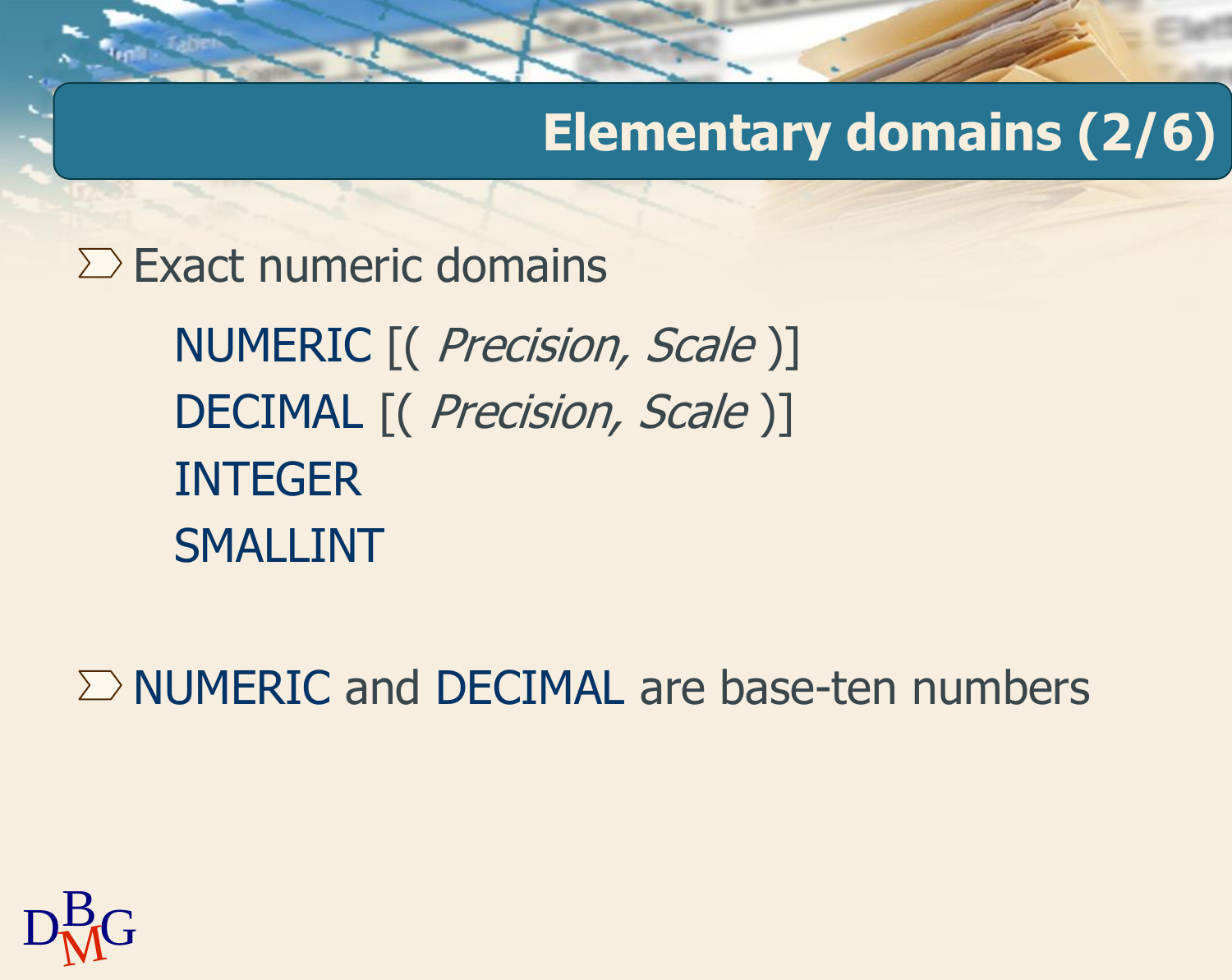## **Elementary domains (3/6)**

NUMERIC [( *Precision, Scale* )] DECIMAL [( *Precision, Scale* )]

 $\sum$  Precision

- total number of digits
- **•** for the NUMERIC domain, precision represents an exact requirement
- for the DECIMAL domain, precision is a minimum requirement

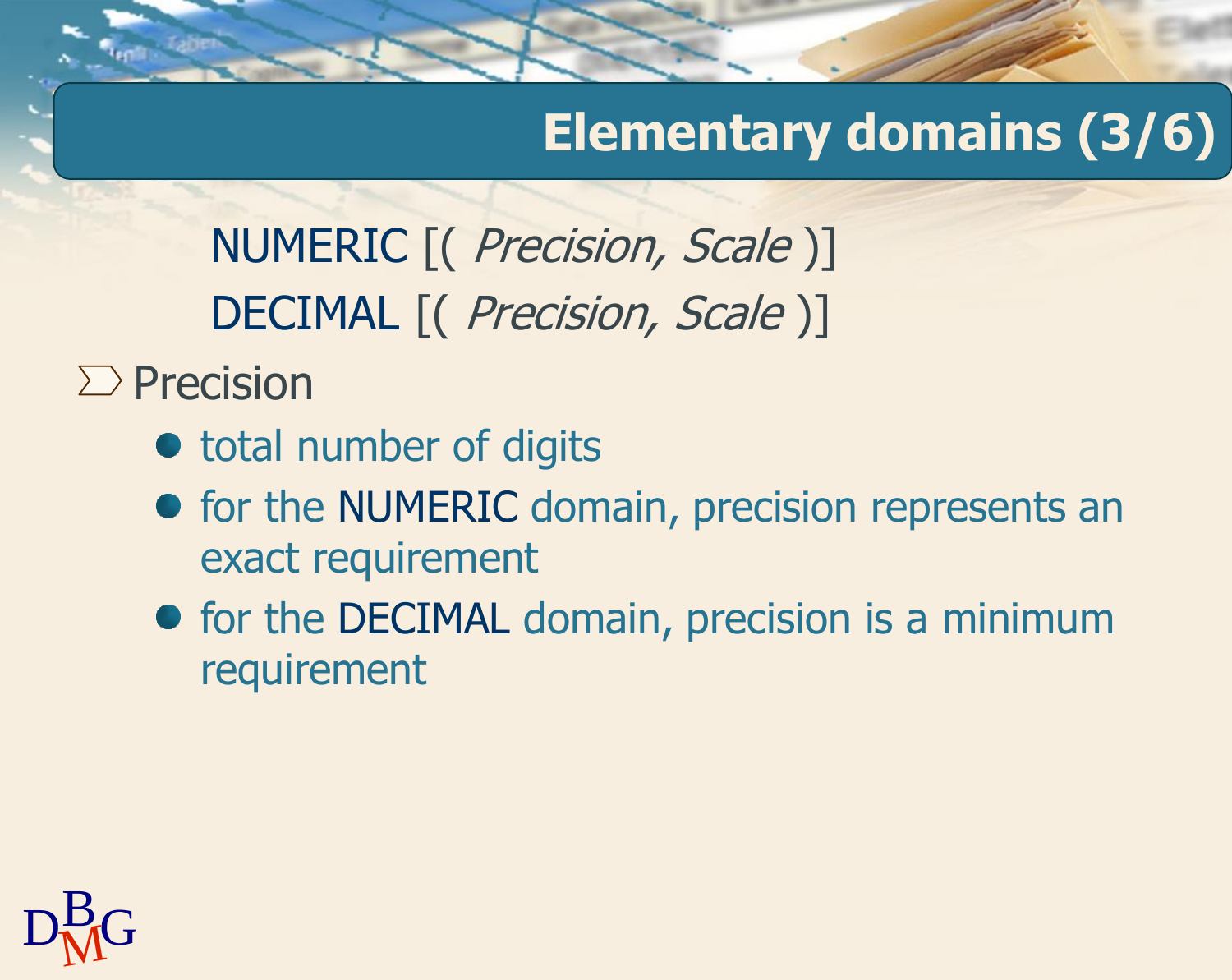## **Elementary domains (3/6)**

NUMERIC [( Precision, Scale )] DECIMAL [( Precision, Scale )]

 $\sum$  Scale

• number of decimal places

 $\Sigma$  Example: for number 123.45

• precision is 5, scale is 2

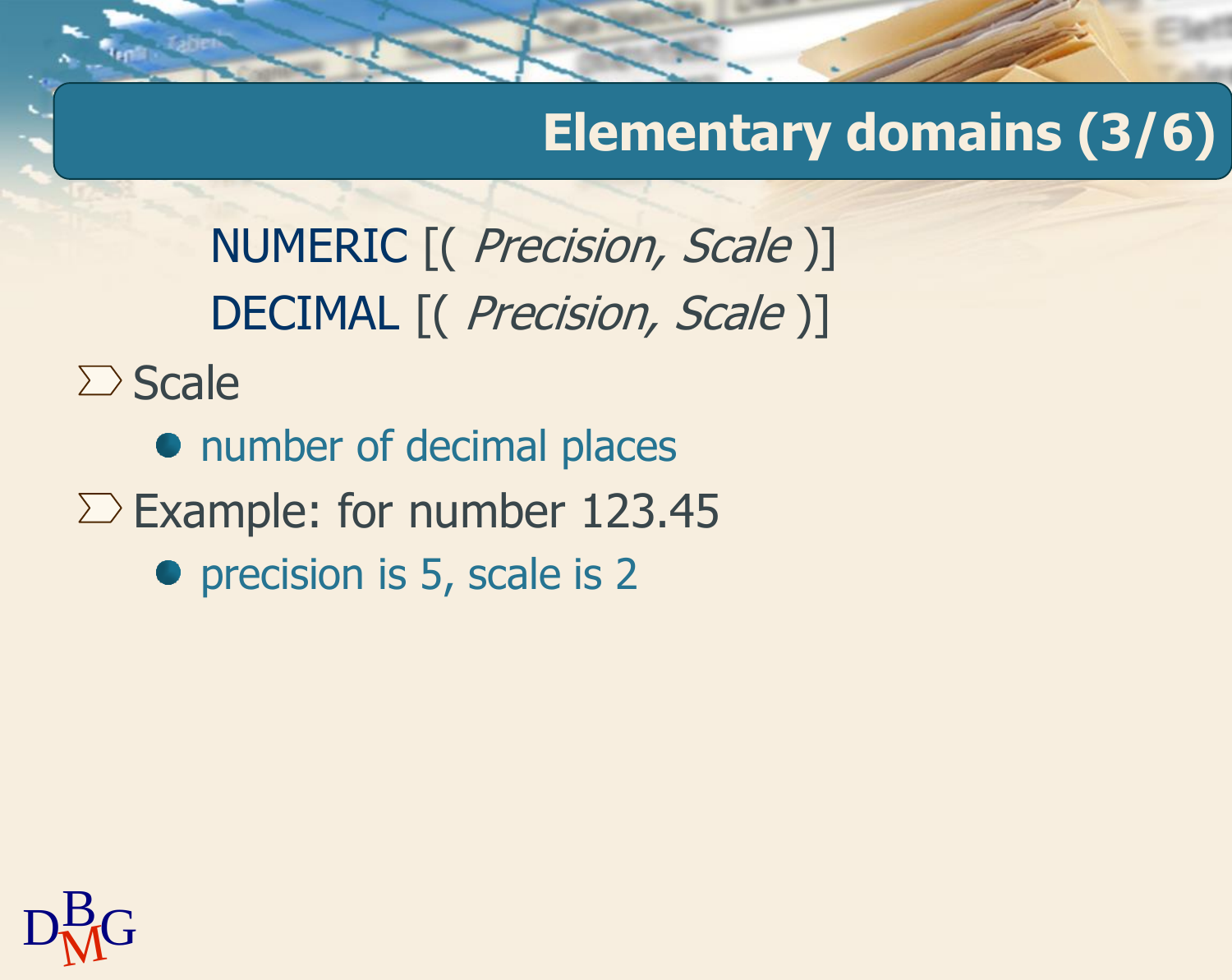# **Elementary domains (4/6)**

 $\Sigma$  Approximate numeric domains

FLOAT  $\lceil (n) \rceil$ REAL DOUBLE PRECISION

#### $\sum$ n specifies precision

- $\bullet$  it is the number of bits used to store the mantissa of a floating point number represented in scientific notation
- it is a value ranging from 1 to 53
- $\bullet$  the default value is 53

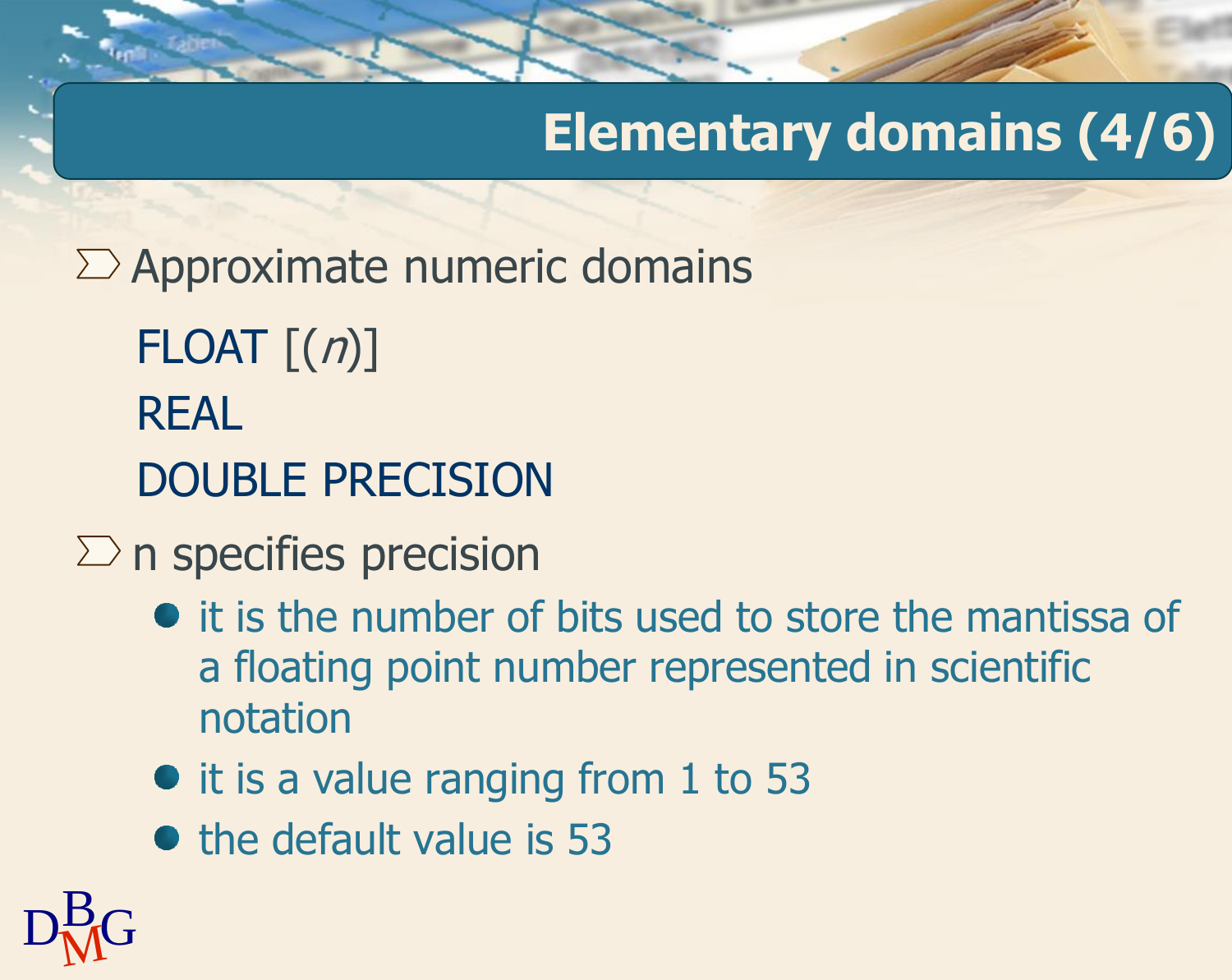## **Elementary domains (5/6)**

INTERVAL FirstUnitOfTime [TO LastUnitOfTime]

 $\Sigma$  Units of time are divided into two groups

- year, month
- day, hour, minute, second
- $\Sigma$  Example: INTERVAL year TO month
	- stores a period of time using the year and month fields
- $\Sigma$  Example: INTERVAL day TO second

 $D_{\rm M}^{\rm B}$ G and second field • stores a period of time using the day, hour, minute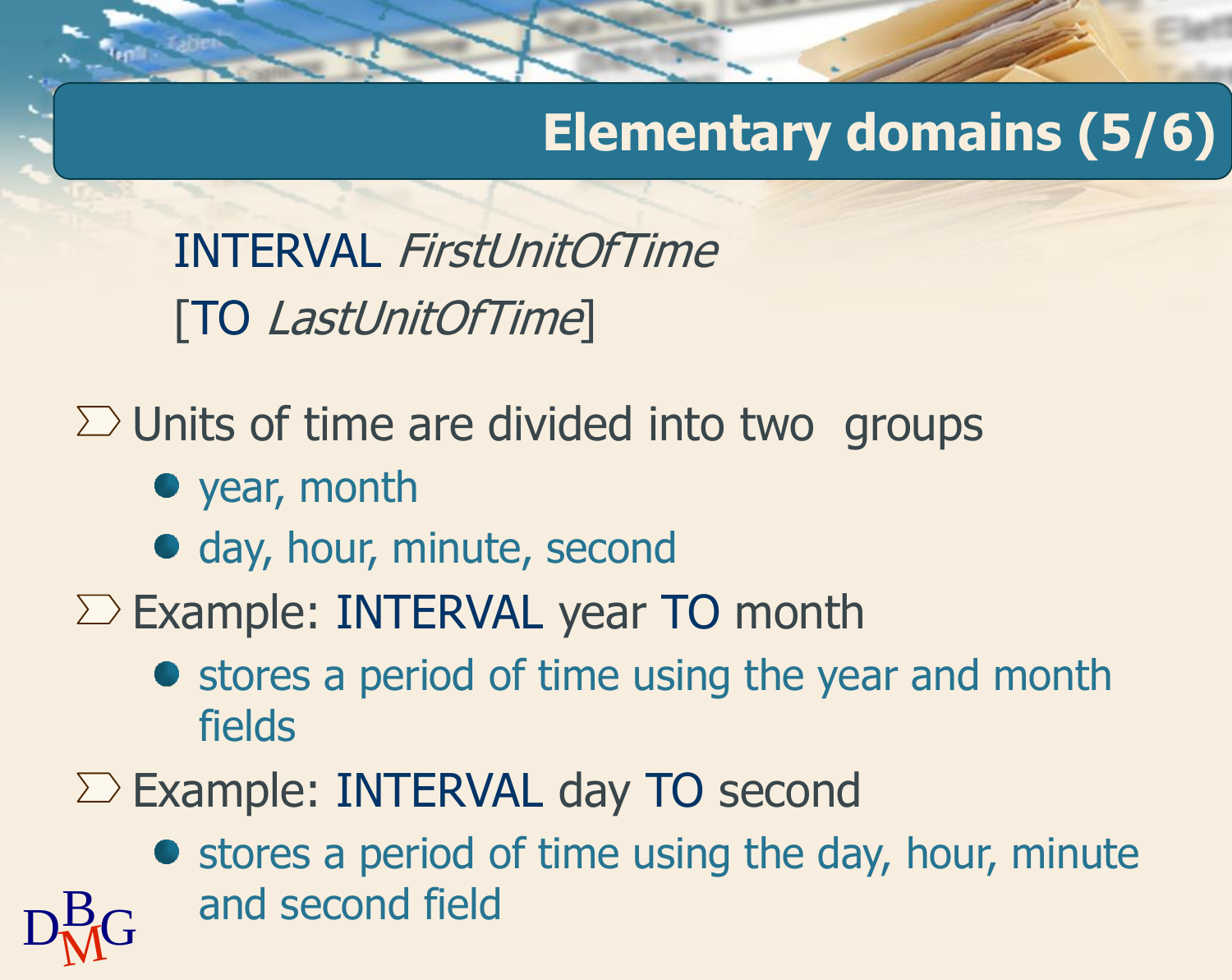## **Elementary domains (6/6)**

### $\Sigma$  TIMESTAMP  $[(Precision)]$  [WITH TIME ZONE]

- it stores the values specifying the year, the month, the day, the hour, the minutes, the seconds and possibly the fraction of second
- $\bullet$  it uses 19 characters, plus the characters needed to represent the precision
- notation
	- YYYY-MM-DD hh:mm:ss:p

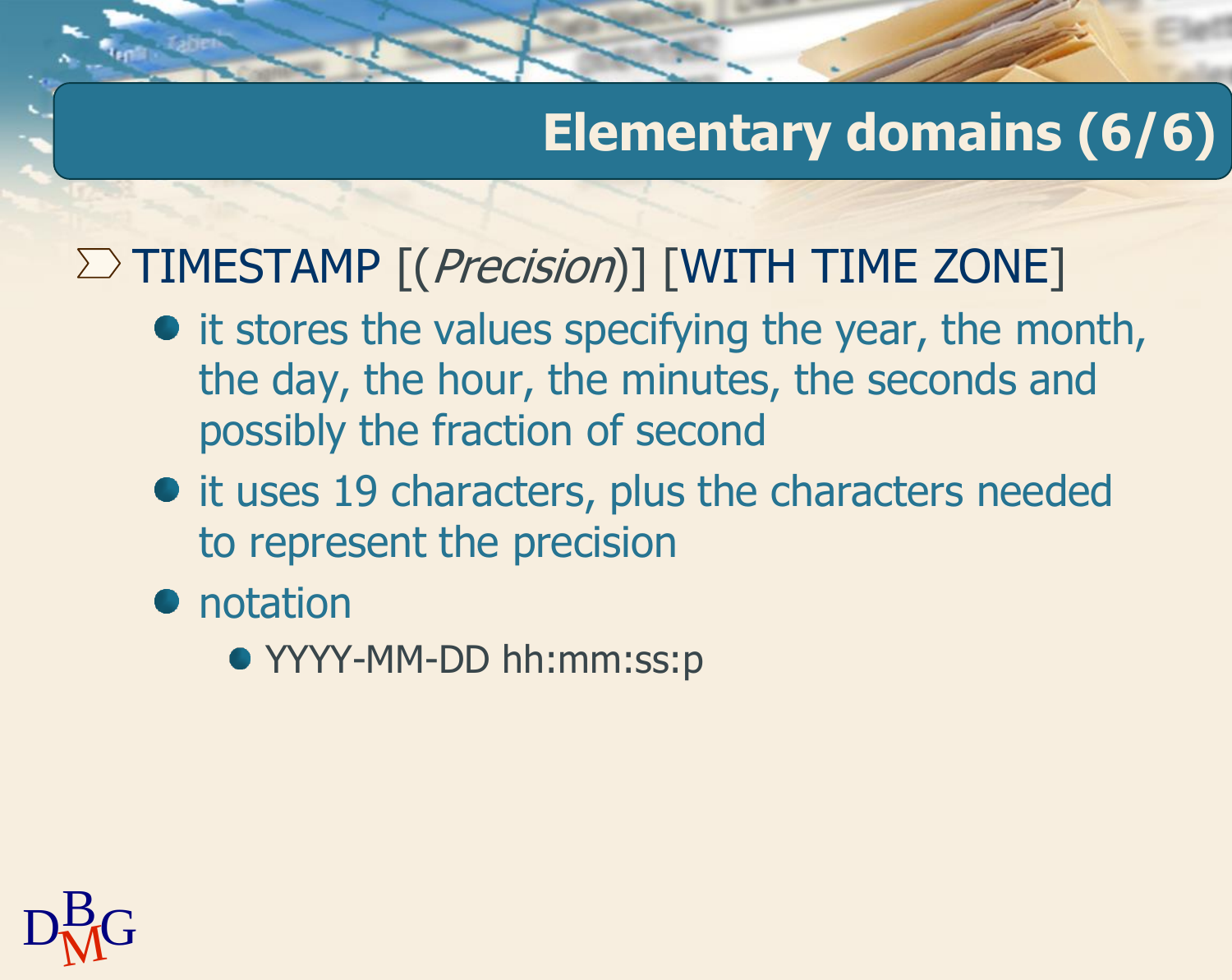# **Defining a domain (1/2)**

### $\Sigma$  CREATE DOMAIN command

#### • it defines a new domain that may be used in attribute definitions

## $\sum$  Syntax CREATE DOMAIN DomainName AS DataType [ DefaultValue ] [ Constraint ]

 $\sum$  *DataType* is an elementary domain

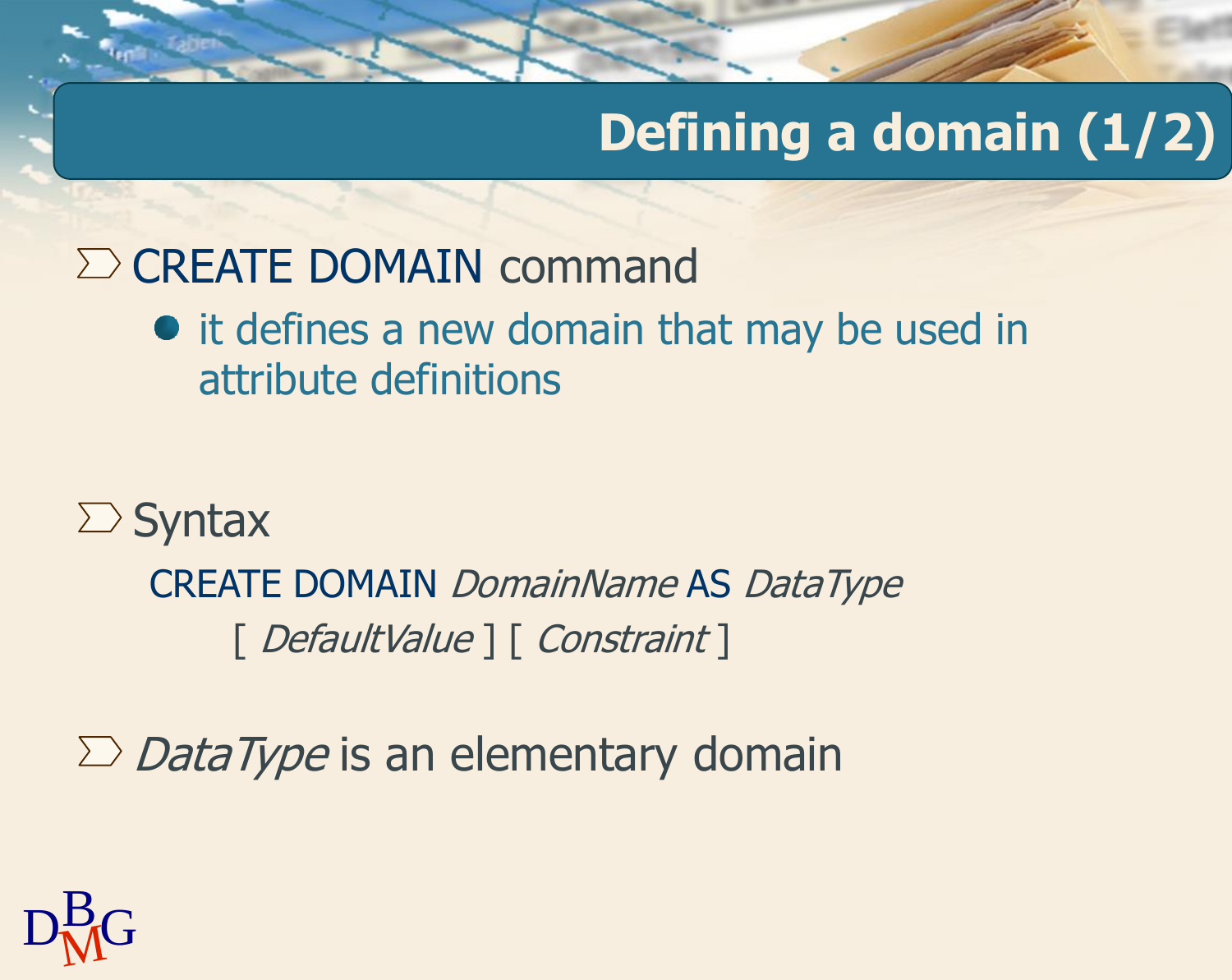## **Defining a domain (2/2)**

 $\Sigma$  Example

# CREATE DOMAIN Grade AS SMALLINT DEFAULT NULL CHECK (Grade  $>= 18$  and Grade  $<= 30$ )

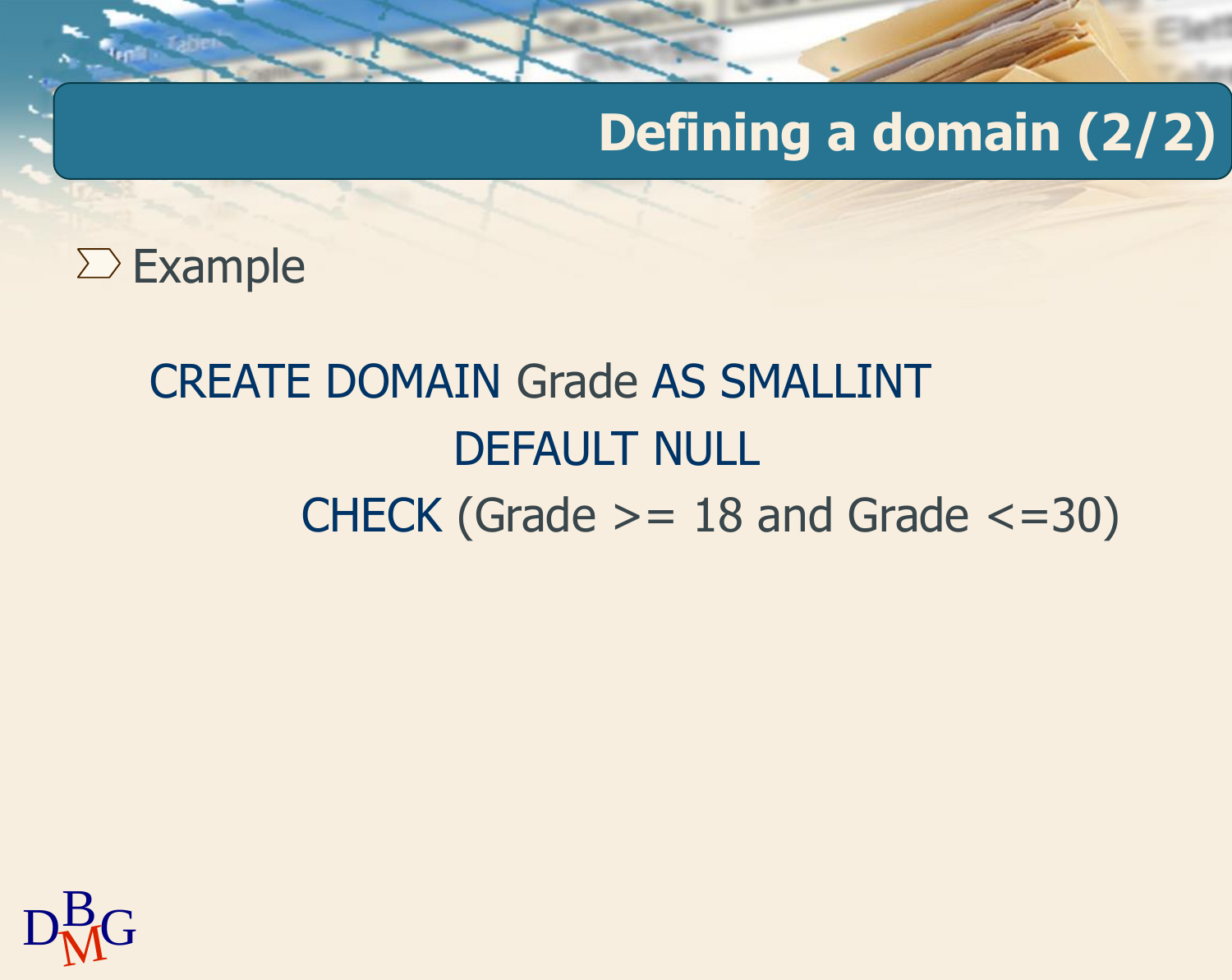**Definition of the supplier and product DB**

 $\Sigma$  Creation of the supplier table



CREATE TABLE S (SId CHAR(5), SName CHAR(20), #Employees SMALLINT, City CHAR(15));

 $D<sub>M</sub>$ G  $\geq$  The definition of integrity constraints is missing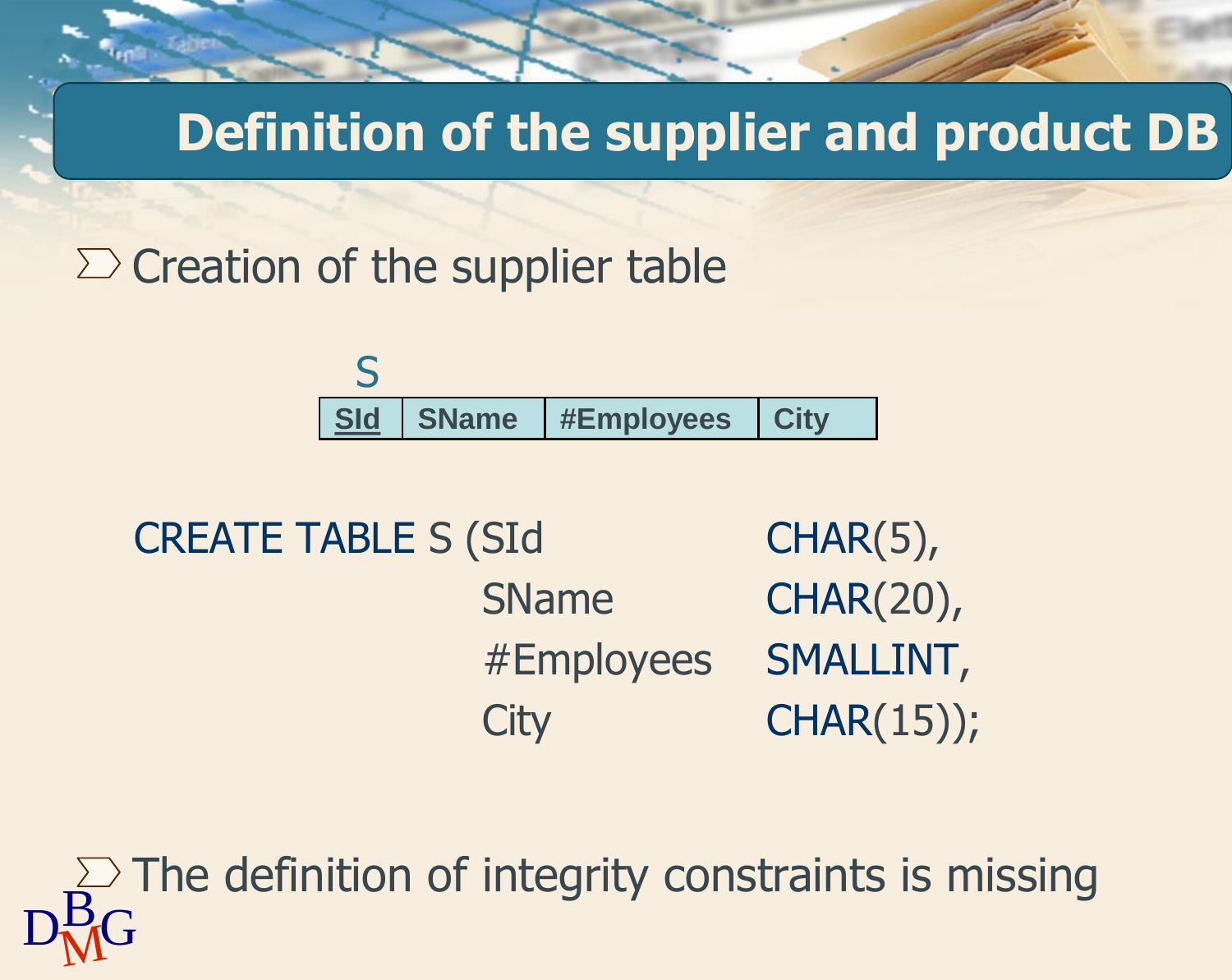#### **Definition of the supplier and product DB**

 $\Sigma$  Creation of the product table

**PId PName Color Size Store** P

CREATE TABLE P (PId CHAR(6), PName CHAR(20), Color CHAR(6), Size SMALLINT, Store CHAR(15));

 $D<sub>M</sub>$ G  $\geq$  The definition of integrity constraints is missing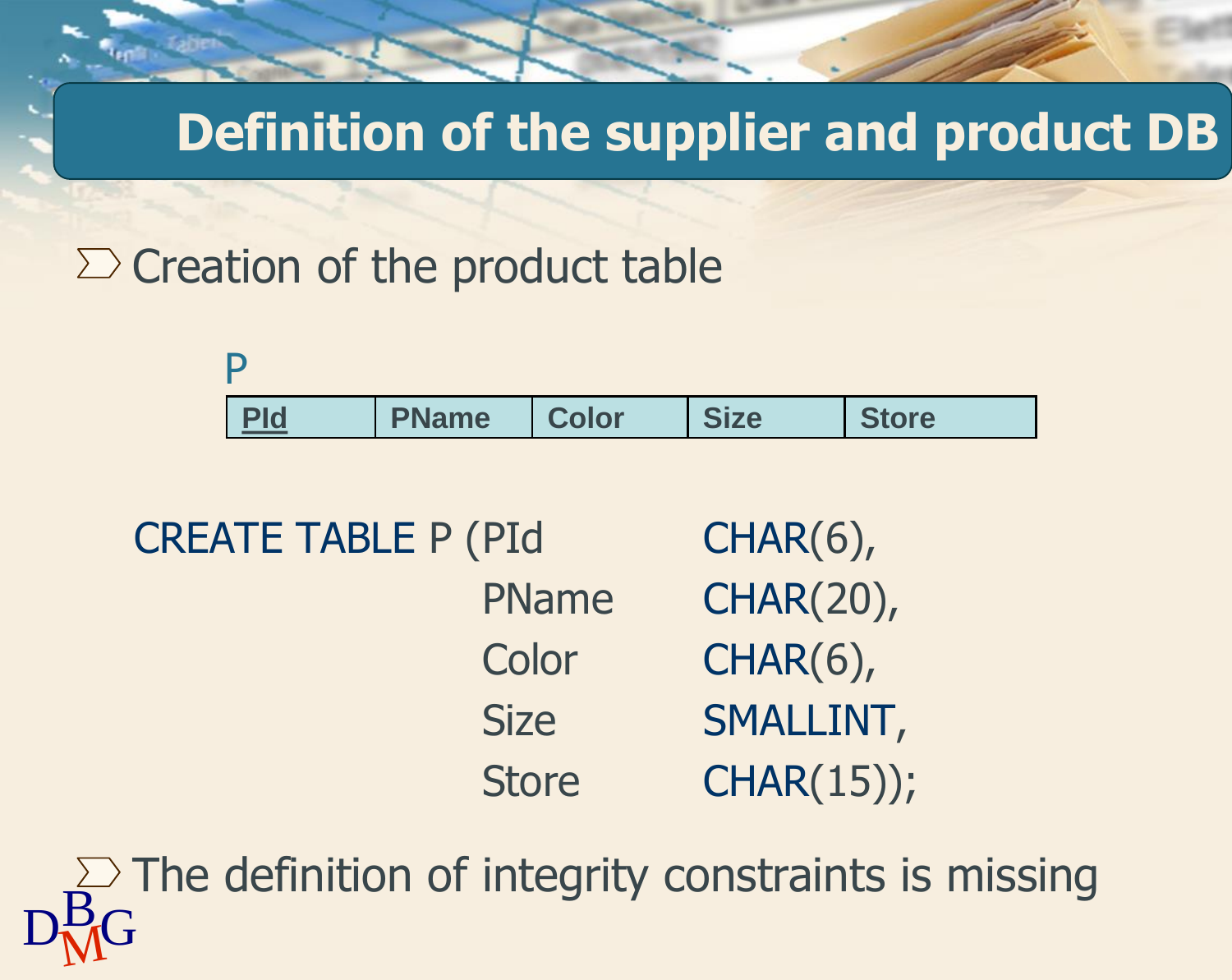**Definition of the supplier and product DB**

 $\Sigma$  Creation of the supplier-product table



| <b>CREATE TABLE SP (SId)</b> | $CHAR(5)$ , |
|------------------------------|-------------|
| PId                          | $CHAR(6)$ , |
| <b>Qty</b>                   | INTEGER);   |

 $D<sub>M</sub>$ G  $\geq$  The definition of integrity constraints is missing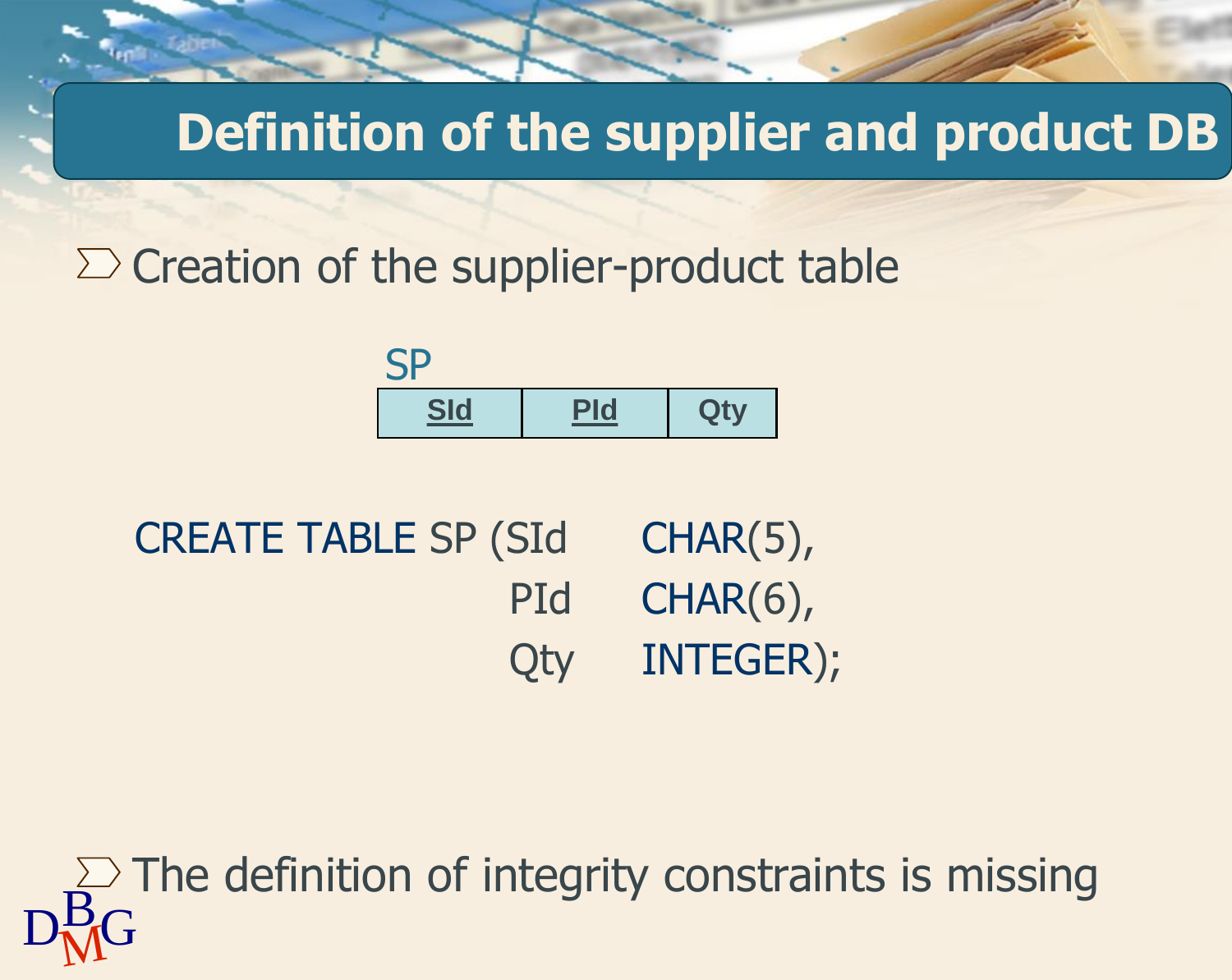

## **Managing tables**

## **Modifying table structure**

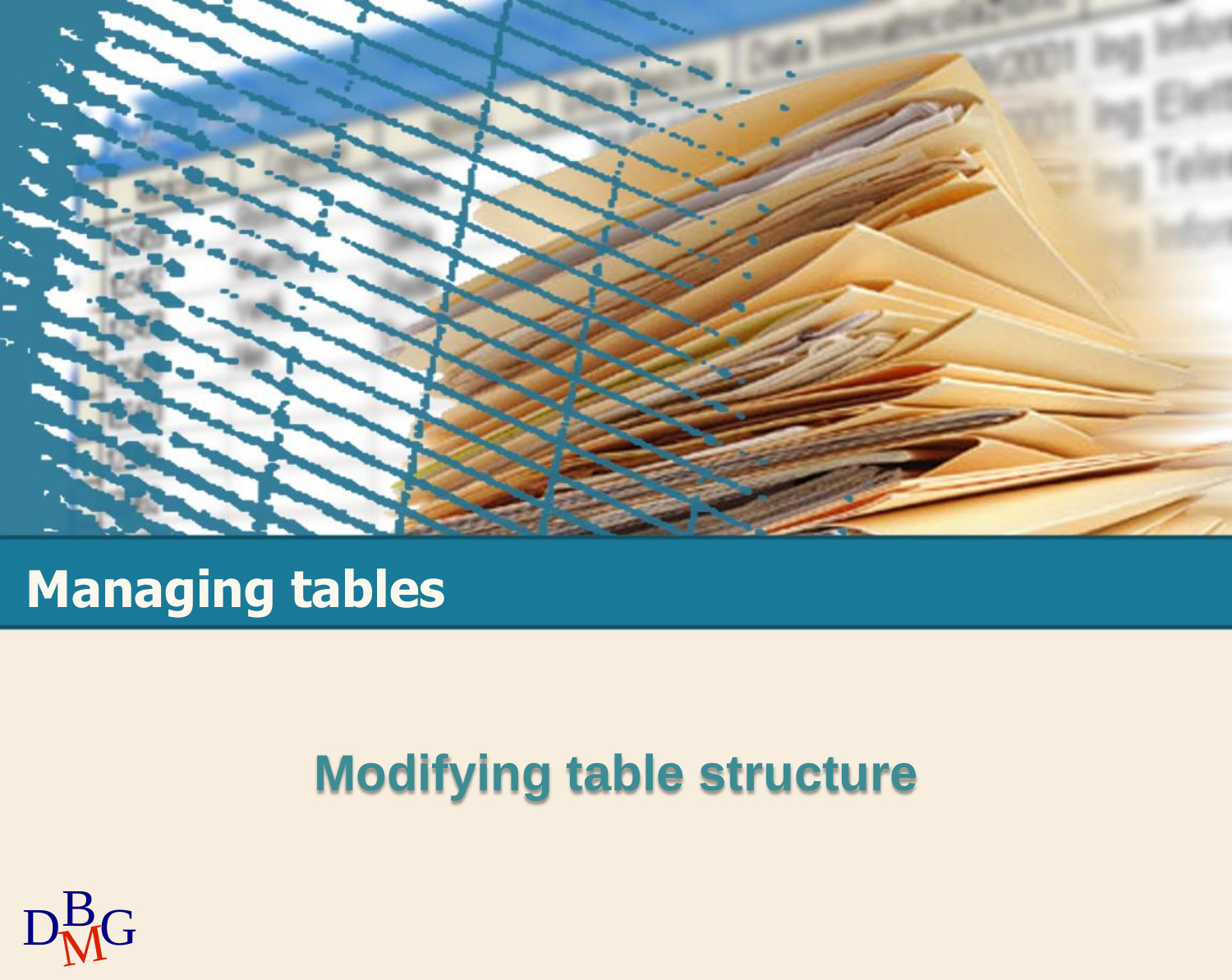## **The ALTER TABLE command (1/3)**

 $\Sigma$  The following "alterations" are possible

- adding a new column
- $\bullet$  defining a new default value for an existing column (attribute)
	- for example, replacing a previous default value
- deleting an existing column (attribute)
- defining a new integrity constraint
- deleting an existing integrity constraint

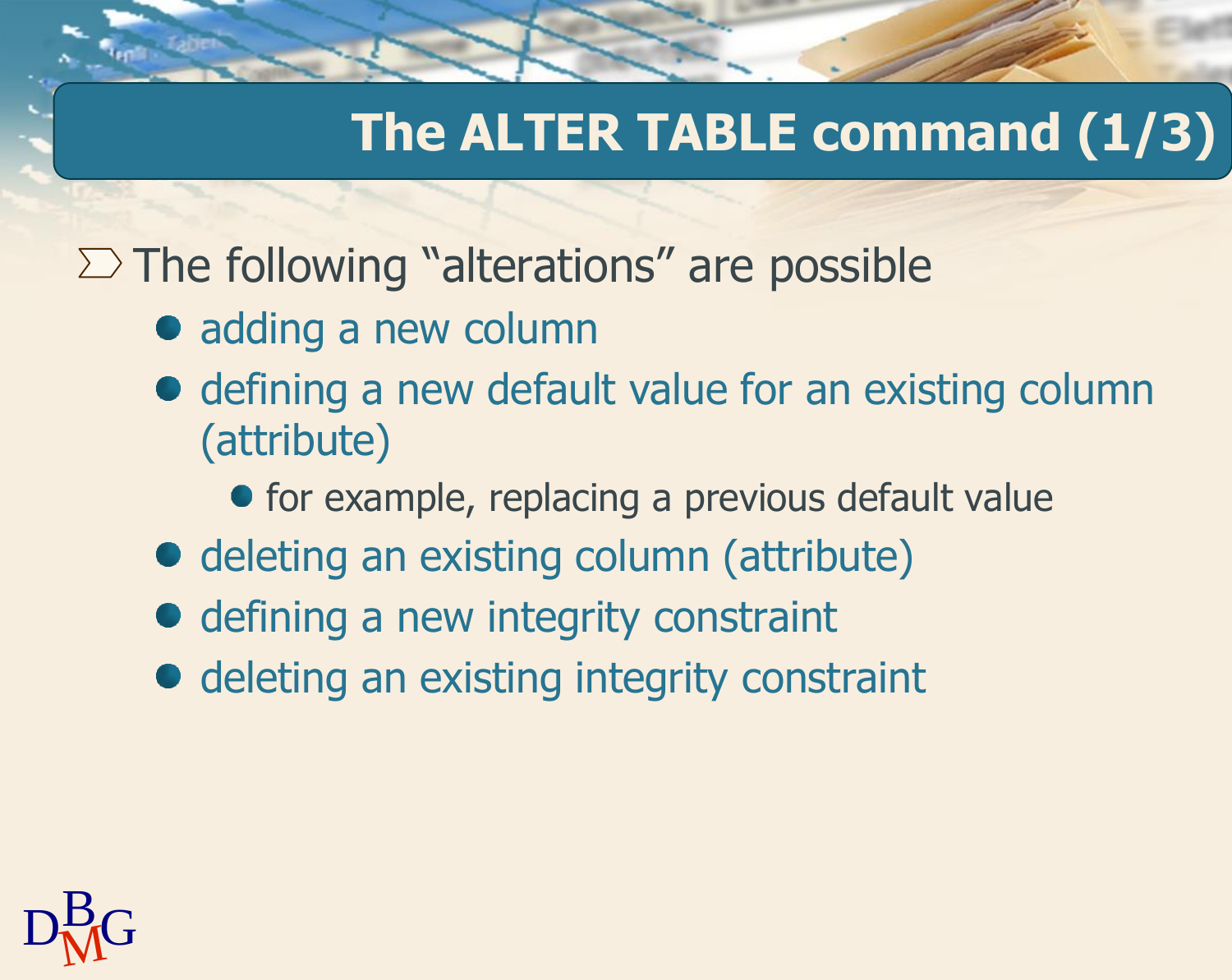## **The ALTER TABLE command (2/3)**

ALTER TABLE TableName < ADD COLUMN <Attribute-Definition> | ALTER COLUMN AttributeName < SET <Default-Value-Definition> | DROP DEFAULT>| DROP COLUMN AttributeName < CASCADE | RESTRICT > | ADD CONSTRAINT [ConstraintName] < unique-constraint-definition > | < referential-integrity-constraint-definition > | < check-constraint-definition > | DROP CONSTRAINT [ConstraintName] < CASCADE | RESTRICT >

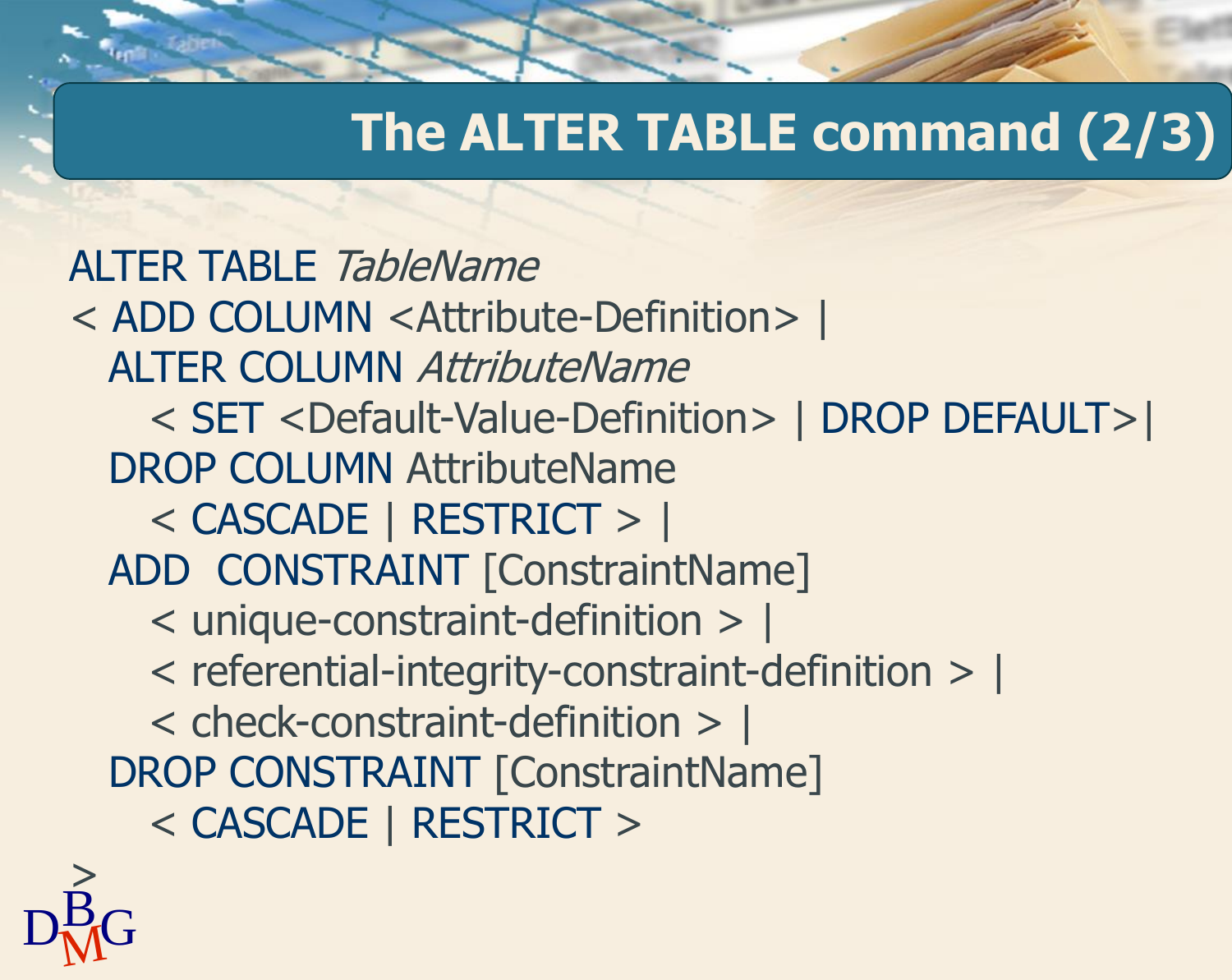## **The ALTER TABLE command (3/3)**

## $\Sigma$  RESTRICT

- the element (column or constraint) is not removed if it appears in the definition of some other element
- **•** default option
- $\sum$  CASCADE
	- all elements with a dependency on a deleted element will be removed, until there are no unresolved dependencies (i.e., there are no more elements whose definition references a deleted element)

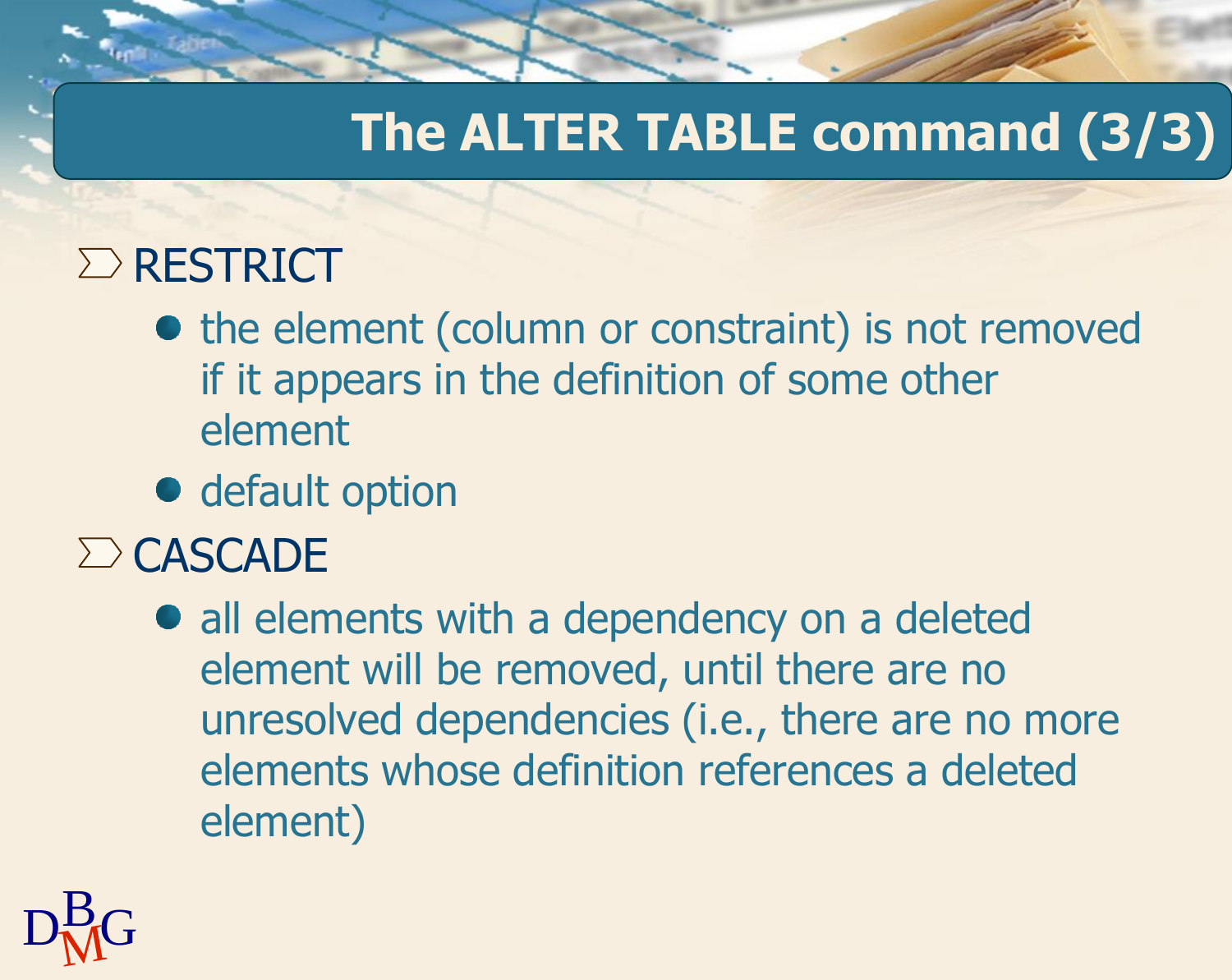### **The ALTER TABLE command: example no.1**

 $\sum$  Add column #Members to the supplier table



ALTER TABLE S ADD COLUMN #Members SMALLINT;

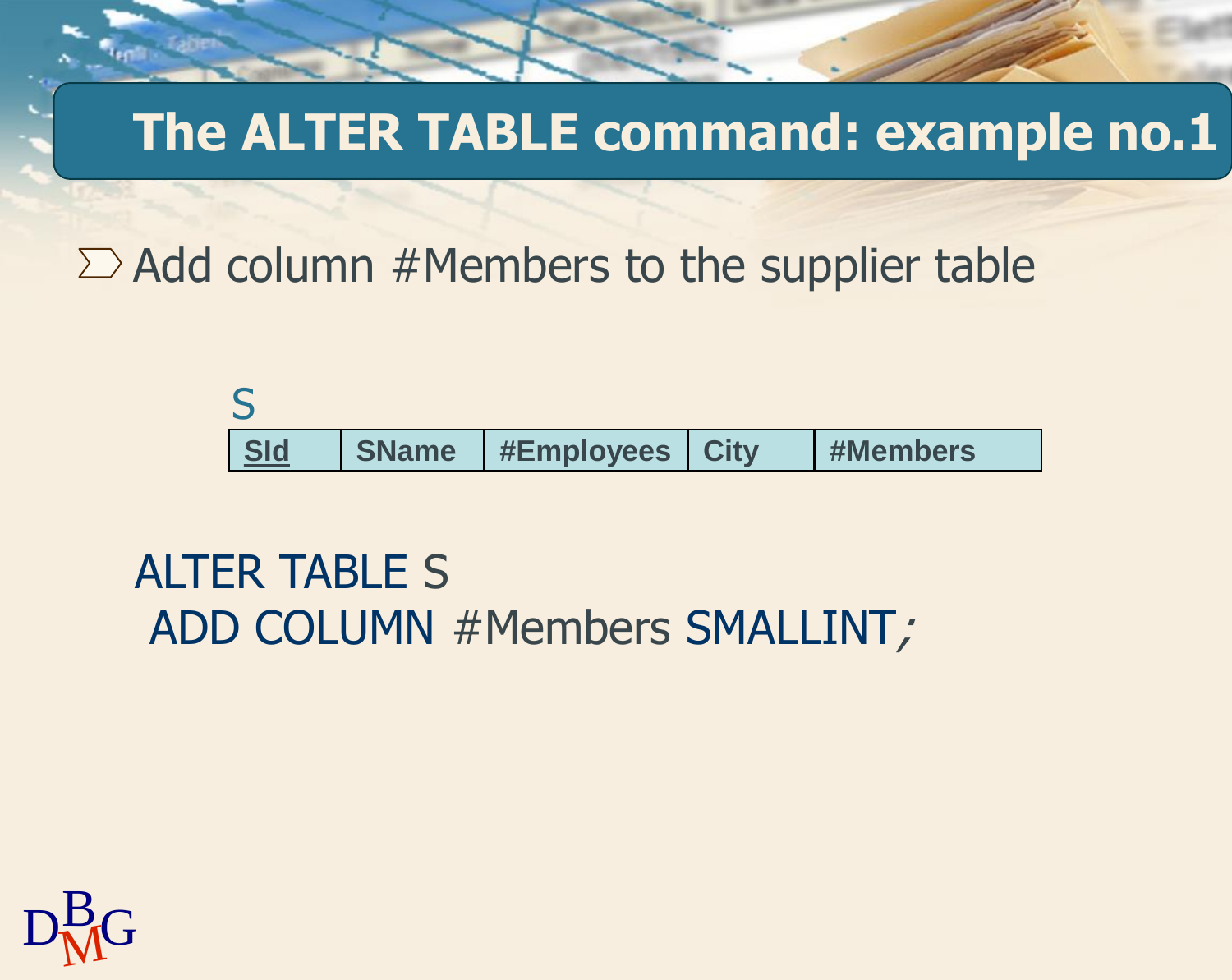## **The ALTER TABLE command: example no.2**

 $\Sigma$  Delete column #Employees from the supplier table



#### ALTER TABLE S DROP COLUMN #Employees RESTRICT;

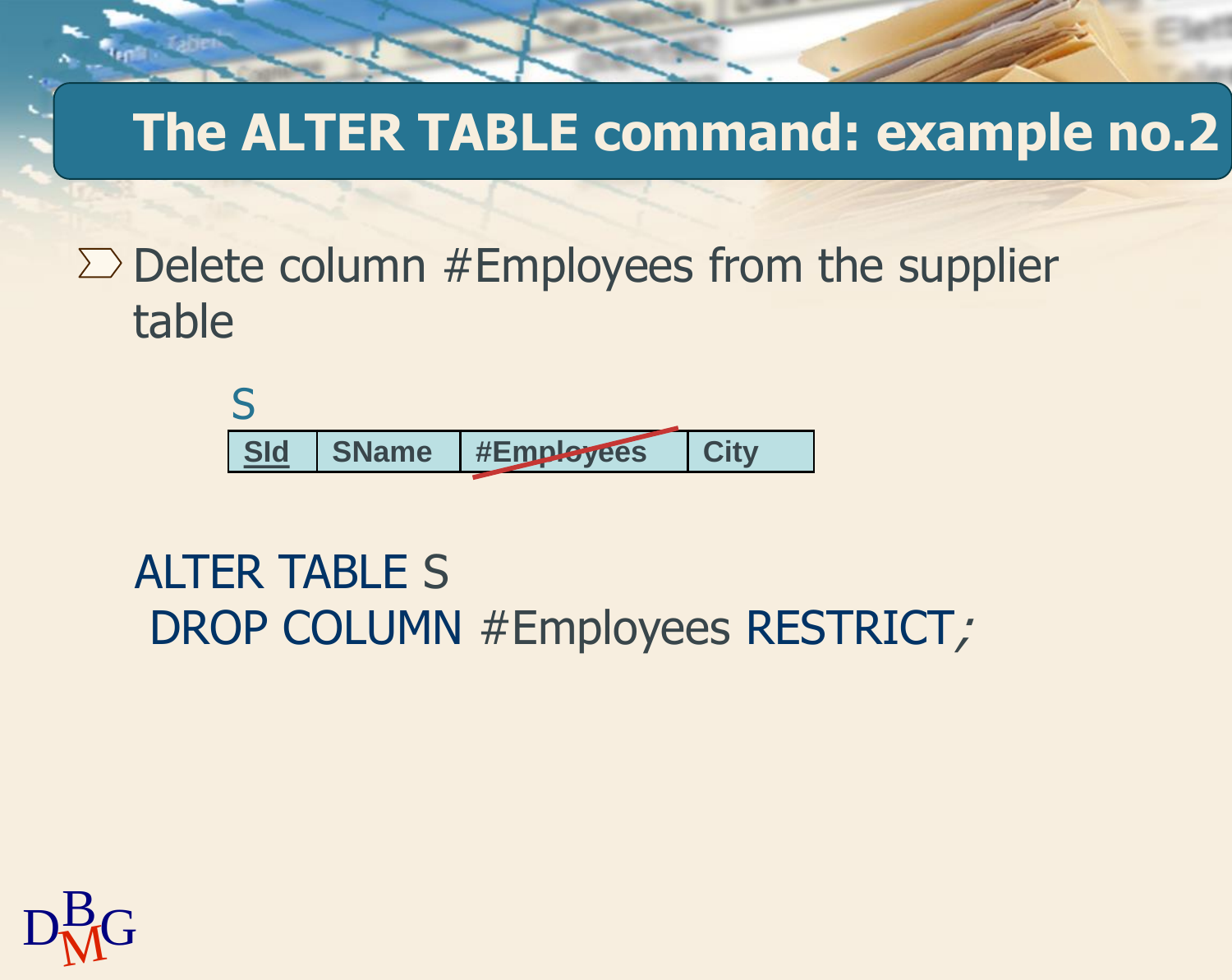## **The ALTER TABLE command: example no.3**

 $\sum$  Add a default value of 0 to column Quantity of the supplier-product table



#### ALTER TABLE SP ALTER COLUMN Qty SET DEFAULT 0;

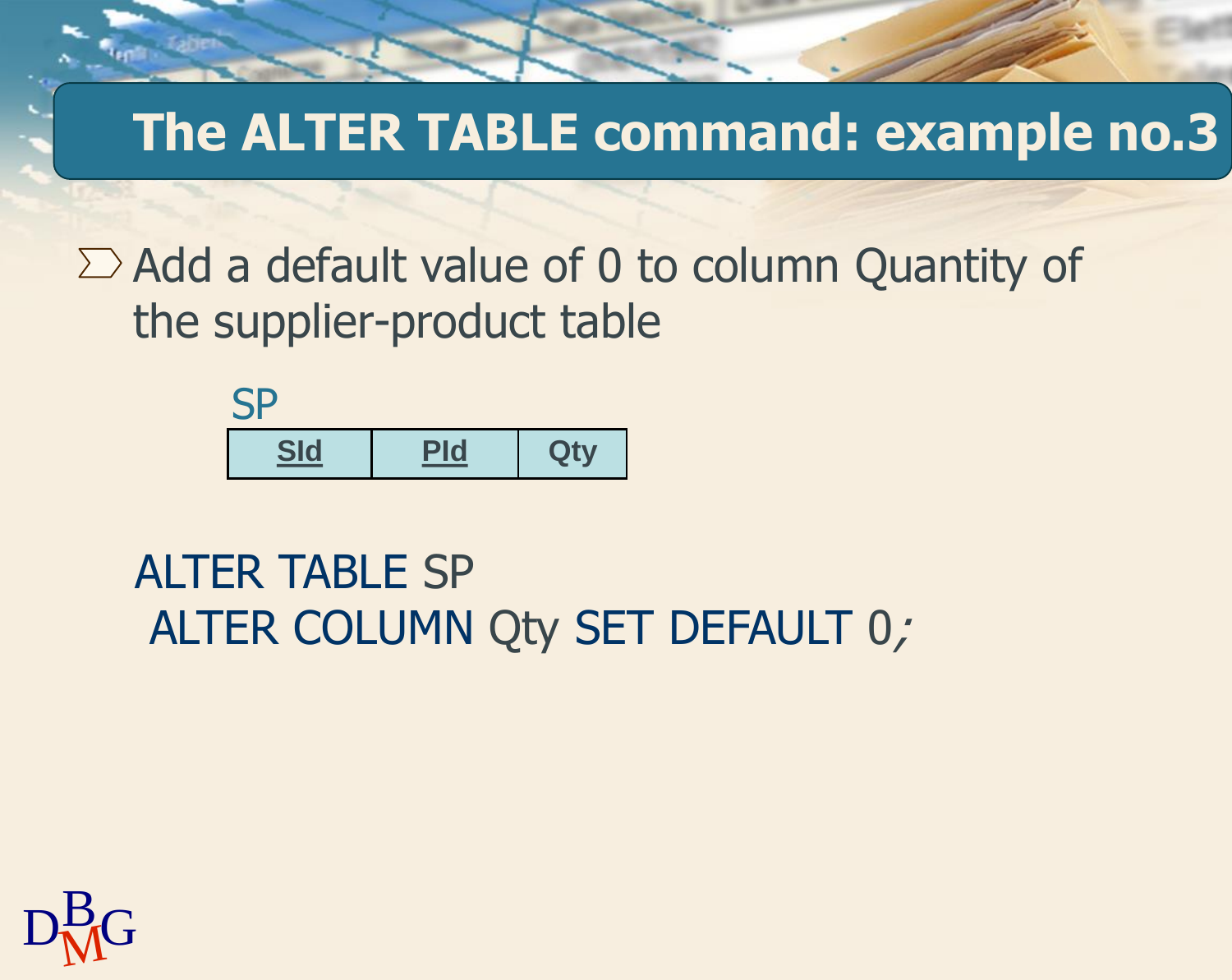

## **Managing tables**

### **Deleting a table**

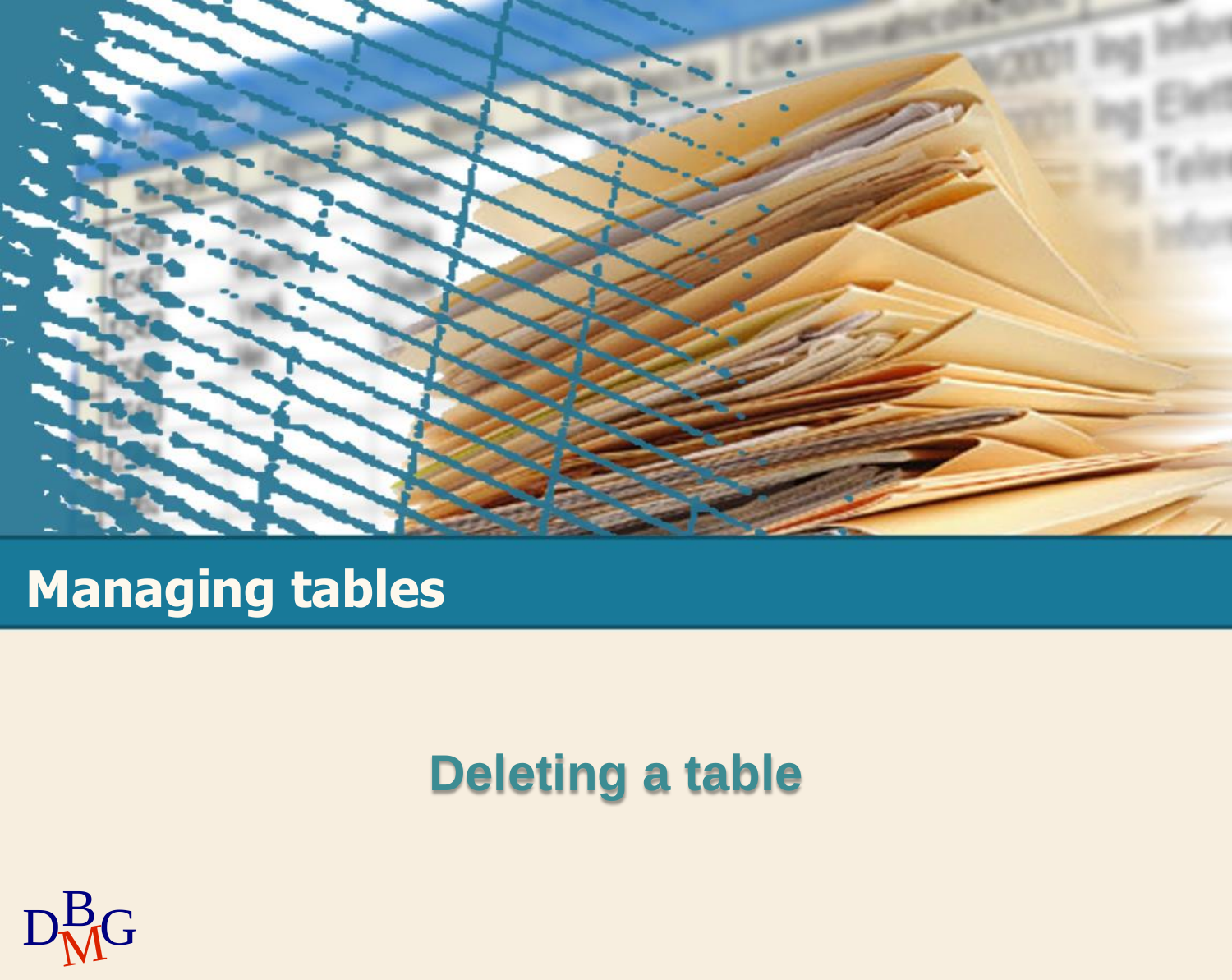## **Deleting a table**

## DROP TABLE TableName [RESTRICT| CASCADE];

 $\sum$  All of the table rows are deleted along with the table

#### $\Sigma$  RESTRICT

- $\bullet$  the table is not deleted if it appears in the definition of some table, constraint or view
- **·** default option

### $\sum$  CASCADE

 $\mathrm{D}^{\mathrm{B}}_{\mathrm{M}}$ G view, the latter is also deleted • if the table appears in the definition of some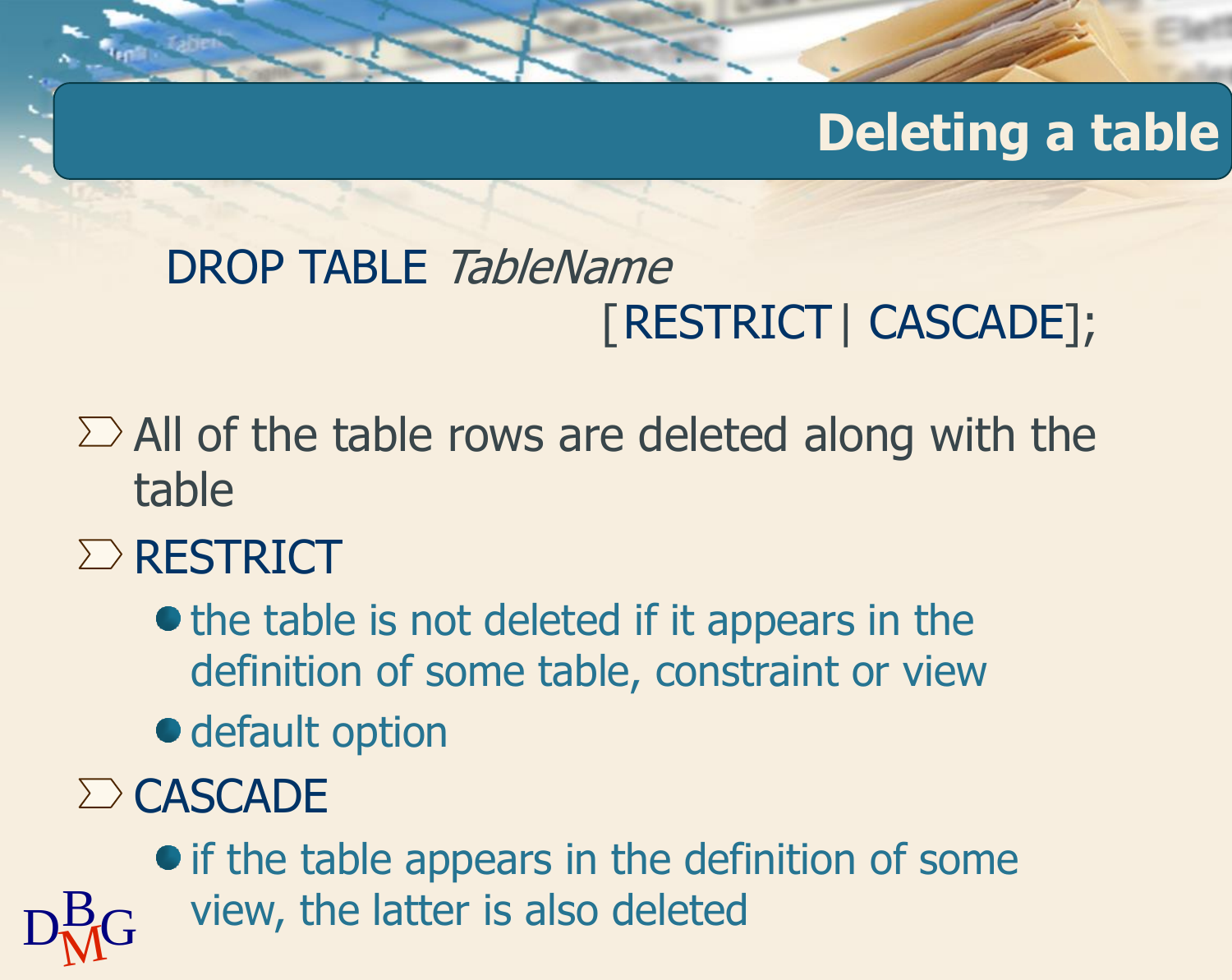### **Deleting a table: example**

 $\Sigma$  Delete the supplier table

|  | <b>Sld</b> | SName | <b>#Employees   City</b> |  |
|--|------------|-------|--------------------------|--|

DROP TABLE S;

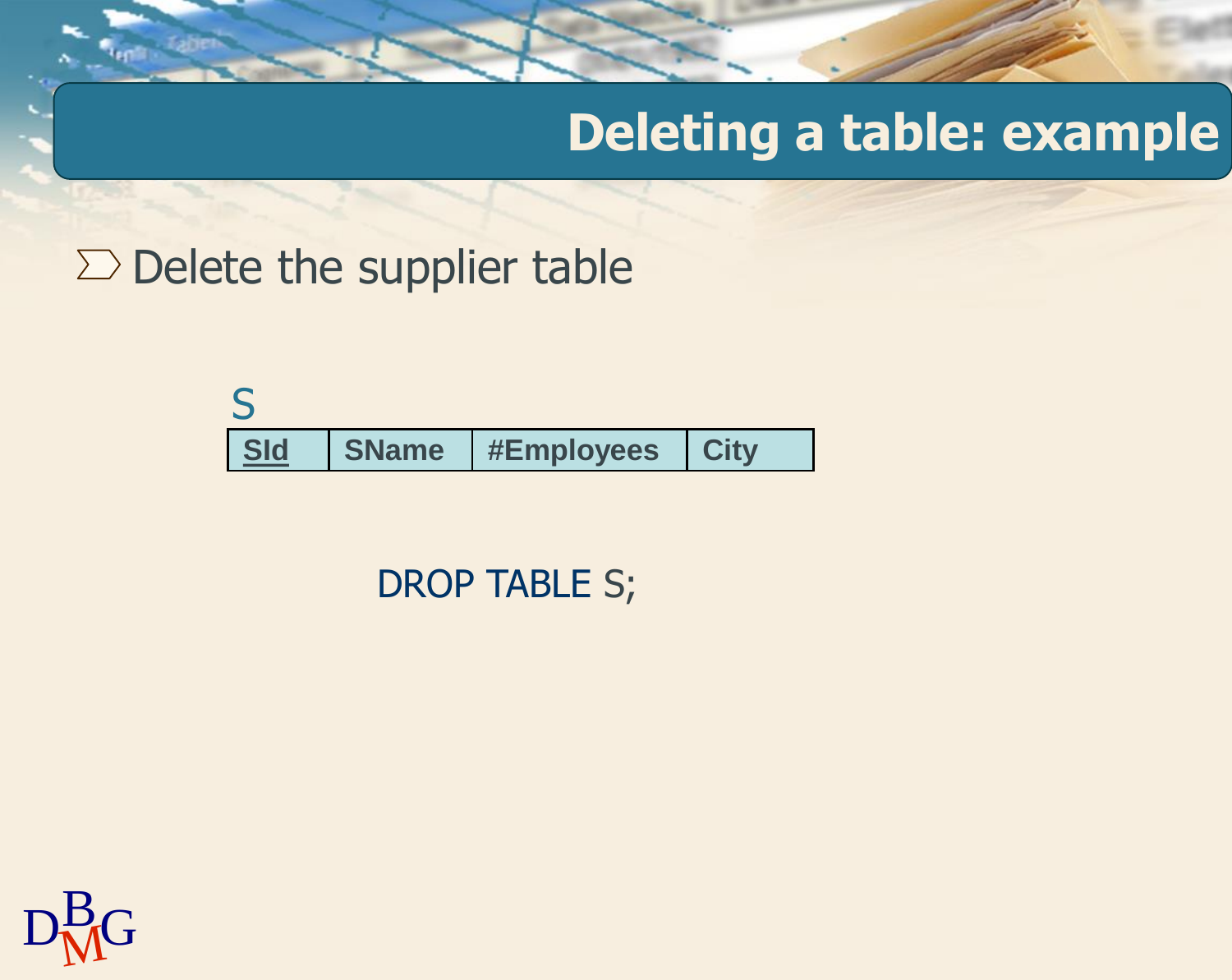

## **Managing tables**

### **The data dictionary**

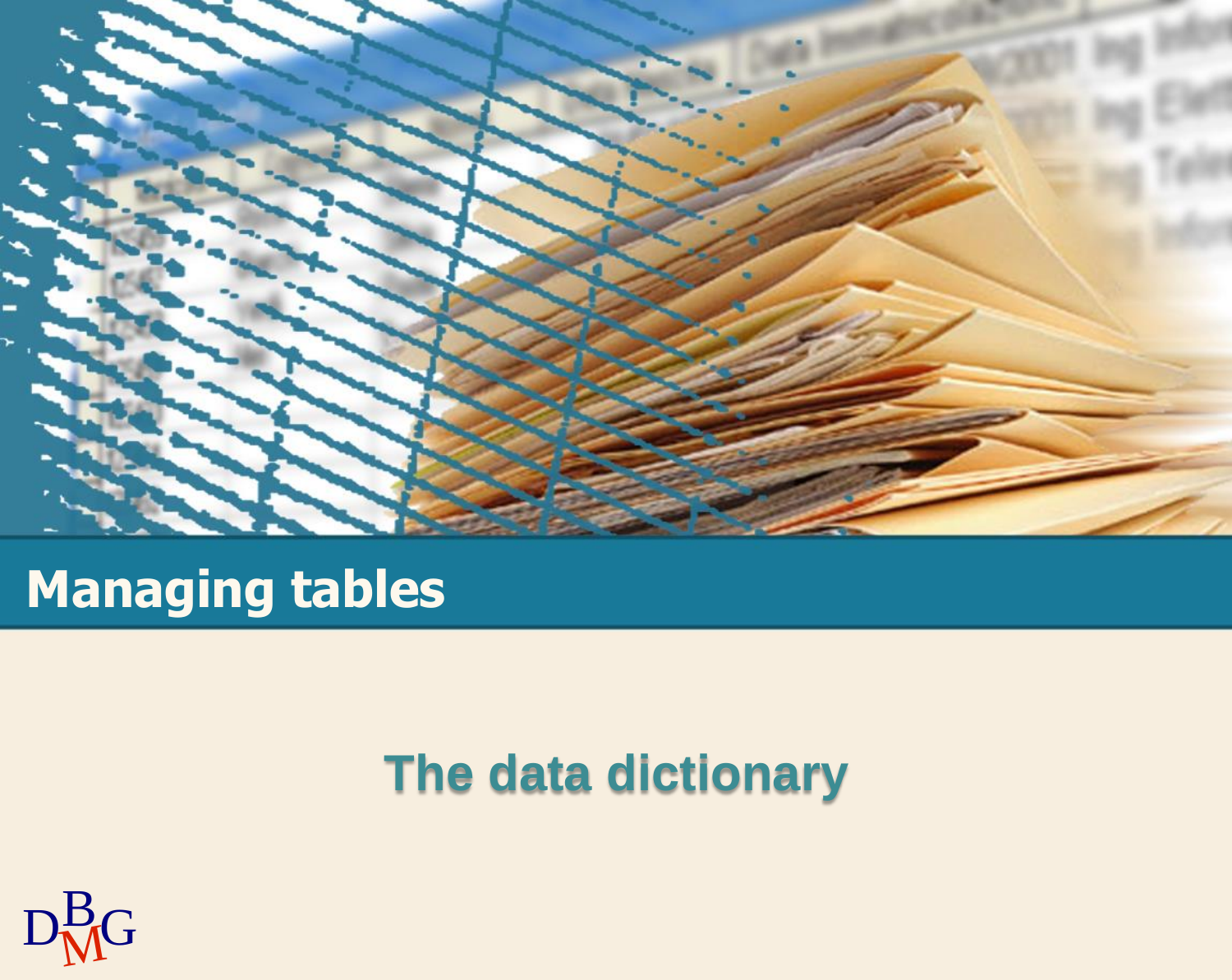# **The data dictionary (1/2)**

 $\sum$  Metadata are information (data) about data

• they may be stored in database tables

- $\Sigma$  The data dictionary contains the metadata of a relational database
	- it contains information about the database objects
	- it is managed directly by the relational DBMS
	- it may be queried by means of SQL commands

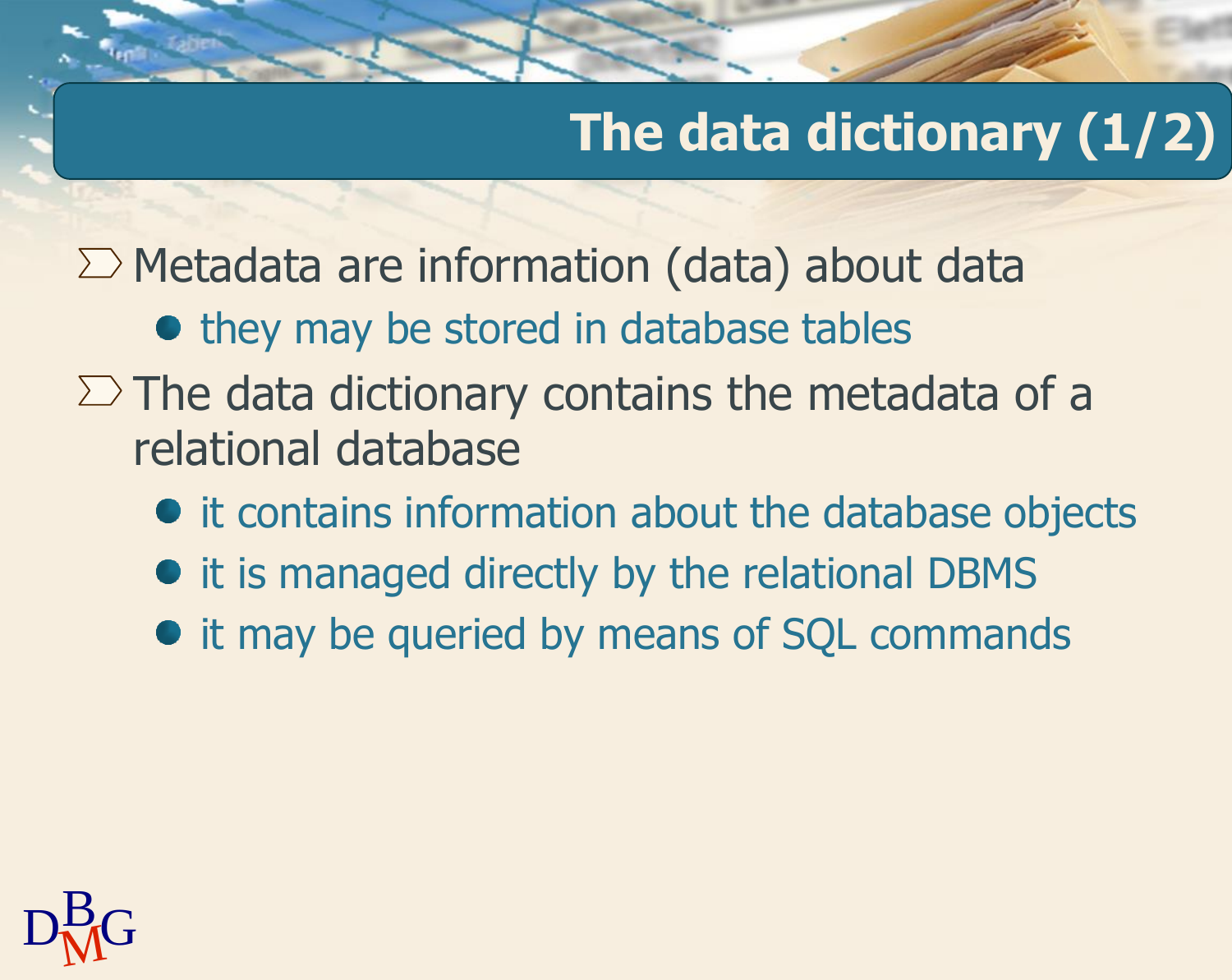# **The data dictionary (2/2)**

 $\Sigma$  It contains various pieces of information

- descriptions of all database structures (tables, indices, views)
- SQL stored procedures
- $\bullet$  user privileges
- **•** statistics
	- on the database tables
	- on the database indices
	- on the database views
	- $\bullet$  on the evolution of the database

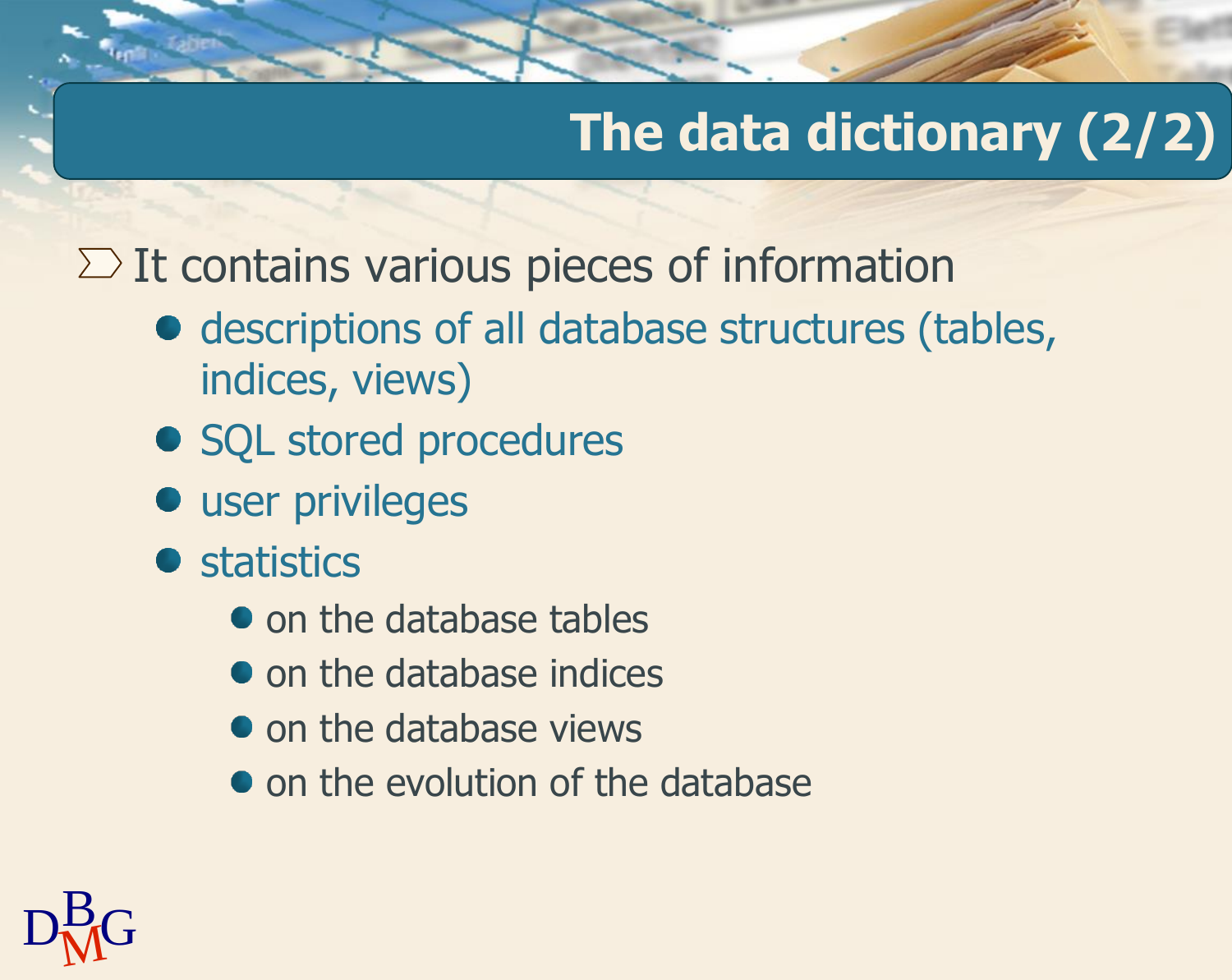### **Information about tables**

- $\Sigma$  For each database table, the data dictionary contains
	- table name and physical structure of the file storing the table
	- name and data type for each attribute
	- name of all indices created on the table
	- integrity constraints

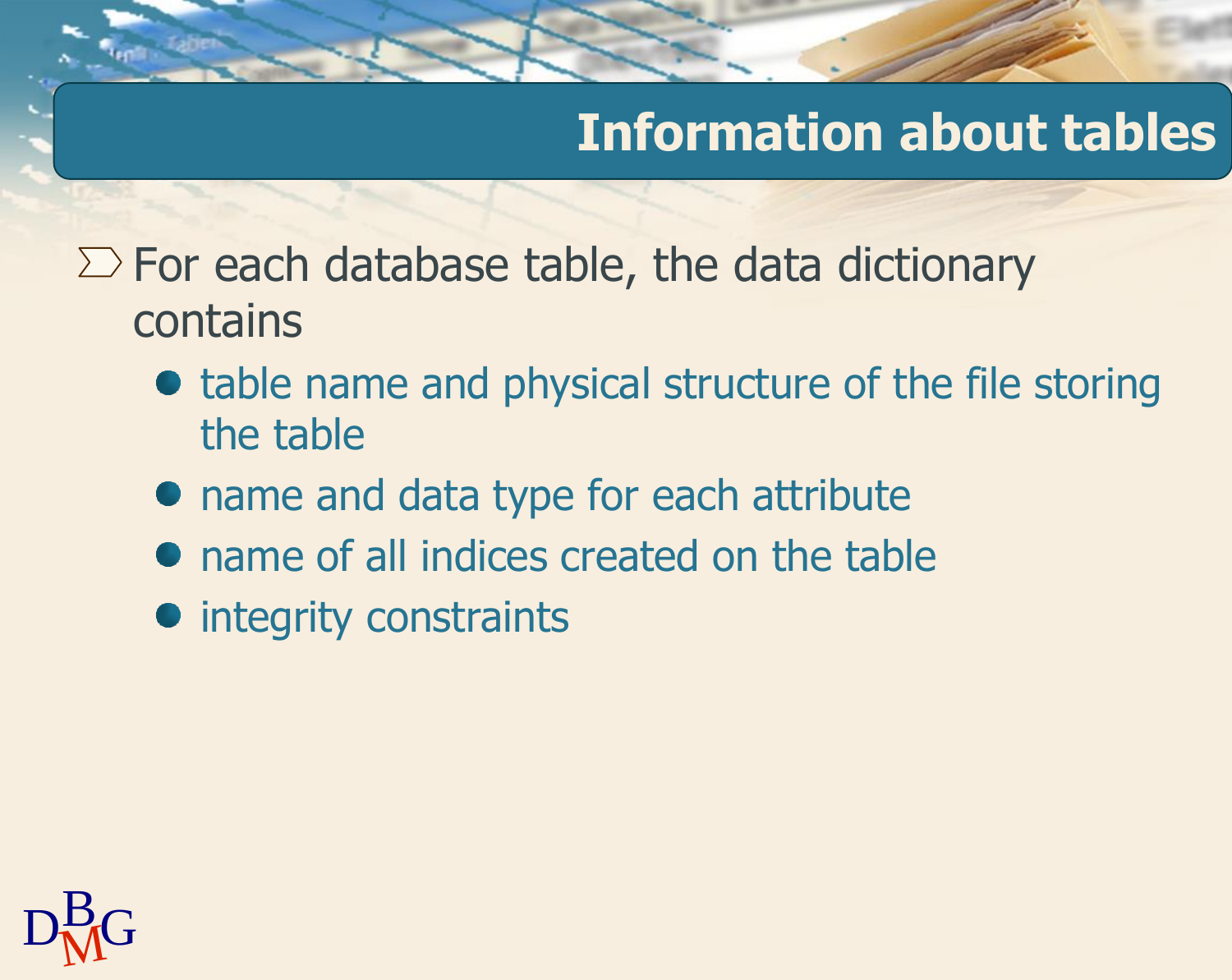## **Data dictionary tables**

 $\Sigma$  Data dictionary information is stored in several tables

- each DBMS uses different names for different tables
- $\Sigma$  The data dictionary may be queried by means of SQL commands

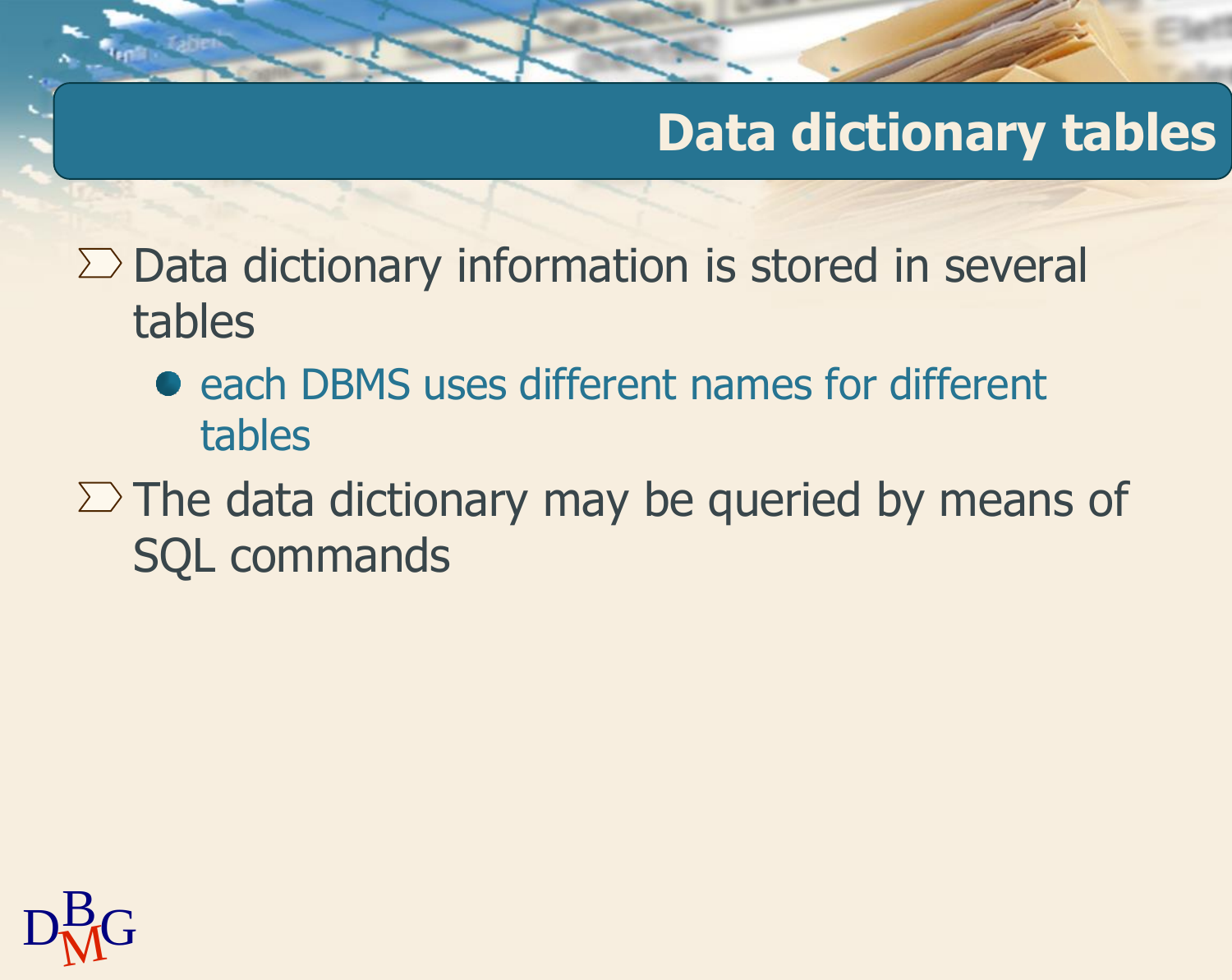## **The Oracle data dictionary (1/2)**

- $\Sigma$  In Oracle 3 collections of information are defined for the data dictionary
	- USER\_\*: metadata related to the current user's data
	- ALL \*: metadata related to all users' data
	- DBA\_\*: metadata about system tables

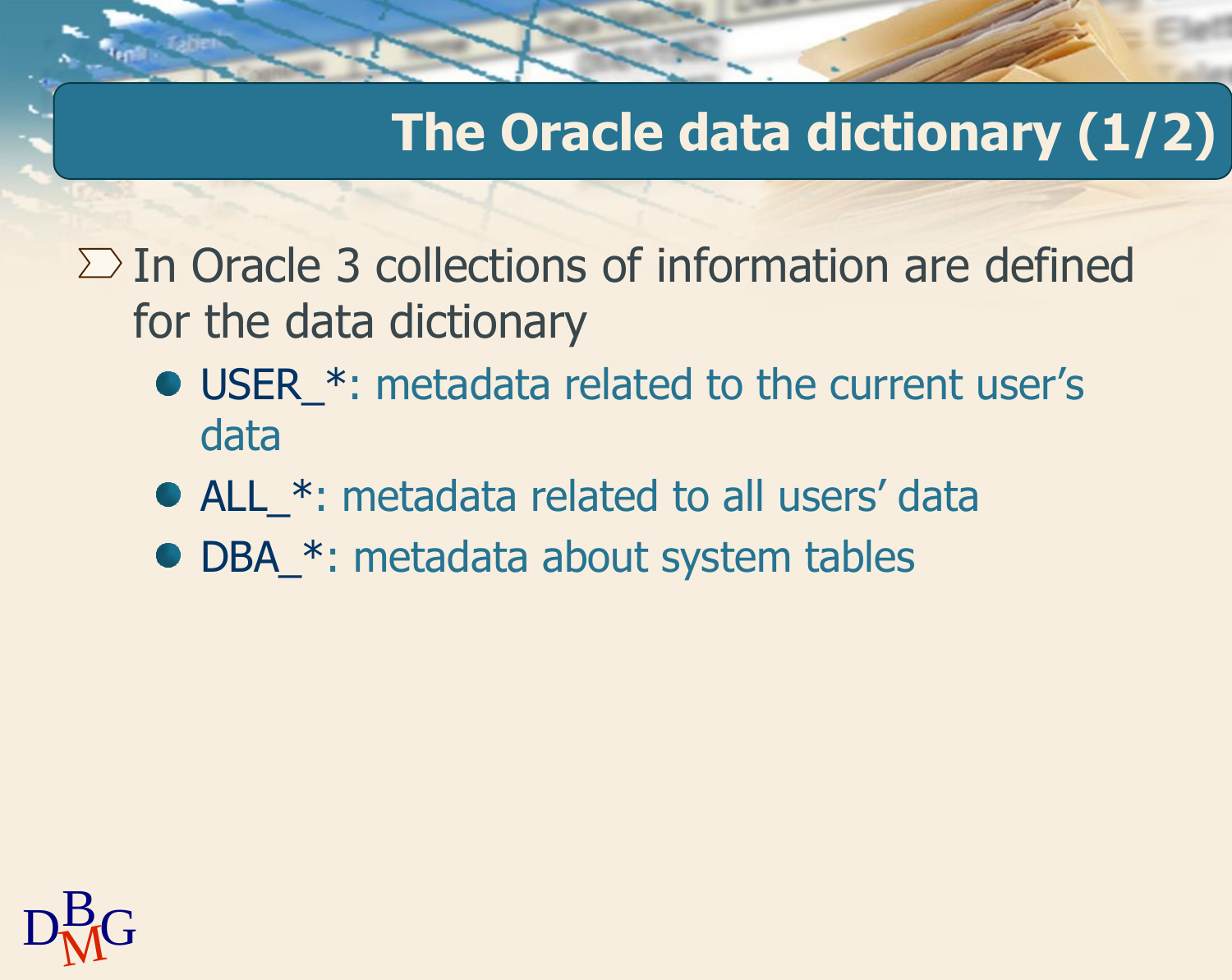#### **The Oracle data dictionary (2/2)**

- $\Sigma$  USER\_\* contains different tables and views, including:
	- USER\_TABLES contains metadata to the user tables
	- USER\_TAB\_STATISTICS contains statistics computed on the user tables
	- USER\_TAB\_COL\_STATISTICS contains statistics computed on user table columns

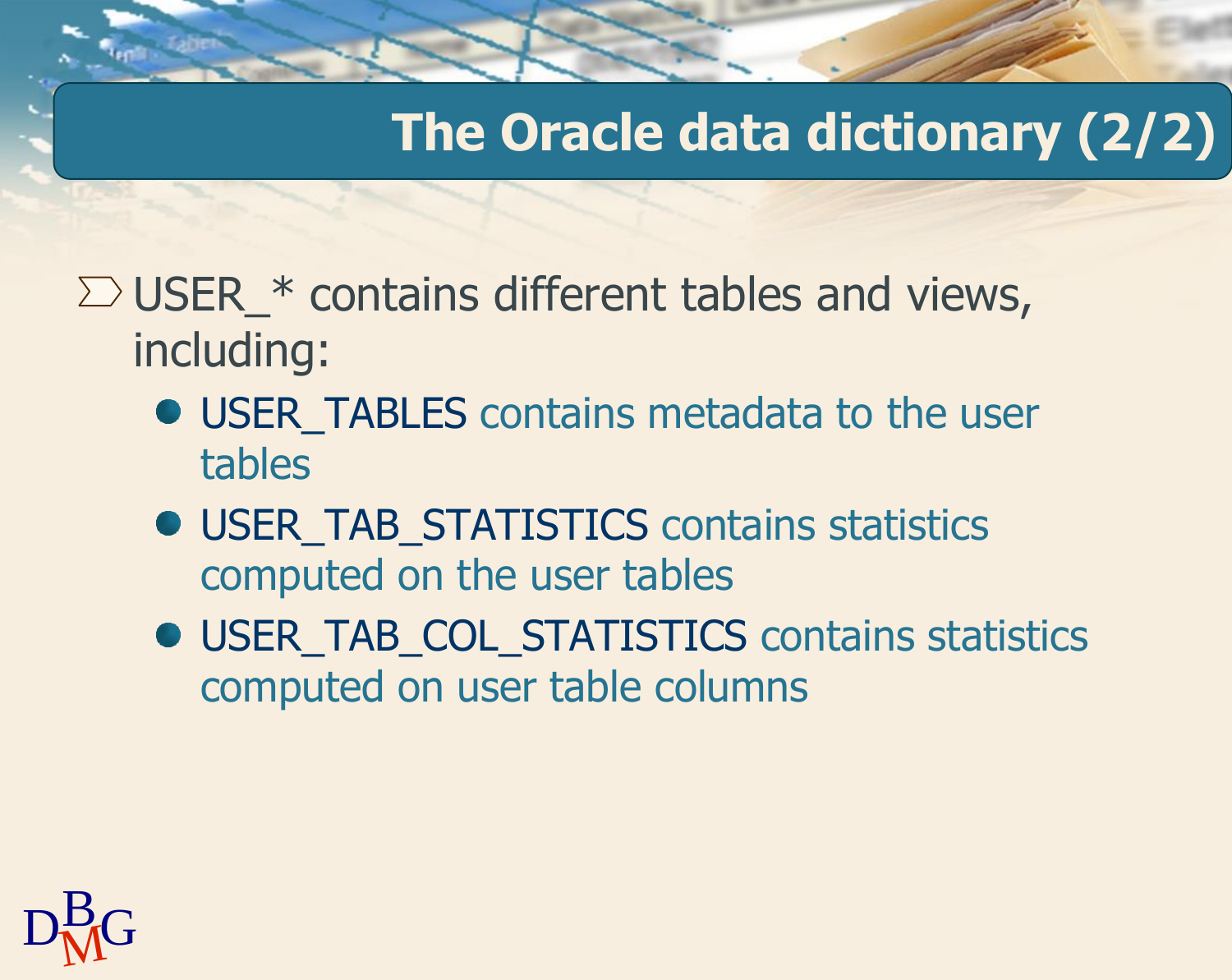**Querying the data dictionary no.1**

 $\sum$  Show the name of user-defined tables and the number of tuples stored in each table

#### SELECT Table\_Name, Num\_Rows FROM USER\_TABLES;

R

| <b>Table_Name</b> | <b>Num Rows</b> |
|-------------------|-----------------|
|                   |                 |
| D                 |                 |
| ςp                | 12              |

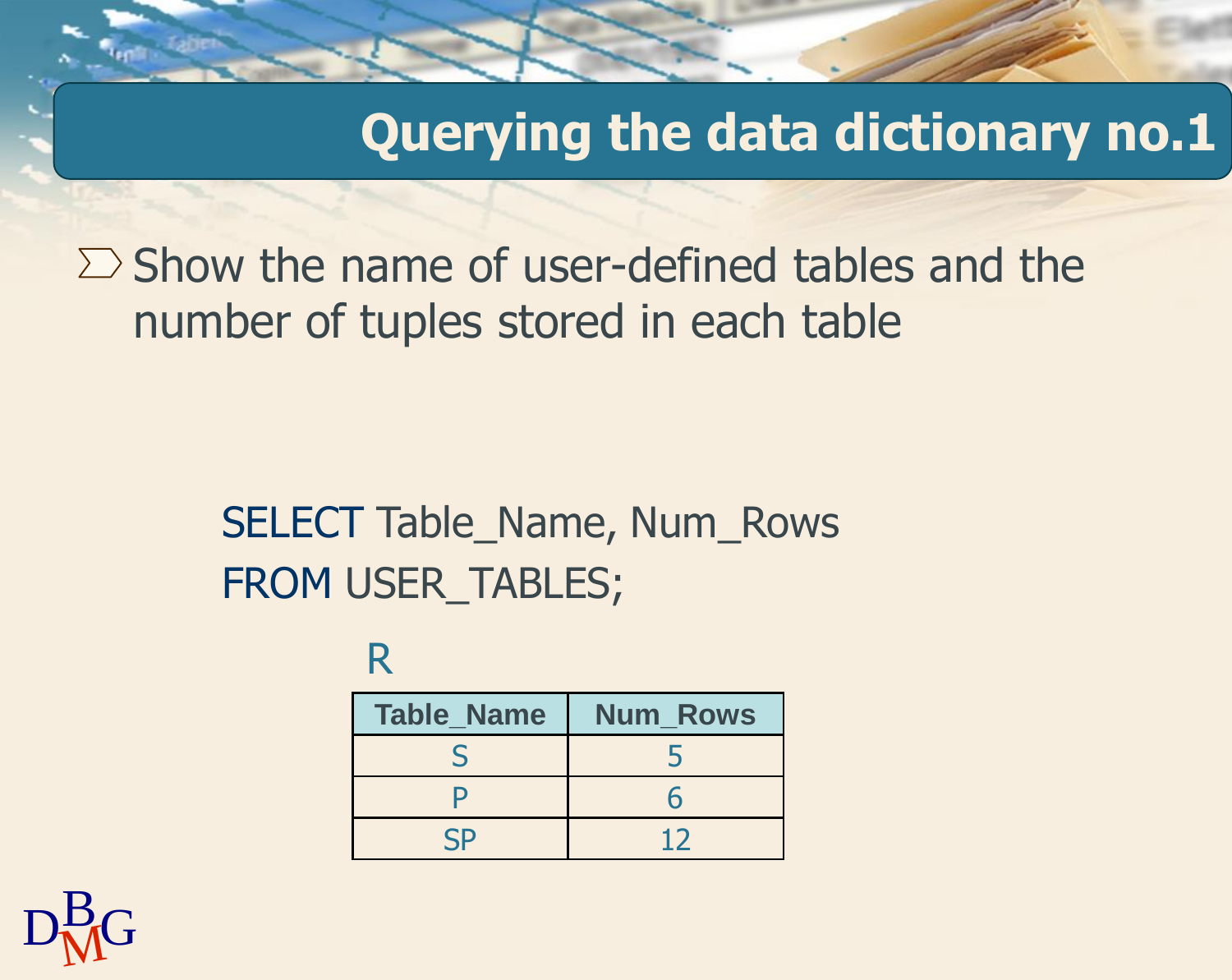#### **Querying the data dictionary no.2 (1/2)**

 $\Sigma$  For each attribute in the supplier-product table, show the attribute name, the number of distinct values and the number of tuples with a NULL value

SELECT Column\_Name, Num\_Distinct, Num\_Nulls FROM USER\_TAB\_COL\_STATISTICS WHERE Table  $Name = 'SP'$ ORDER BY Column\_Name;

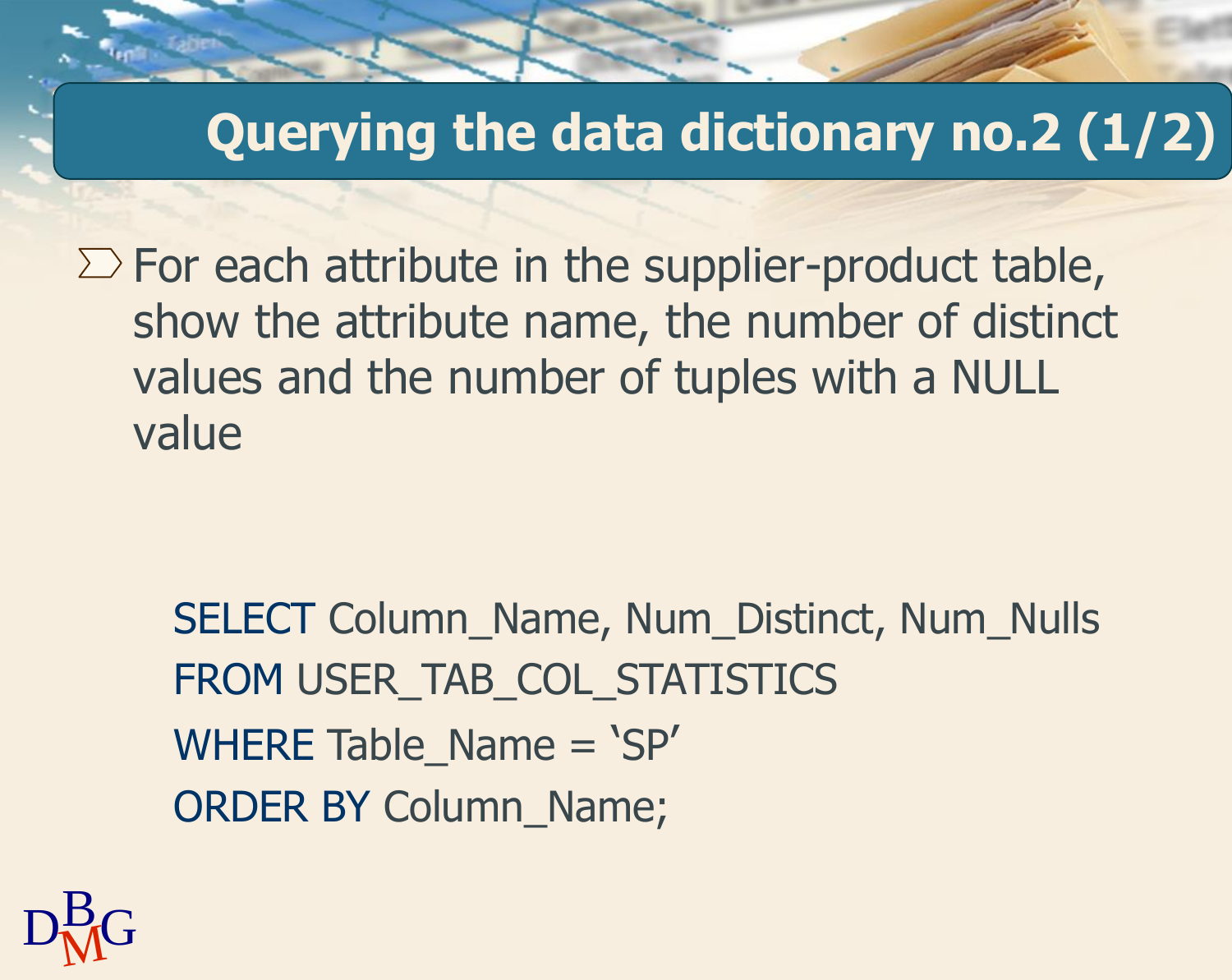#### **Querying the data dictionary no.2 (2/2)**

SELECT Column\_Name, Num\_Distinct, Num\_Nulls FROM USER\_TAB\_COL\_STATISTICS WHERE Table Name = 'SP' ORDER BY Column\_Name;

#### R

| <b>Column Name</b> | <b>Num Distinct</b> | <b>Num Nulls</b> |
|--------------------|---------------------|------------------|
| SId                |                     |                  |
| PId                |                     |                  |
|                    |                     |                  |

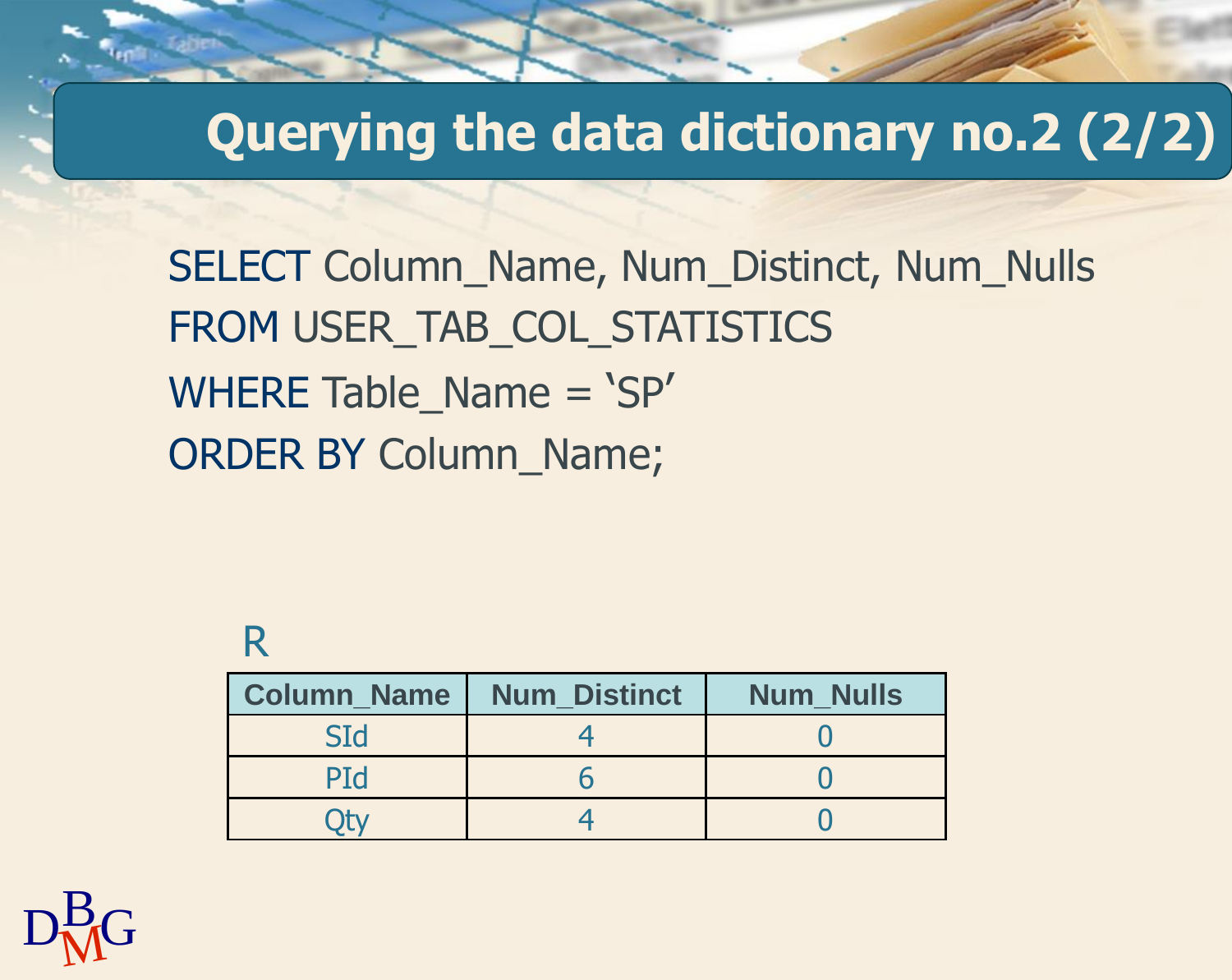

# **Managing tables**

#### **Data integrity**

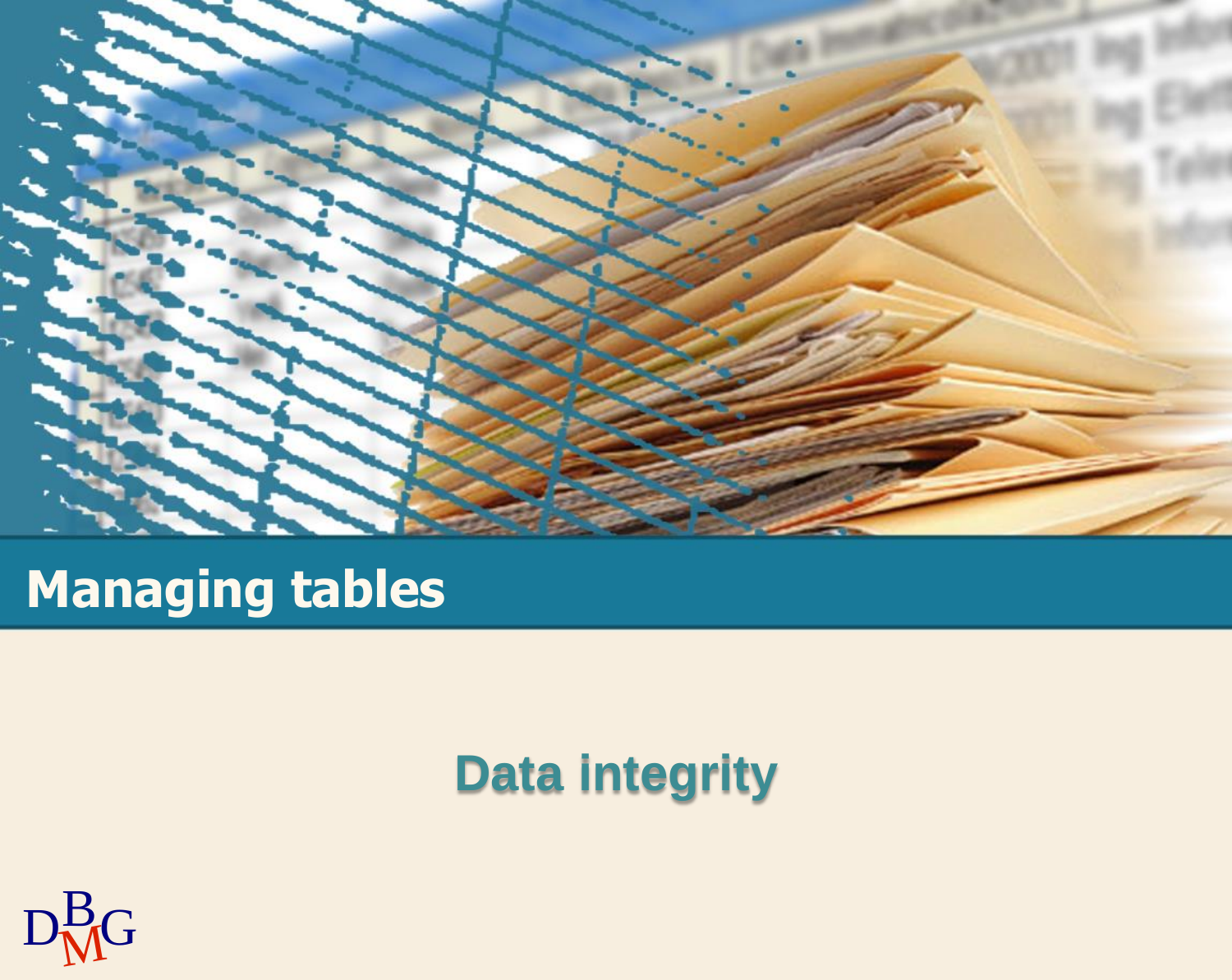# **Integrity constraints**

 $\Sigma$  Data in a database are correct if they satisfy a set of correctness rules

- rules are called *integrity constraints*
- example:  $Qty >= 0$
- $\Sigma$  Data update operations define a new state for the database, which may not necessarily be correct

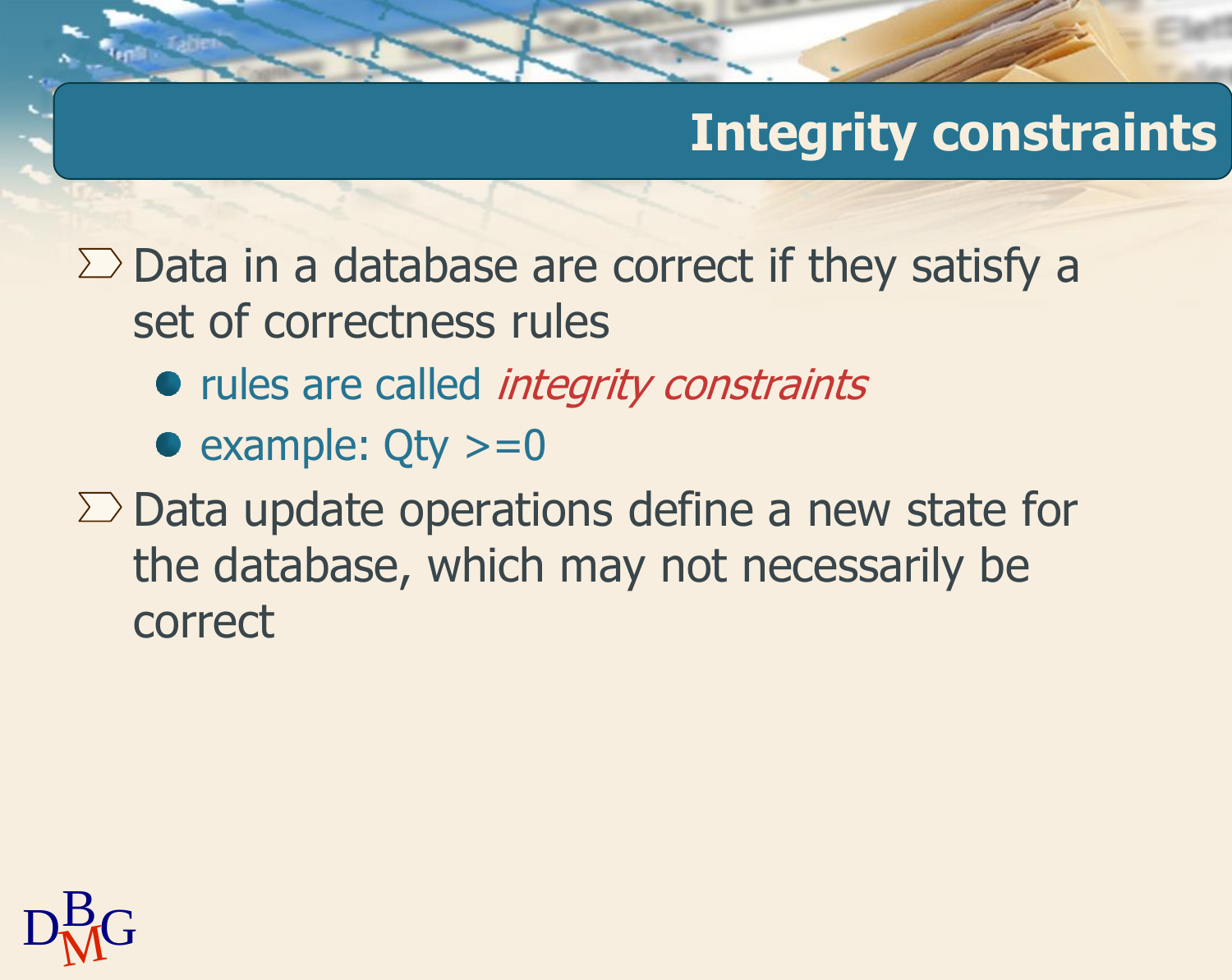### **Integrity checks**

- $\Sigma$  Checking the correctness of a database state may be done
	- by *application procedures*, performing all required checks
	- through the definition of *integrity constraints* on the tables
	- through the definition of *triggers*

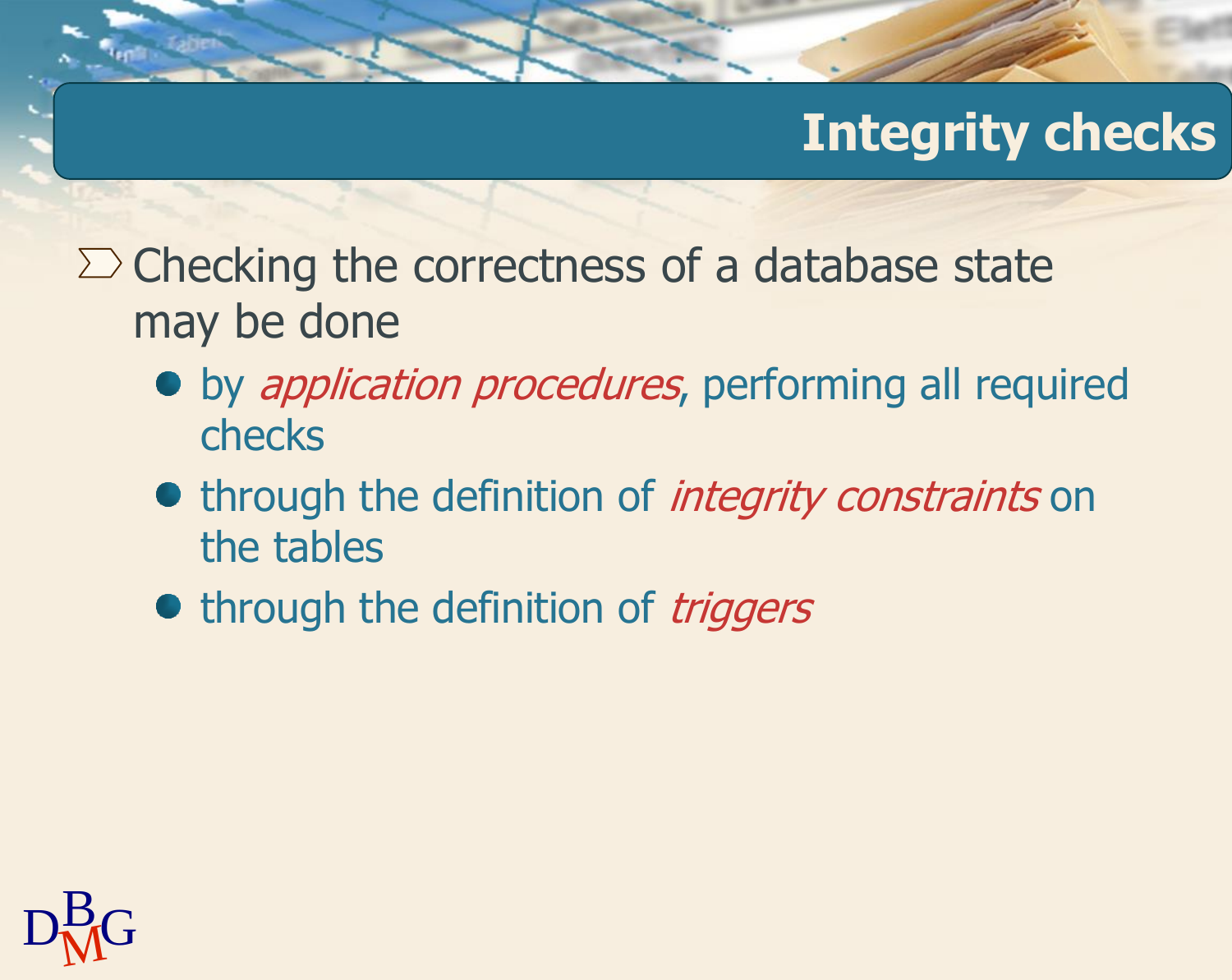## **Application procedures**

 $\Sigma$  Each application includes all required correctness checks

- $\sum$  Pros
	- **e** efficient approach
- $\sum$  Cons
	- checks may be circumvented by interacting directly with the DBMS
	- a coding error may have significant outcomes on the database
	- the knowledge of correctness rules is typically "hidden" inside applications

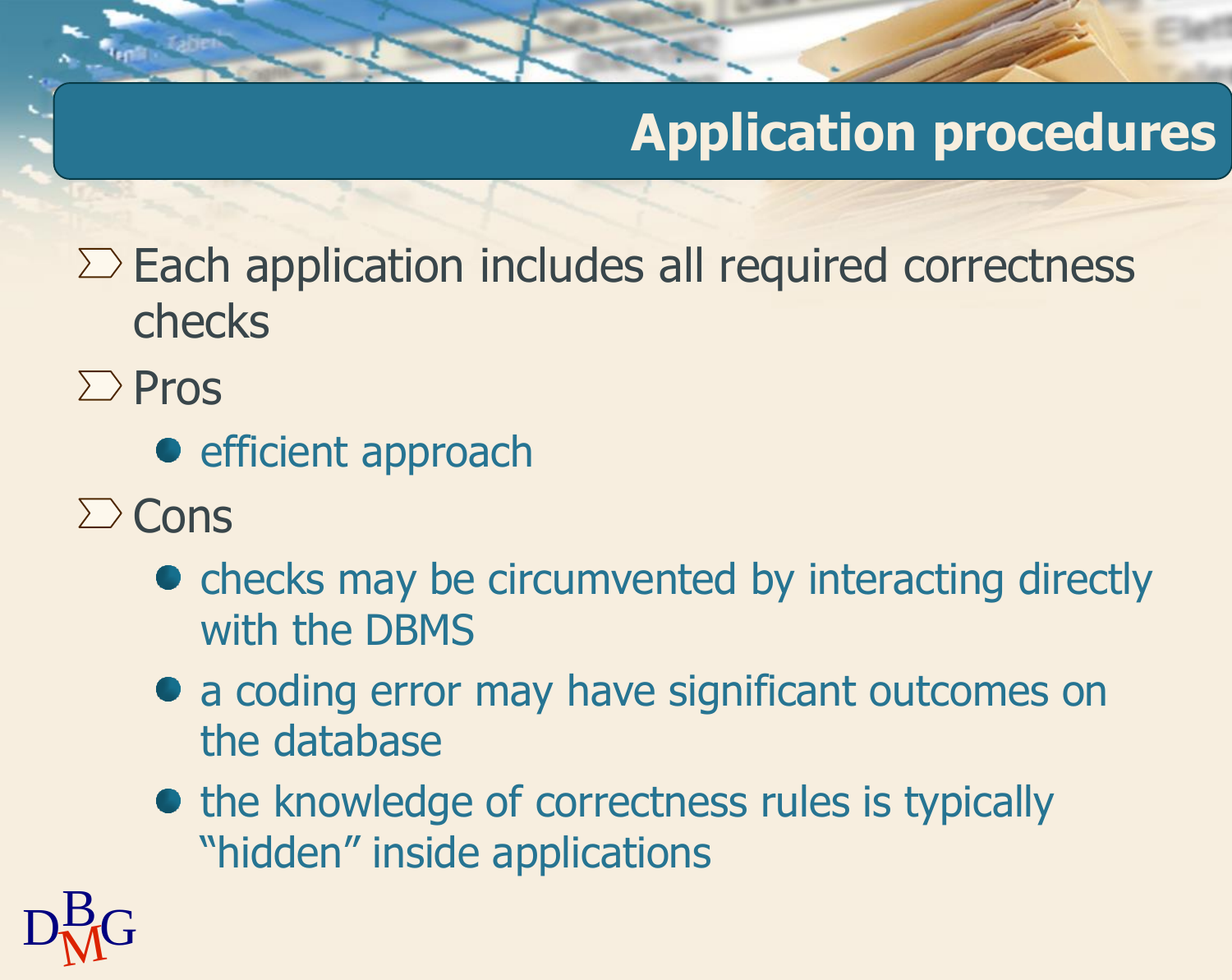# **Table integrity constraints (1/2)**

 $\Sigma$  Integrity constraints are

- defined in the CREATE or ALTER TABLE statements
- stored in the system data dictionary
- $\Sigma$  Each time data are updated, the DBMS automatically verifies that the constraints are satisfied

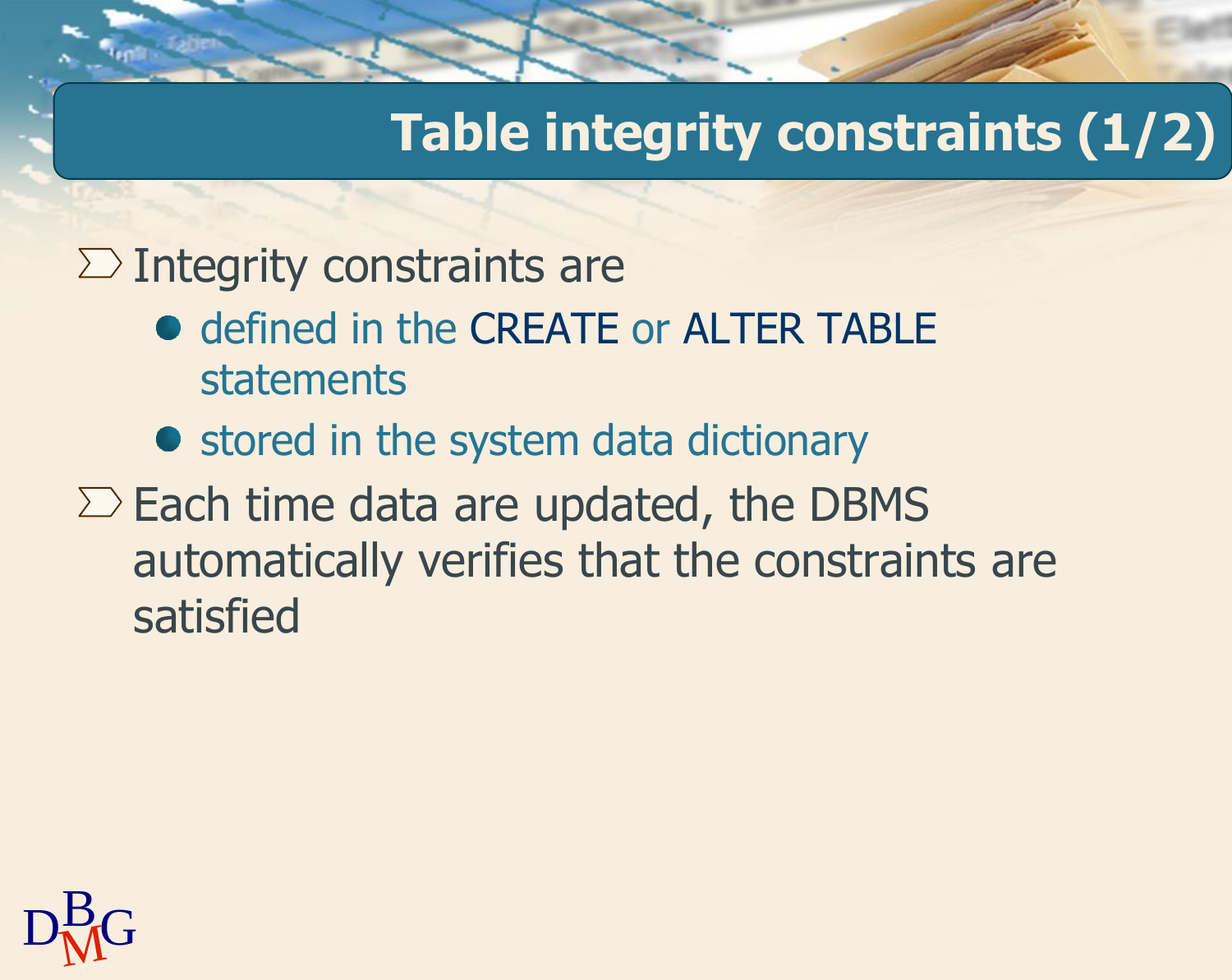# **Table integrity constraints (2/2)**

#### $\sum$  Pros

- declarative definition of constraints, whose verification is delegated to the system
	- the data dictionary describes all of the constraints in in the system
- unique centralized check point
	- constraint verification may not be circumvented
- $\sum$  Cons
	- they may slow down application execution
	- $\bullet$  it is not possible to define constraints of an arbitrary type



example: constraints on aggregated data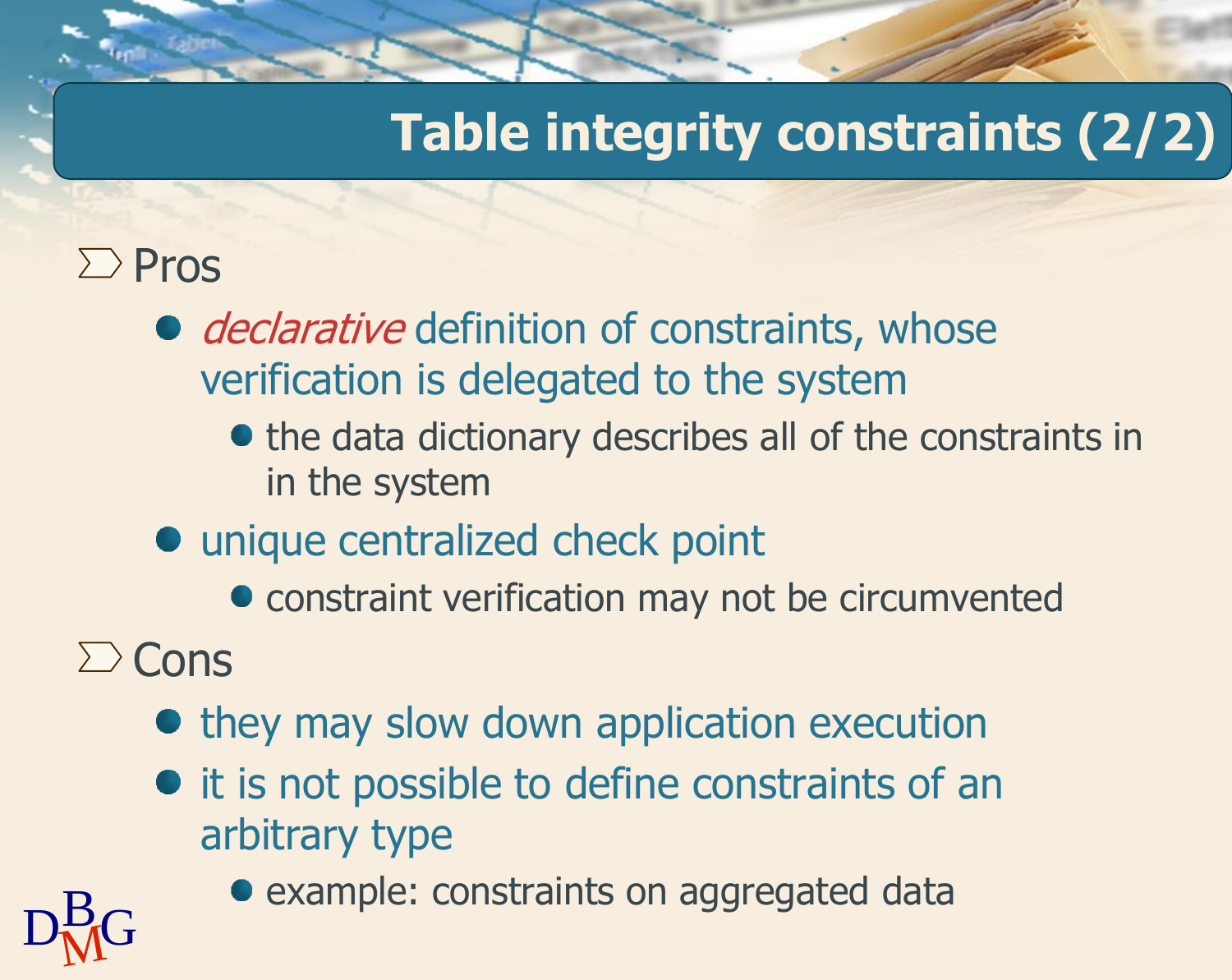# **Triggers (1/2)**

 $\Sigma$  Triggers are procedures executed automatically when specific data updates are performed

- $\bullet$  defined through the CREATE TRIGGER command
- stored in the system data dictionary
- $\Sigma$  When a modification event occurs on data under the trigger's control, the procedure is automatically executed

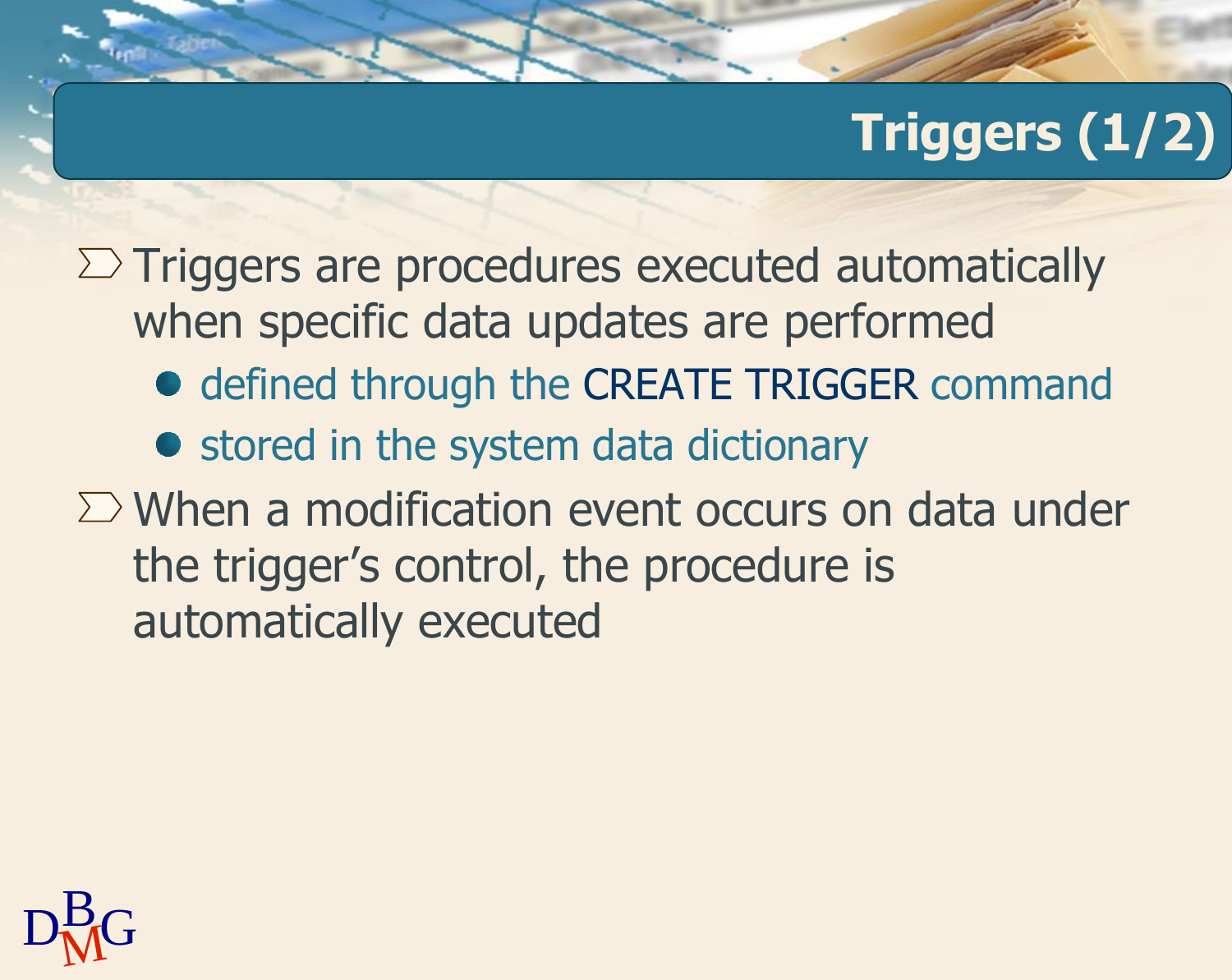# **Triggers (2/2)**

#### $\sum$  Pros

- they allow defining complex constraints
	- normally used in combination with constraint definition on the tables
- unique centralized check point
	- constraint verification may not be circumvented
- $\sum$  Cons
	- complex
	- $\bullet$  they may slow down application execution

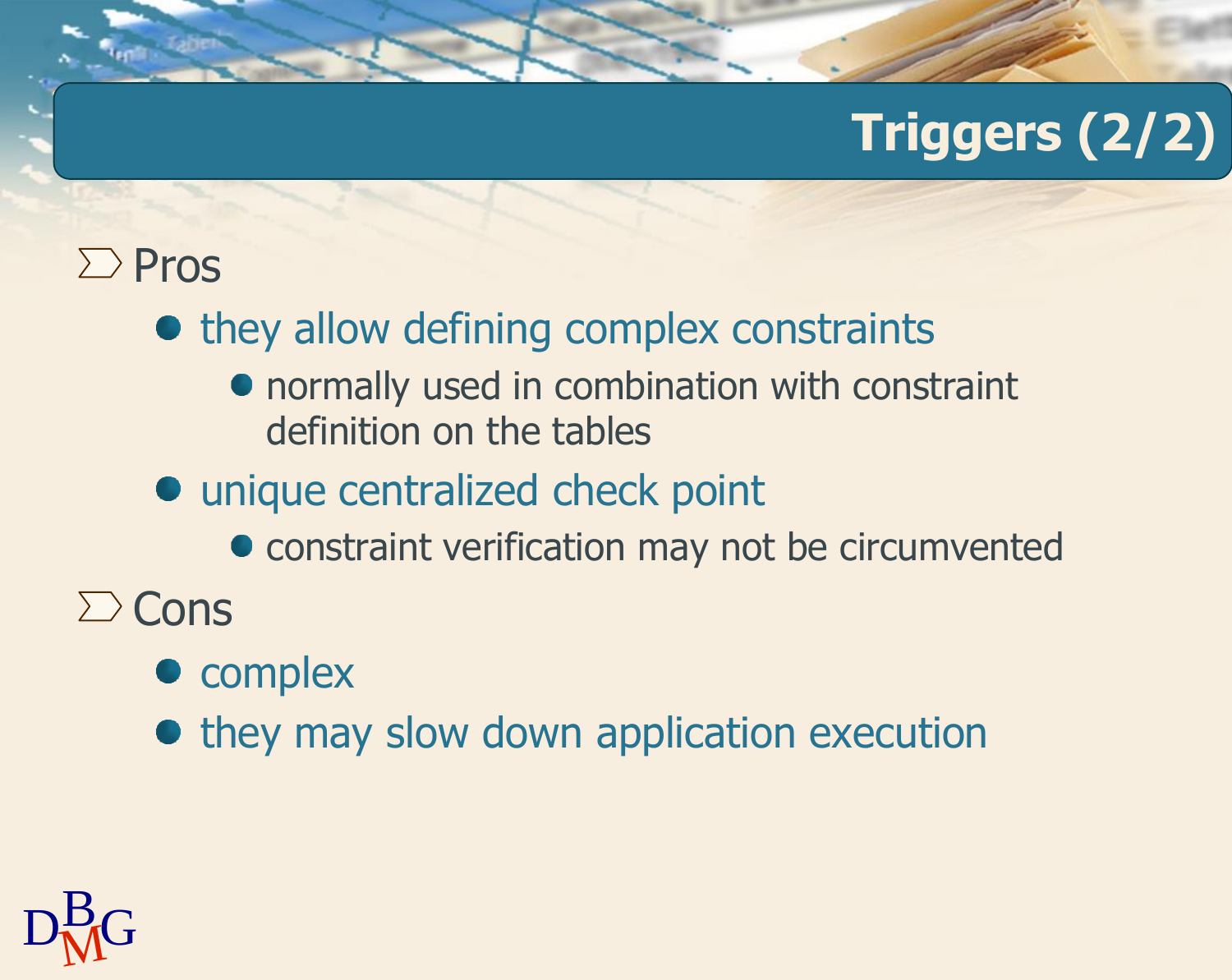# **Fixing violations**

 $\Sigma$  If an application tries to execute an operation that causes a constraint violation, the system may

- block the operation, causing an error in the application execution
- execute a compensating action so that a new correct state is reached
	- example: when a supplier is deleted, also delete its supplies

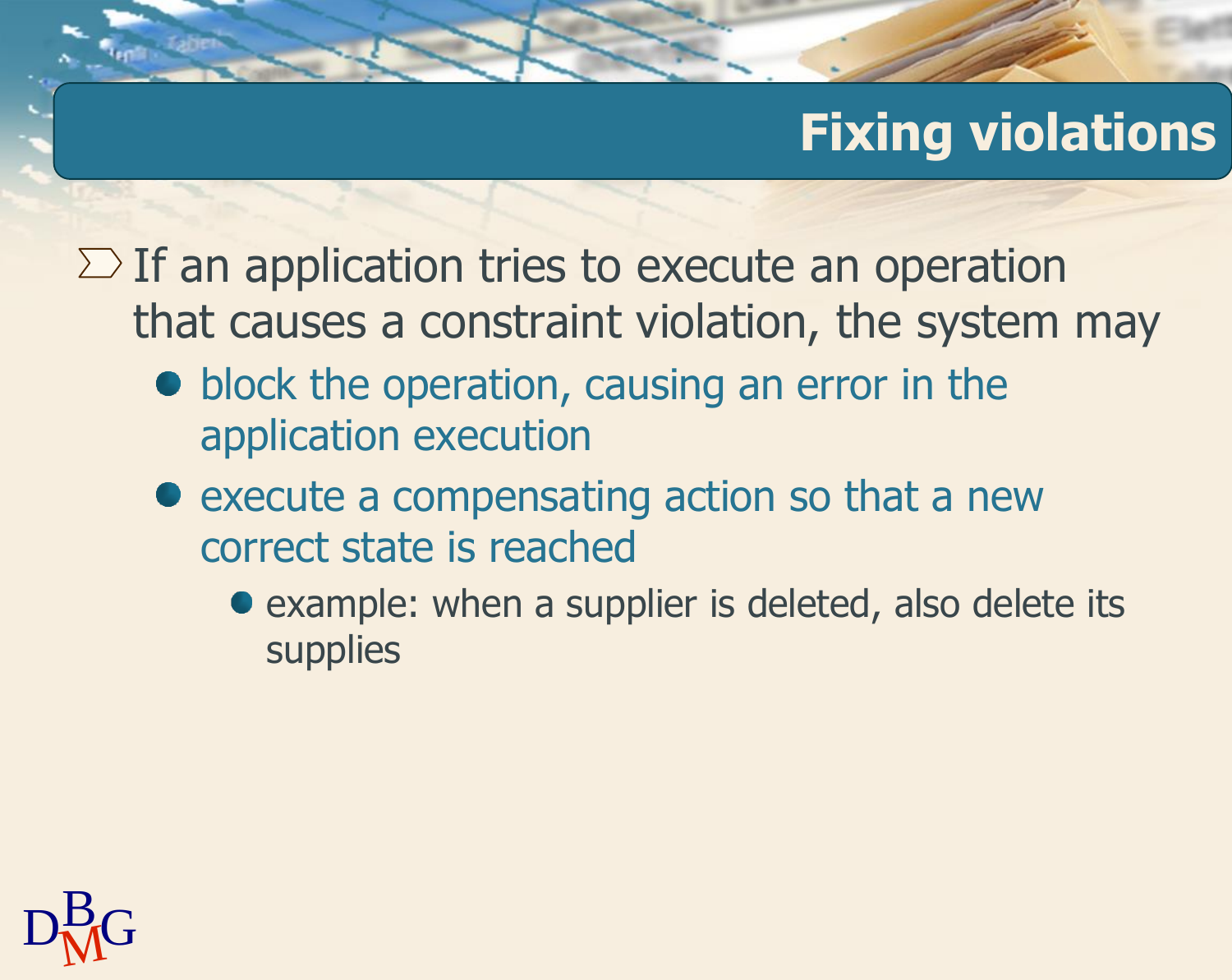#### **Integrity constraints in SQL-92**

 $\Sigma$  The SQL-92 standard introduced the possibility to specify integrity constraints in a declarative way, delegating to the system the verification of their consistency

- table constraints
	- **•** restrictions on the data allowed in table columns
- referential integrity constraints
	- manage references among different tables
		- based on the concept of foreign key

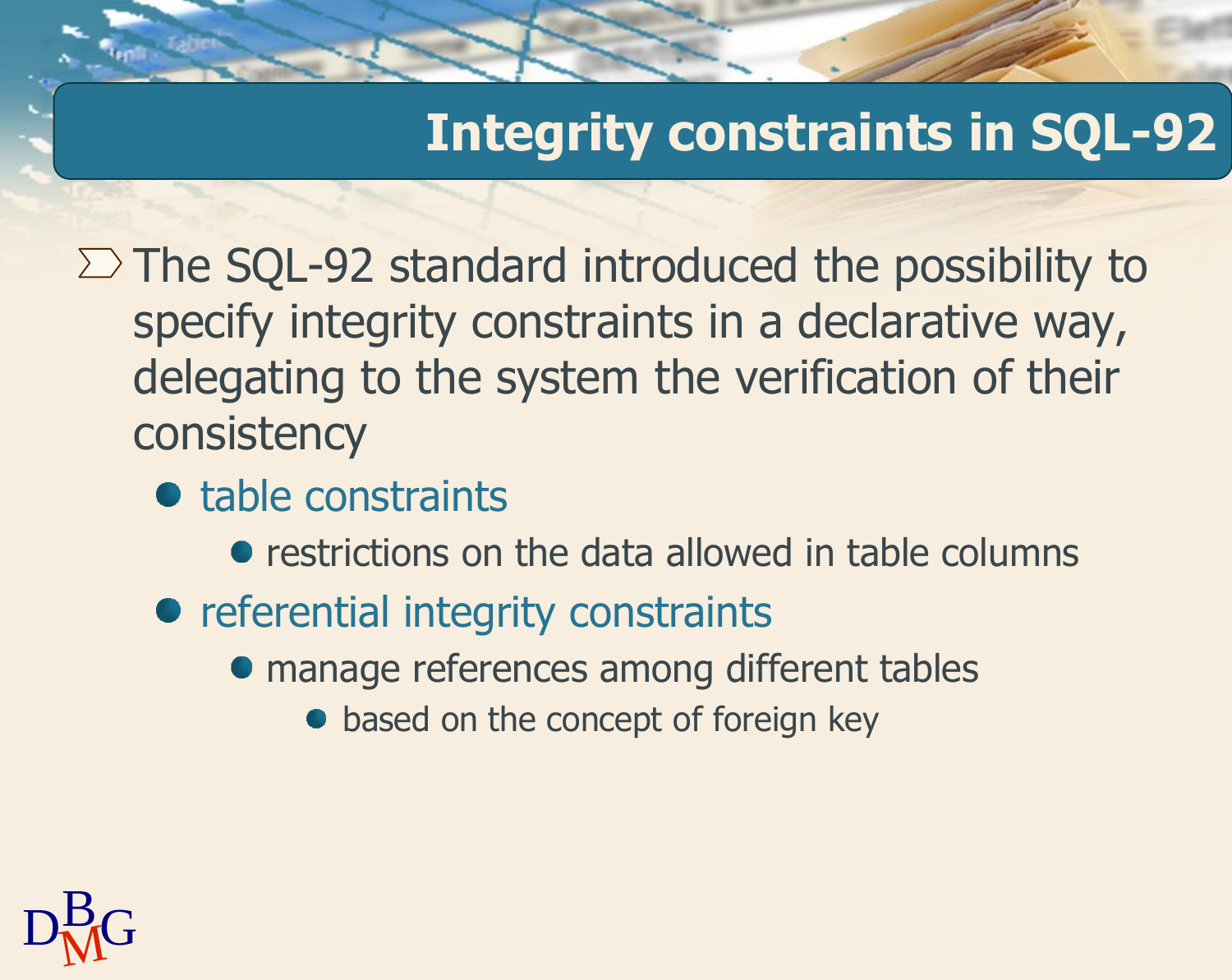# **Table constraints (1/2)**

- $\Sigma$  They may be defined on one or more table columns
- $\Sigma$  They are specified in the commands for creating
	- tables
	- $\bullet$  domains
- $\Sigma$  Types of constraints
	- **•** primary key
	- admissibility of the NULL value
	- uniqueness
	- general tuple constraints

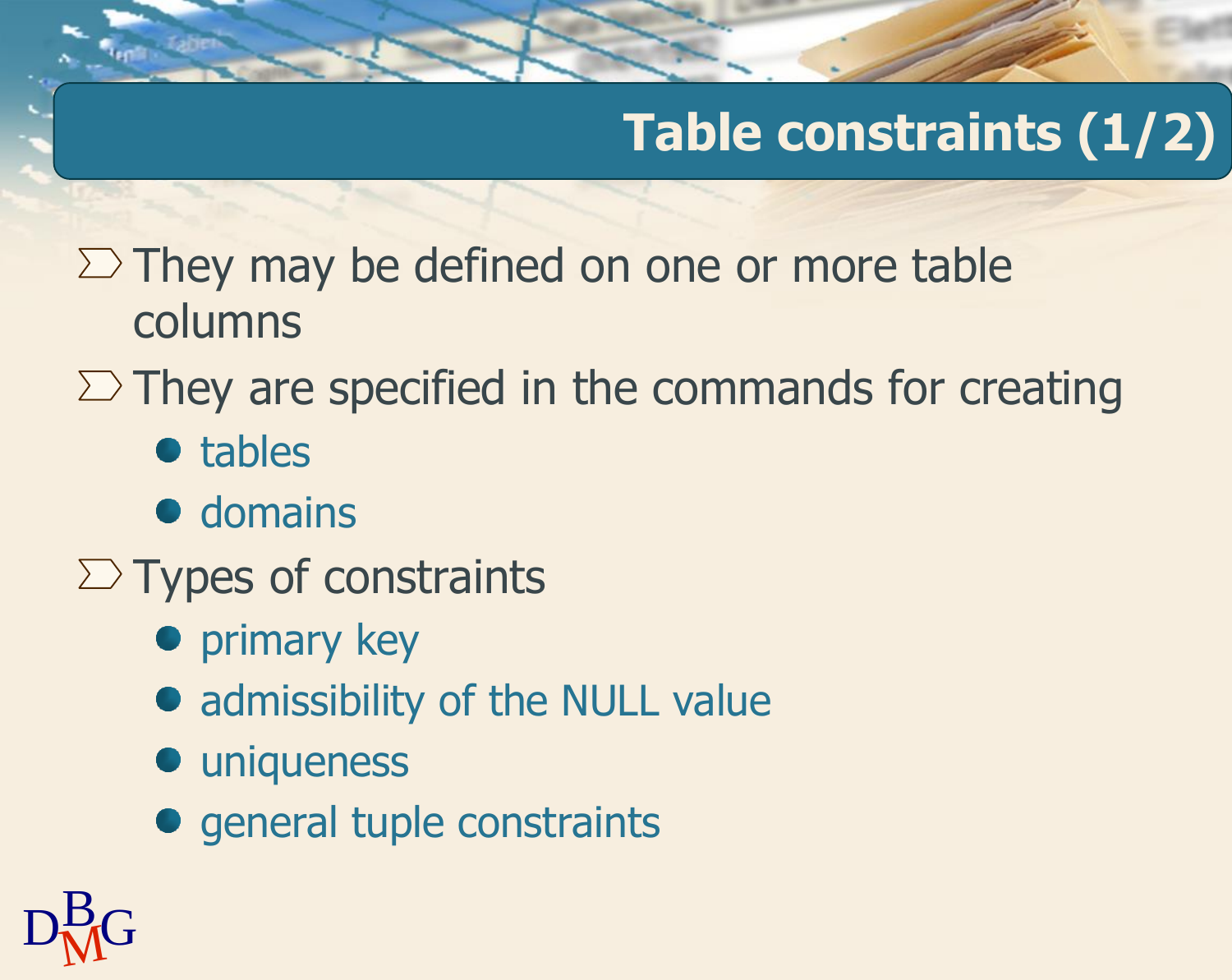# **Table constraints (2/2)**

 $\Sigma$  They are verified after each SQL command operating on the table subject to the constraint

- inserting new data
- updating values in the columns subject to the constraint
- $\Sigma$  If the constraint is violated, the SQL command causing the violating generates an execution error

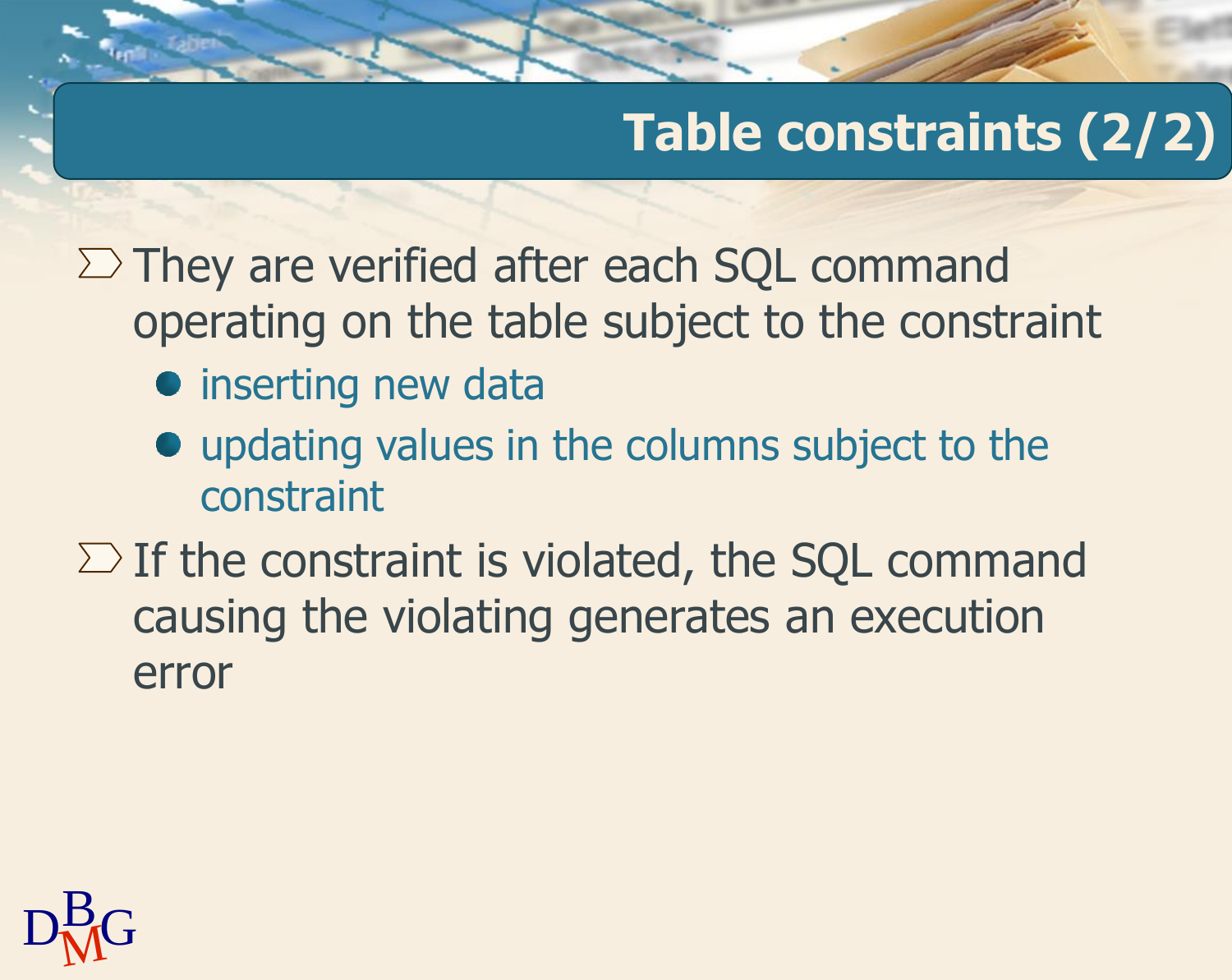#### **Primary key**

- $\Sigma$  A primary key is a set of attributes that uniquely identifies rows in a tables
- $\Sigma$  Only one primary key may be specified for a given table
- $\Sigma$  Primary key definition
	- composed of a single attribute

AttributeName Domain PRIMARY KEY

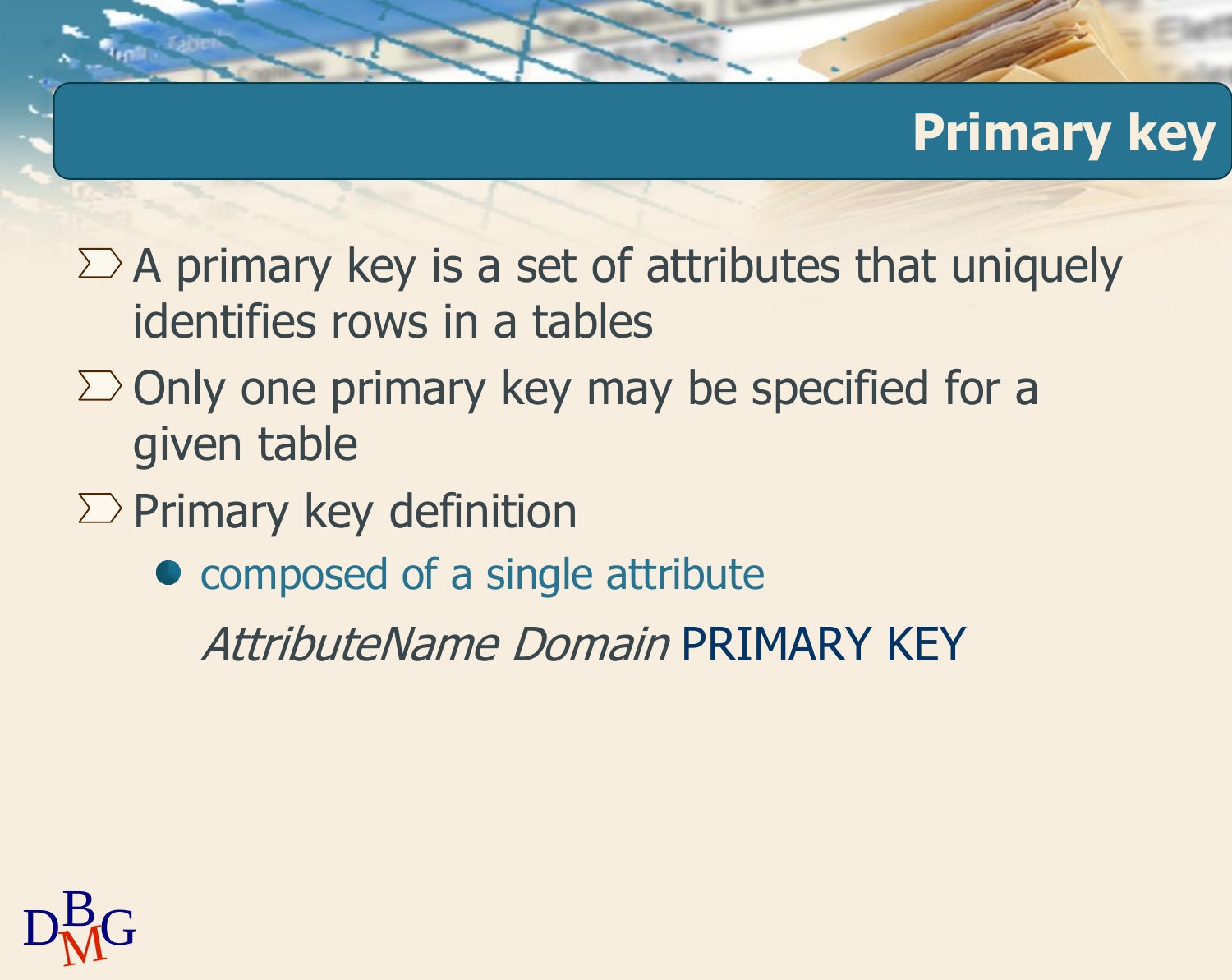#### **Primary key: example no. 1**

CREATE TABLE S (SId CHAR(5) PRIMARY KEY,

SName CHAR(20), #Employees SMALLINT, City CHAR(15));

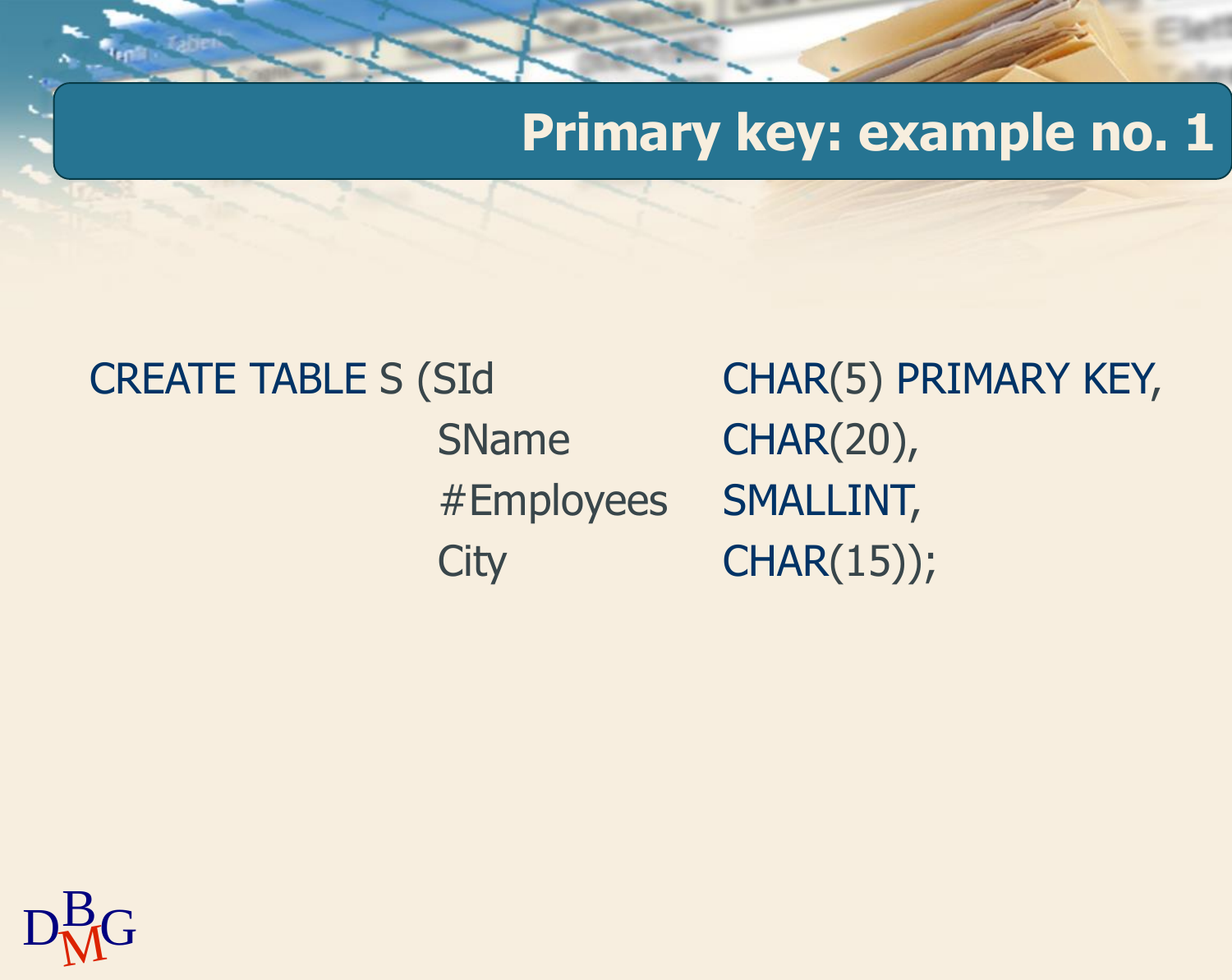#### **Primary key**

- $\Sigma$  A primary key is a set of attributes that uniquely identifies rows in a tables
- $\Sigma$  Only one primary key may be specified for a given table
- $\Sigma$  Primary key definition
	- composed of one or more attributes

PRIMARY KEY (AttributeList )

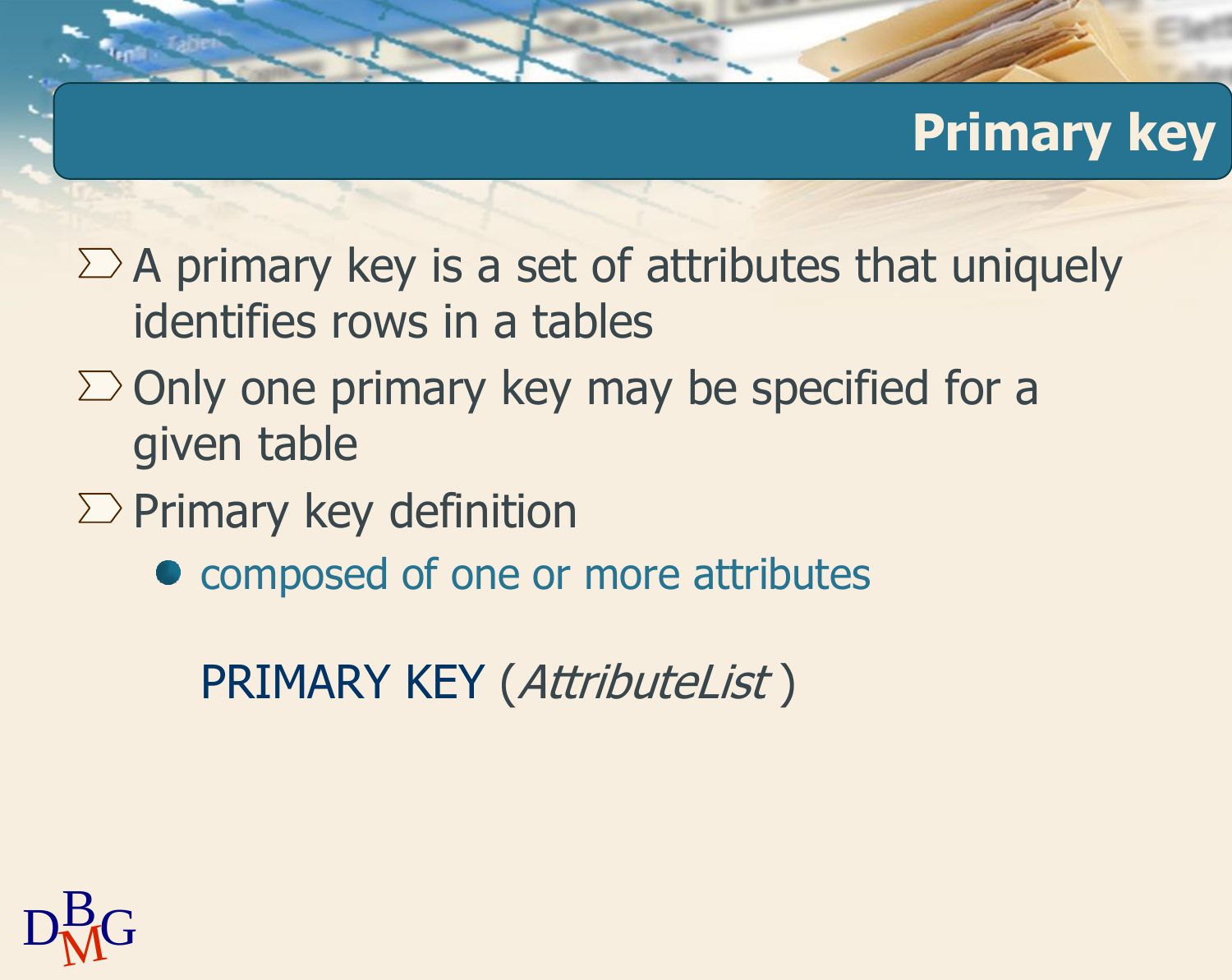#### **Primary key: example no. 2**

#### CREATE TABLE SP (SId CHAR(5), PId CHAR(6), Qty INTEGER PRIMARY KEY (SId, PId));

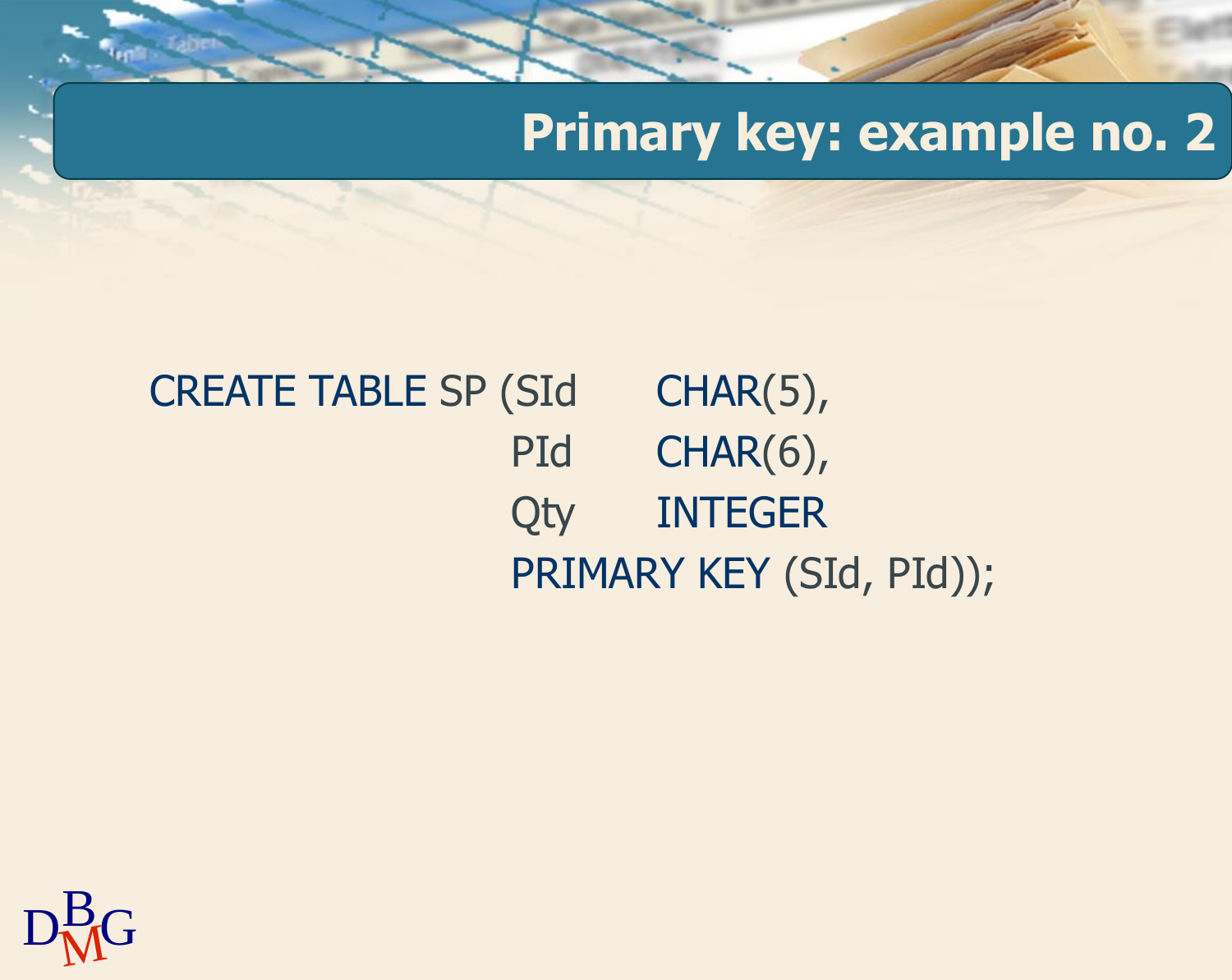#### **Admissibility of the NULL value**

 $\Sigma$  The NULL value indicates absence of information  $\sum$  When a value must always be specified for a given attribute

AttributeName Domain NOT NULL

• the NULL value is not allowed

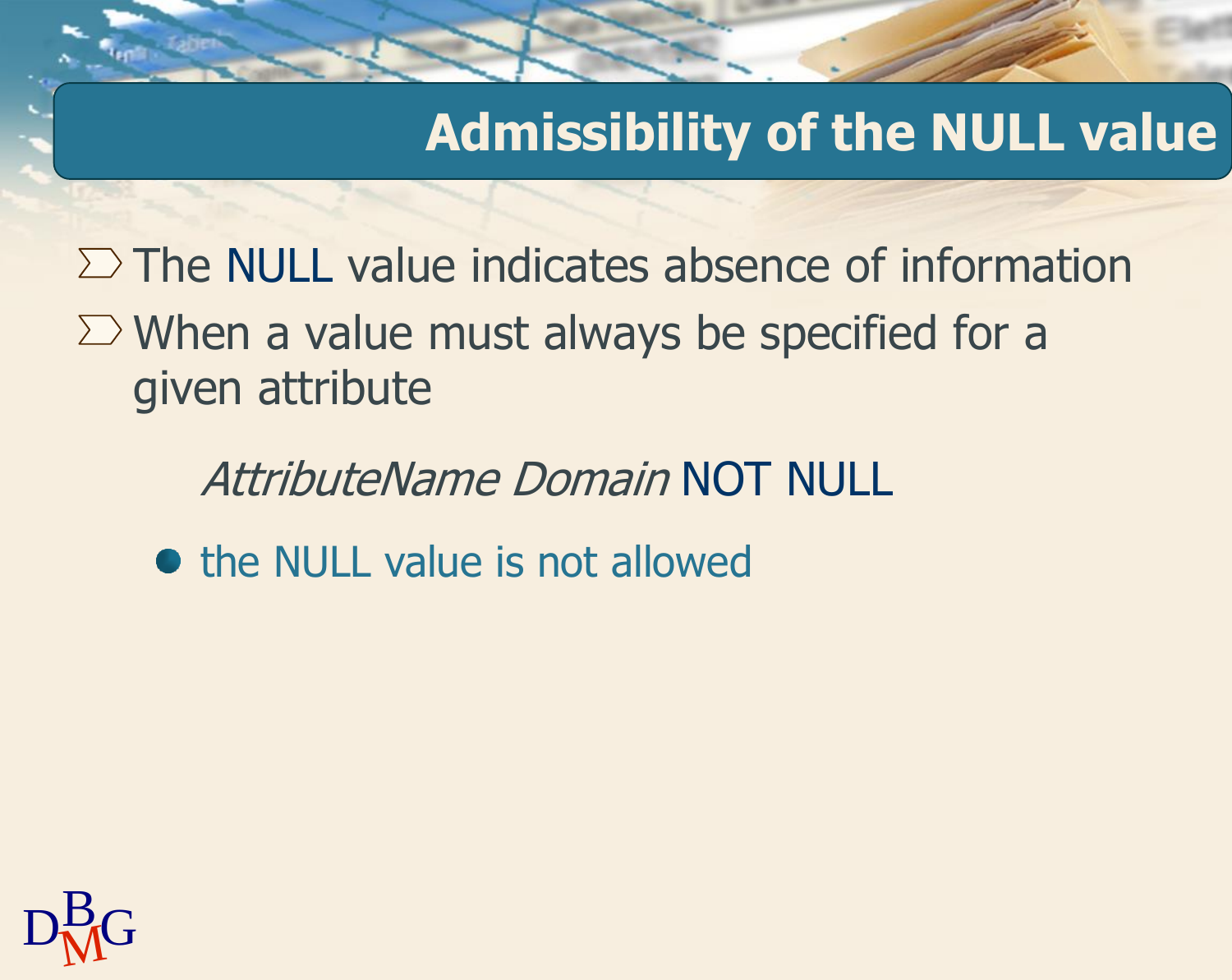#### **NOT NULL: example**

CREATE TABLE S (SId
CHAR(5),

SName CHAR(20) NOT NULL, #Employees SMALLINT, City CHAR(15));

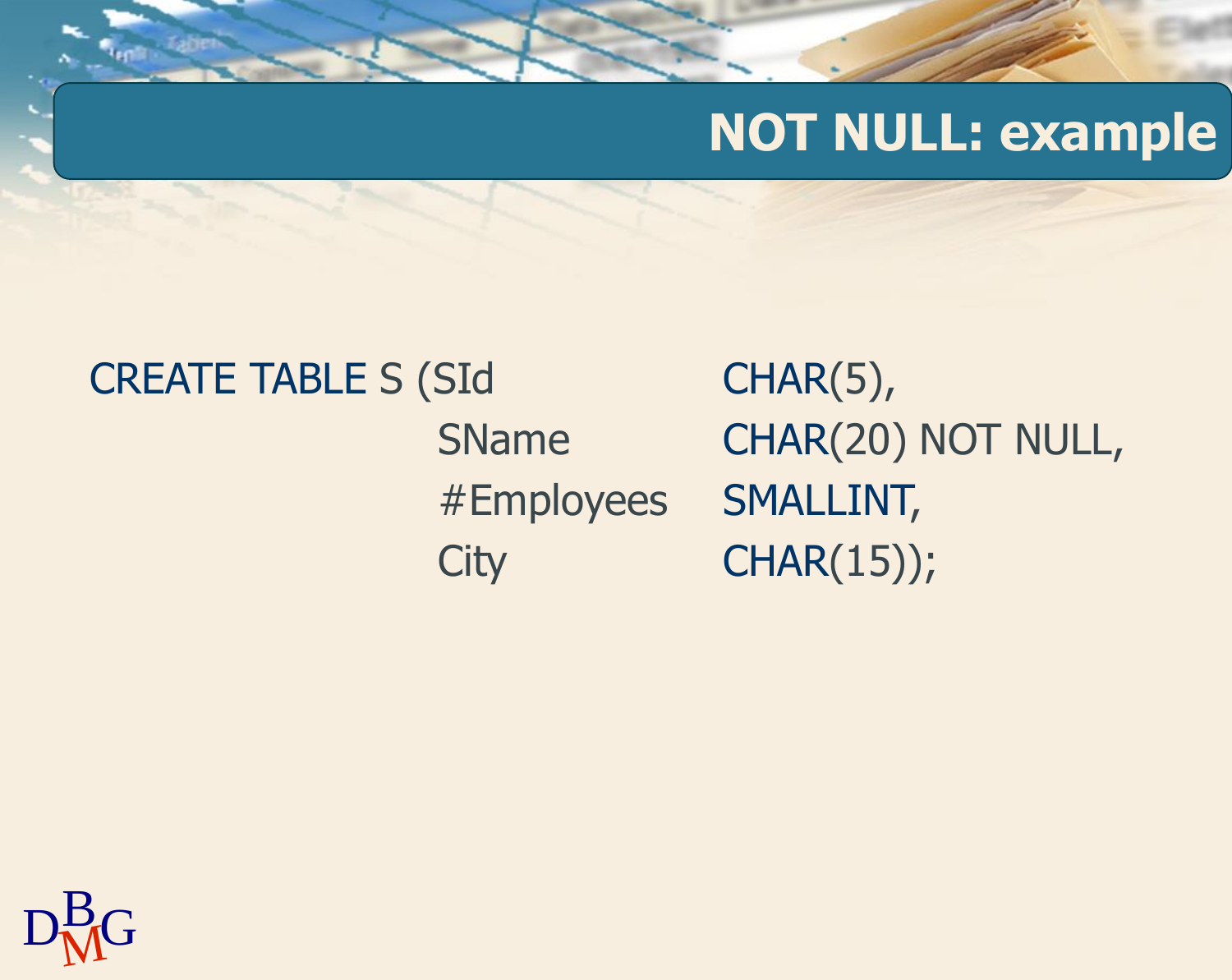#### **Uniqueness**

 $\Sigma$  An attribute or a set of attributes may not take the same value in different rows of the table

• for a single attribute

AttributeName Domain UNIQUE

• for one or more attributes

UNIQUE (AttributeList )

 $D<sub>M</sub>$ G  $\Sigma$  Repetition of the NULL value in multiple rows is allowed (it is seen as a different value in each row)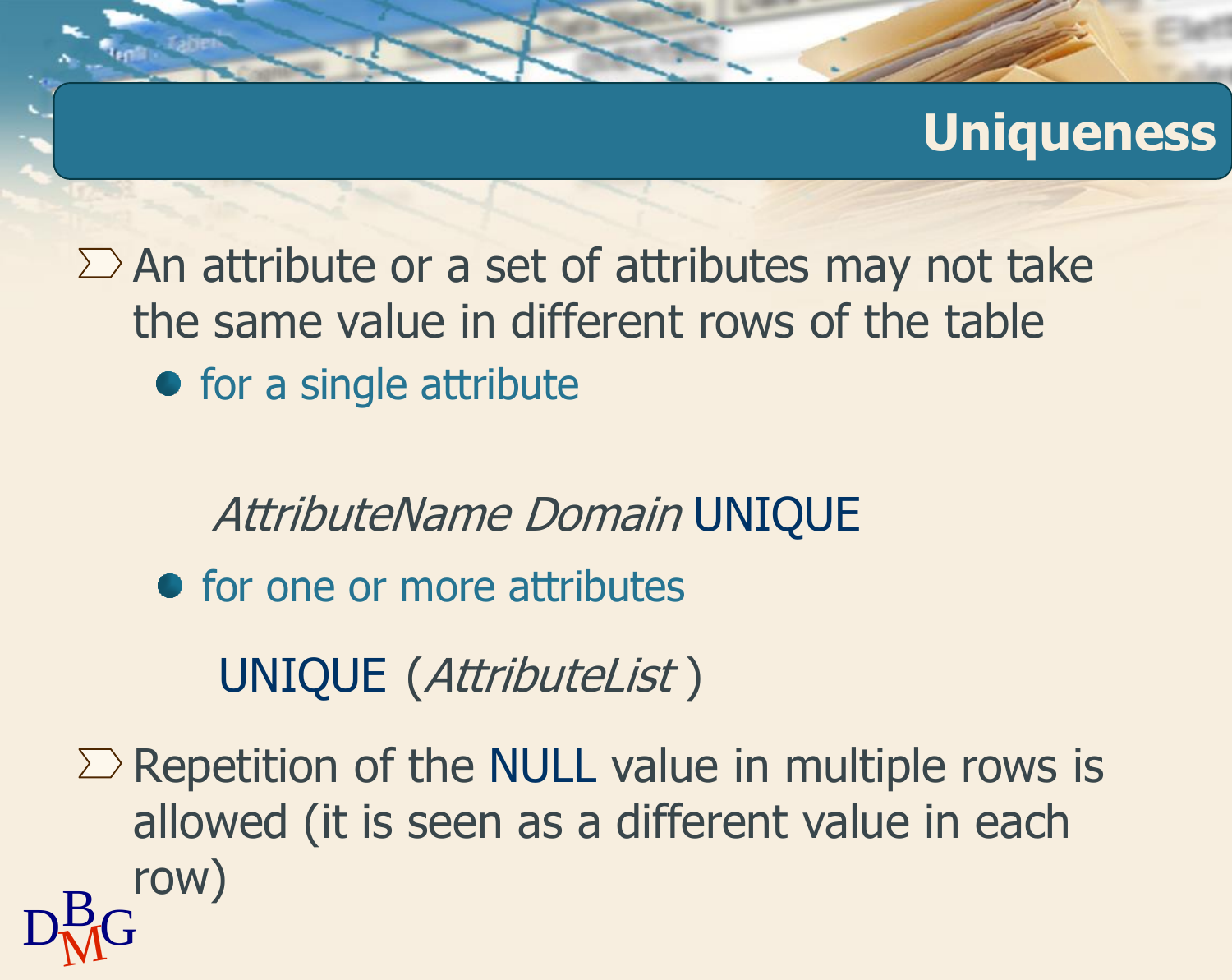#### **Candidate key**

 $\Sigma$  A candidate key is a set of attributes that may serve as a primary key

- it is unique
- it might not allow the NULL value
- $\Sigma$  The combination UNIQUE NOT NULL allows defining a candidate key that does not allow null values

AttributeName Domain UNIQUE NOT NULL

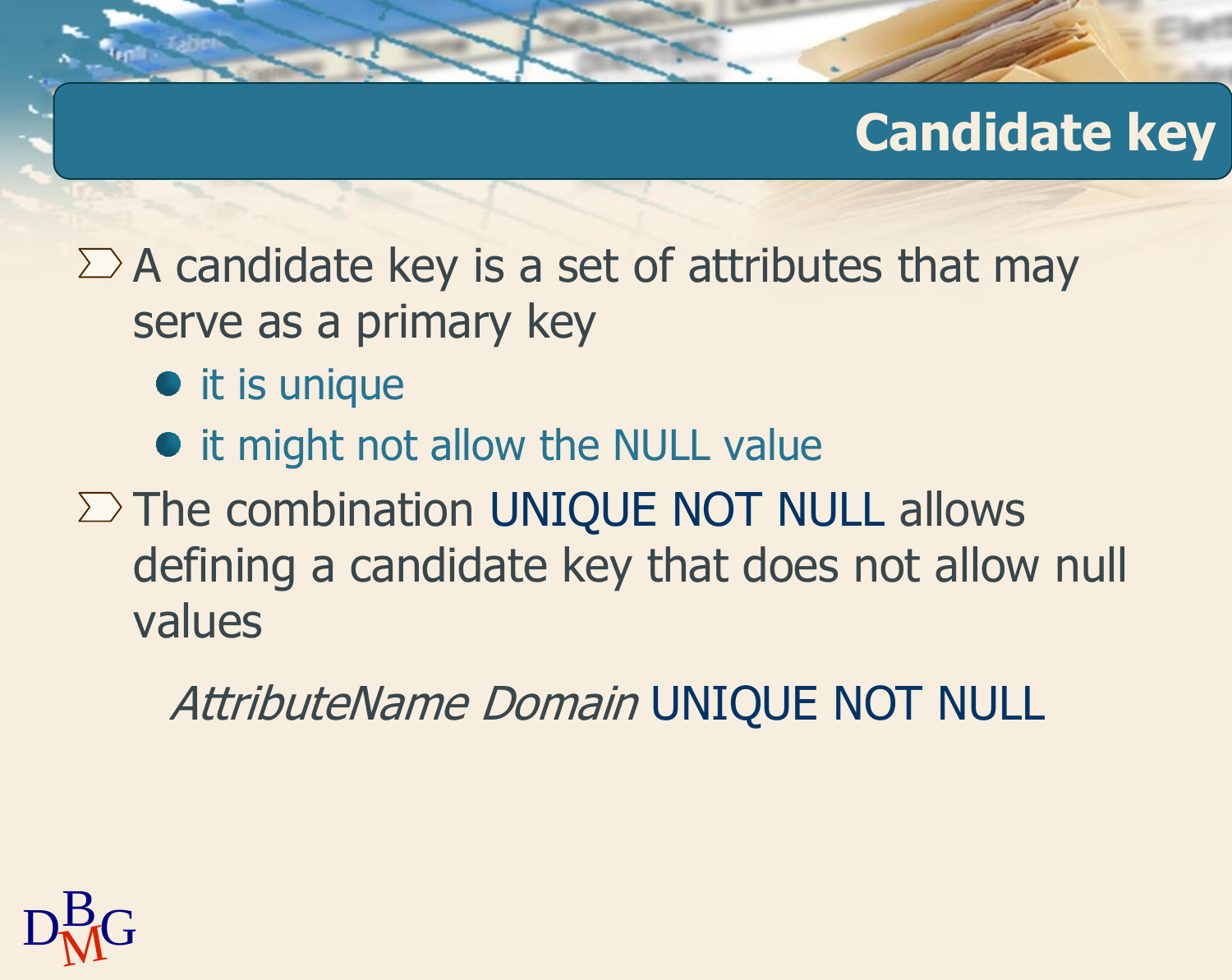#### **Uniqueness: example**

#### CREATE TABLE P (PId CHAR(6), PName CHAR(20) NOT NULL UNIQUE, Color CHAR(6), Size SMALLINT, Store CHAR(15));

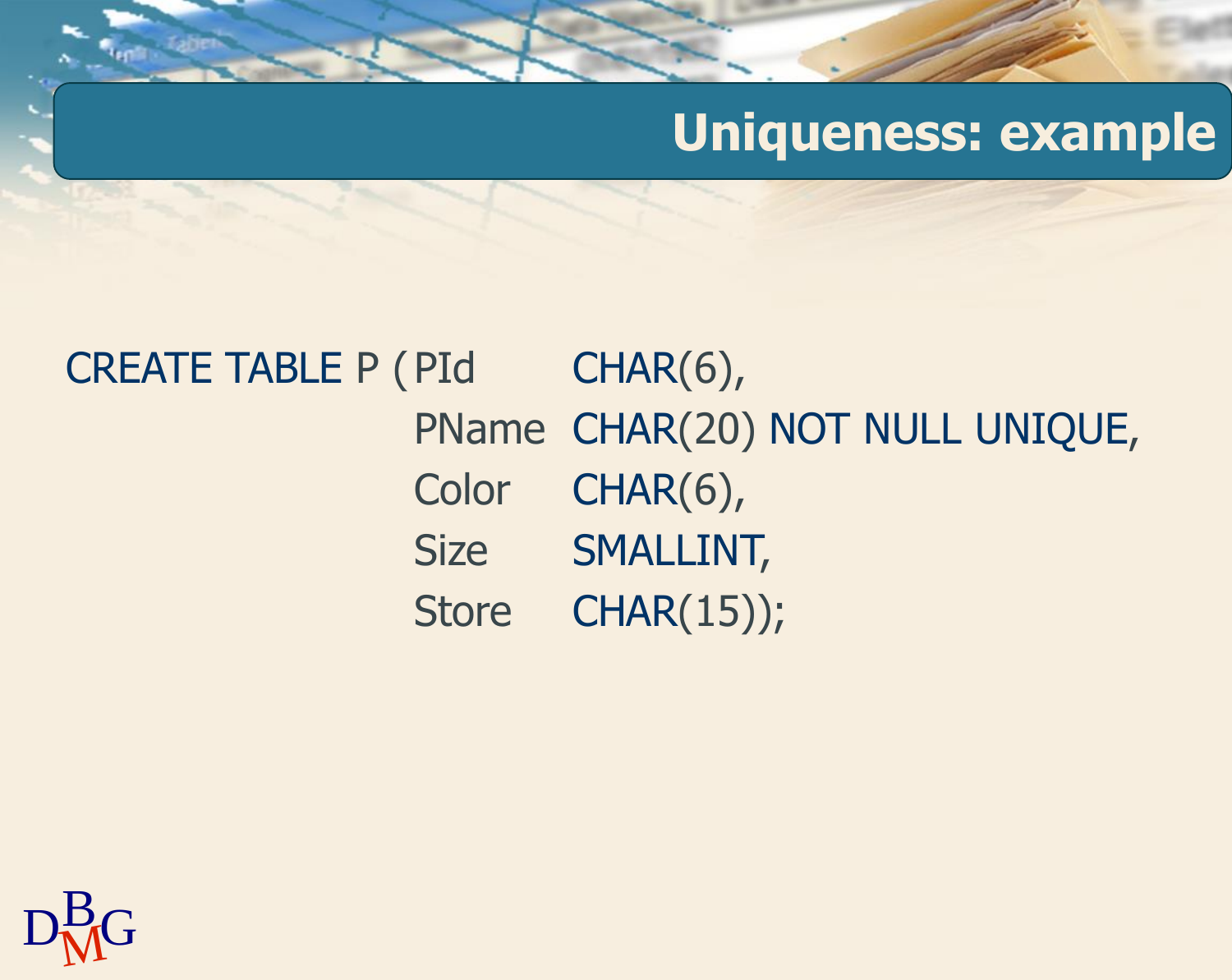#### **General tuple constraints**

 $\Sigma$  They allow expressing general conditions on each tuple

• tuple or domain constraints

AttributeName Domain CHECK (Condition)

• predicates allowed in the WHERE clause may be specified as a condition

 $\Sigma$  The database is correct if the condition is true

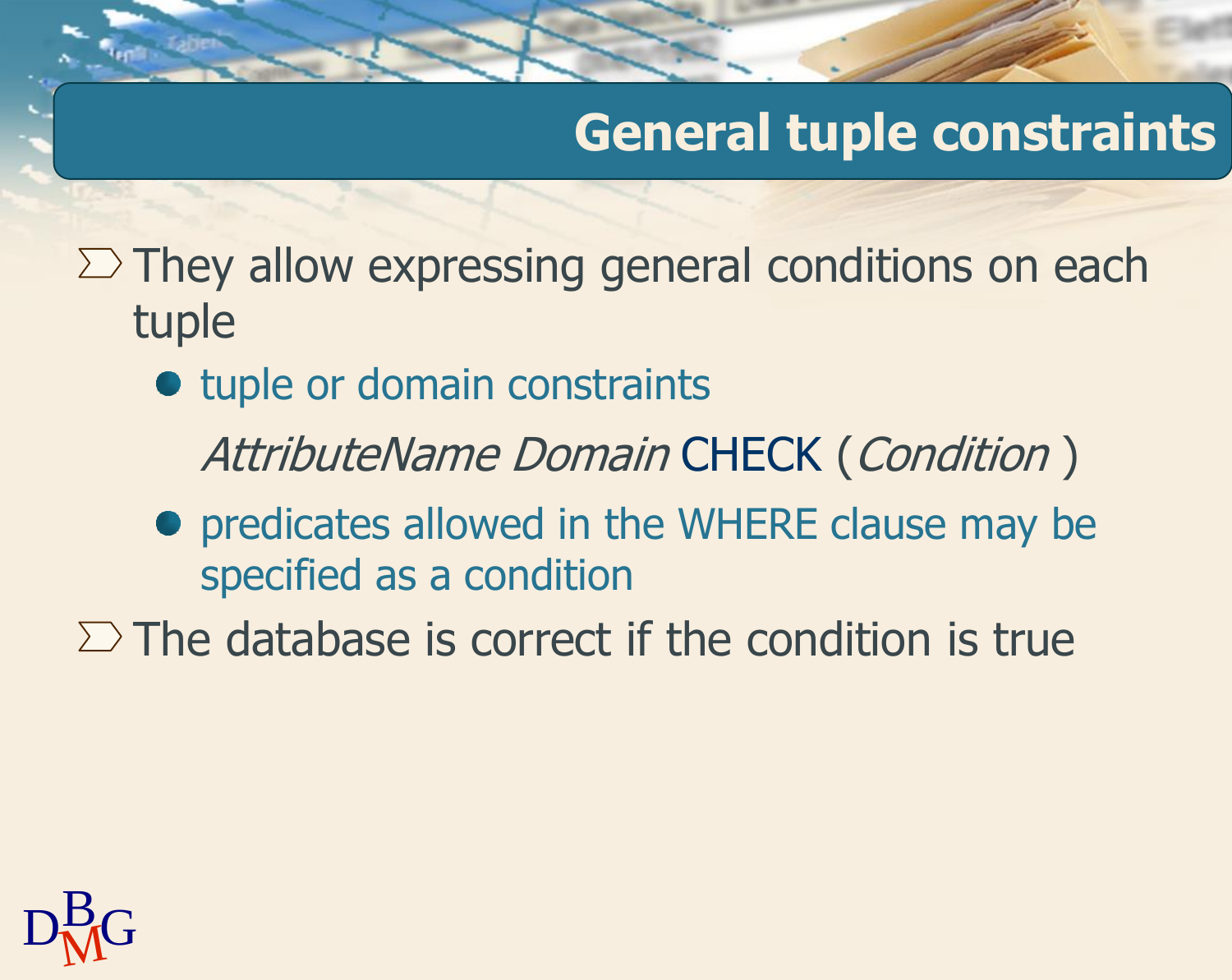**General tuple constraints: example**

# CREATE TABLE S (SId CHAR(5) PRIMARY KEY, SName CHAR(20) NOT NULL, #Employees SMALLINT CHECK (#Employees>0), City CHAR(15));

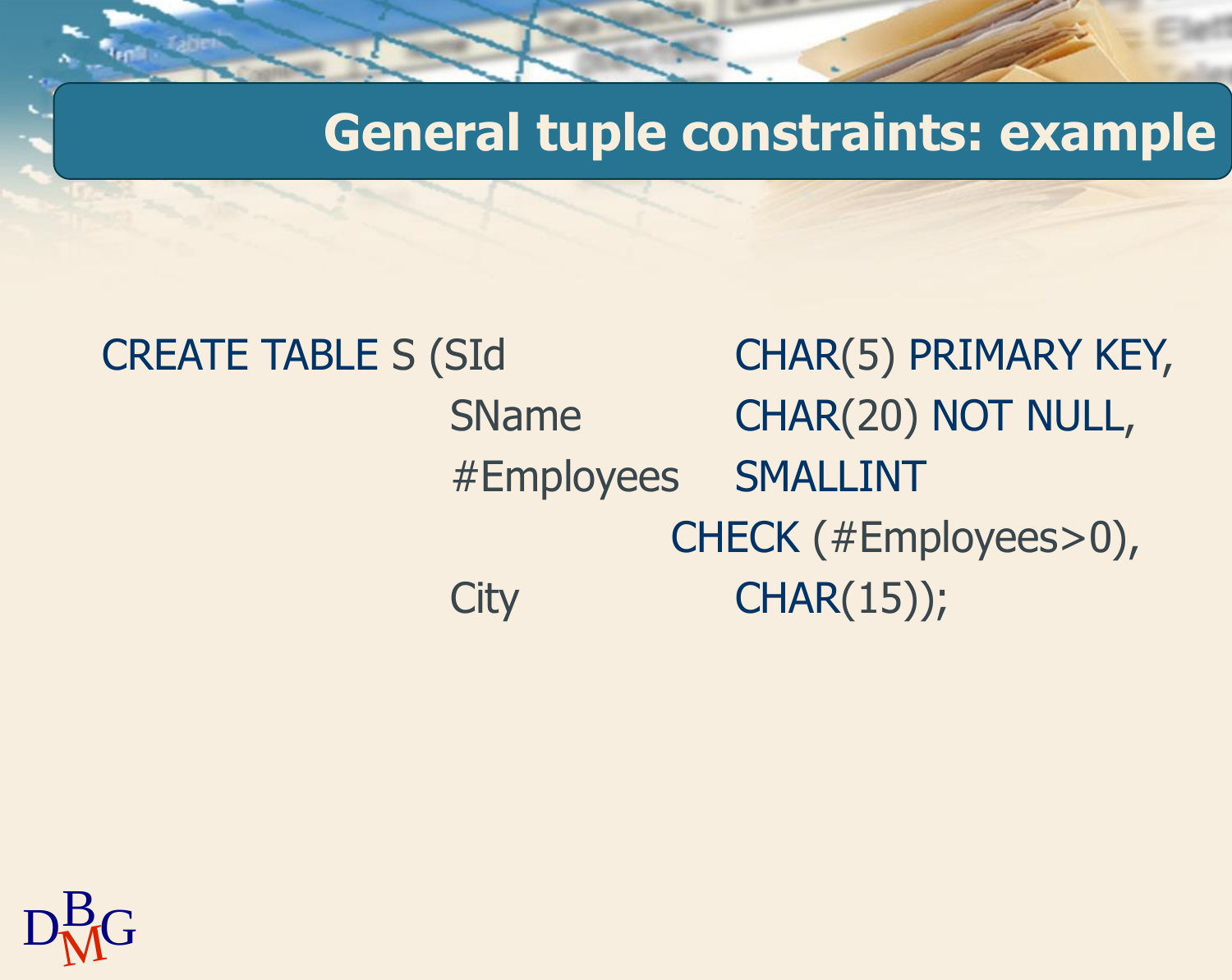#### **Referential integrity constraints**

 $\Sigma$  They allow managing relationships among tables through the values of the attributes

 $\Sigma$  Example



• column SId in SP may assume values that are already present in column SId in the S table

- SId in SP: referencing column (or foreign key)
- SId in S: referenced column (usually the primary key)

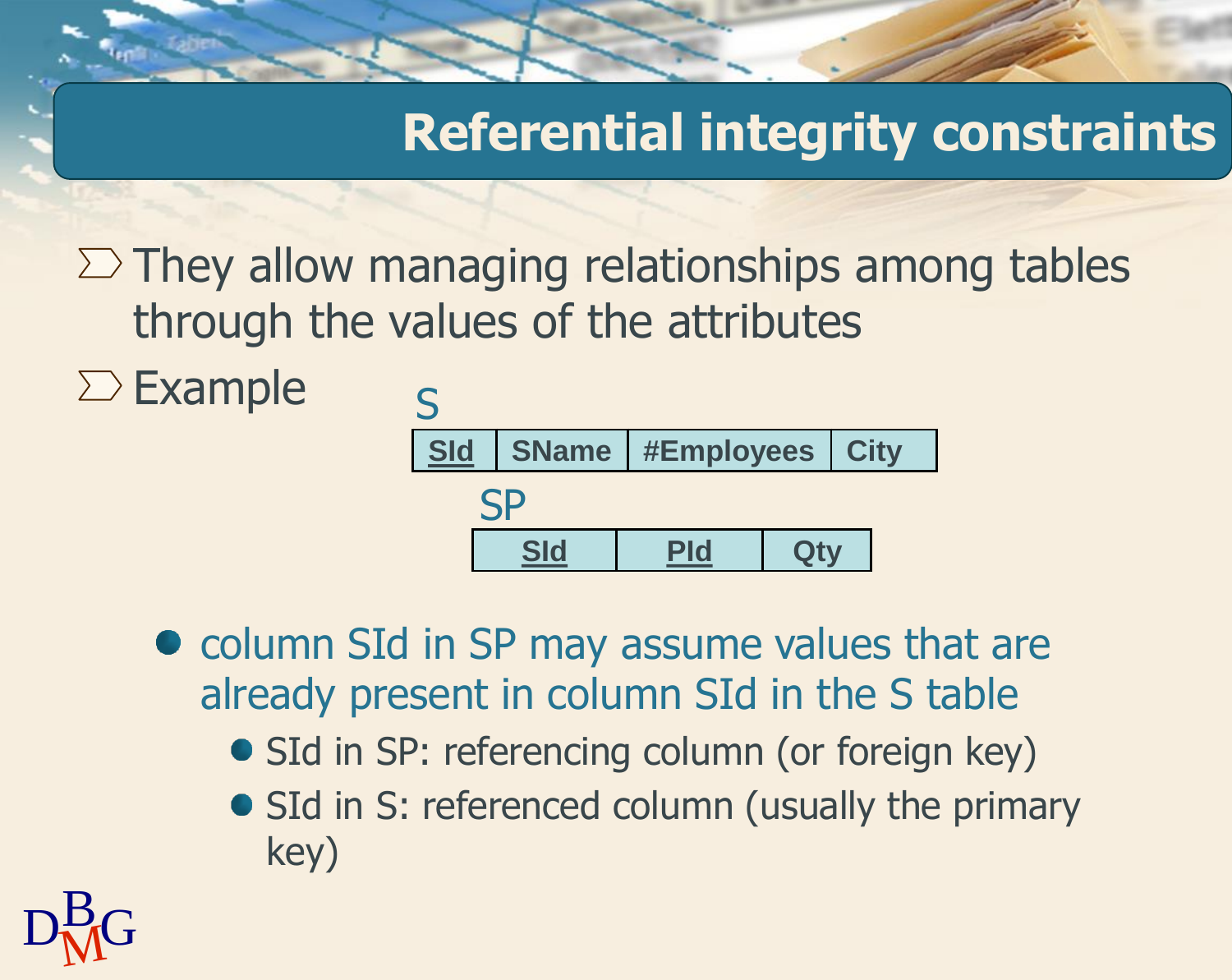#### **Foreign key definition**

 $\Sigma$  A foreign key is defined in the CREATE TABLE statement of the referencing table

FOREIGN KEY (ReferencingAttributeList ) **REFERENCES** TableName [(ReferencedAttributeList )]

 $\Sigma$  If referencing attributes have the same name as the referenced attributes, they may be omitted

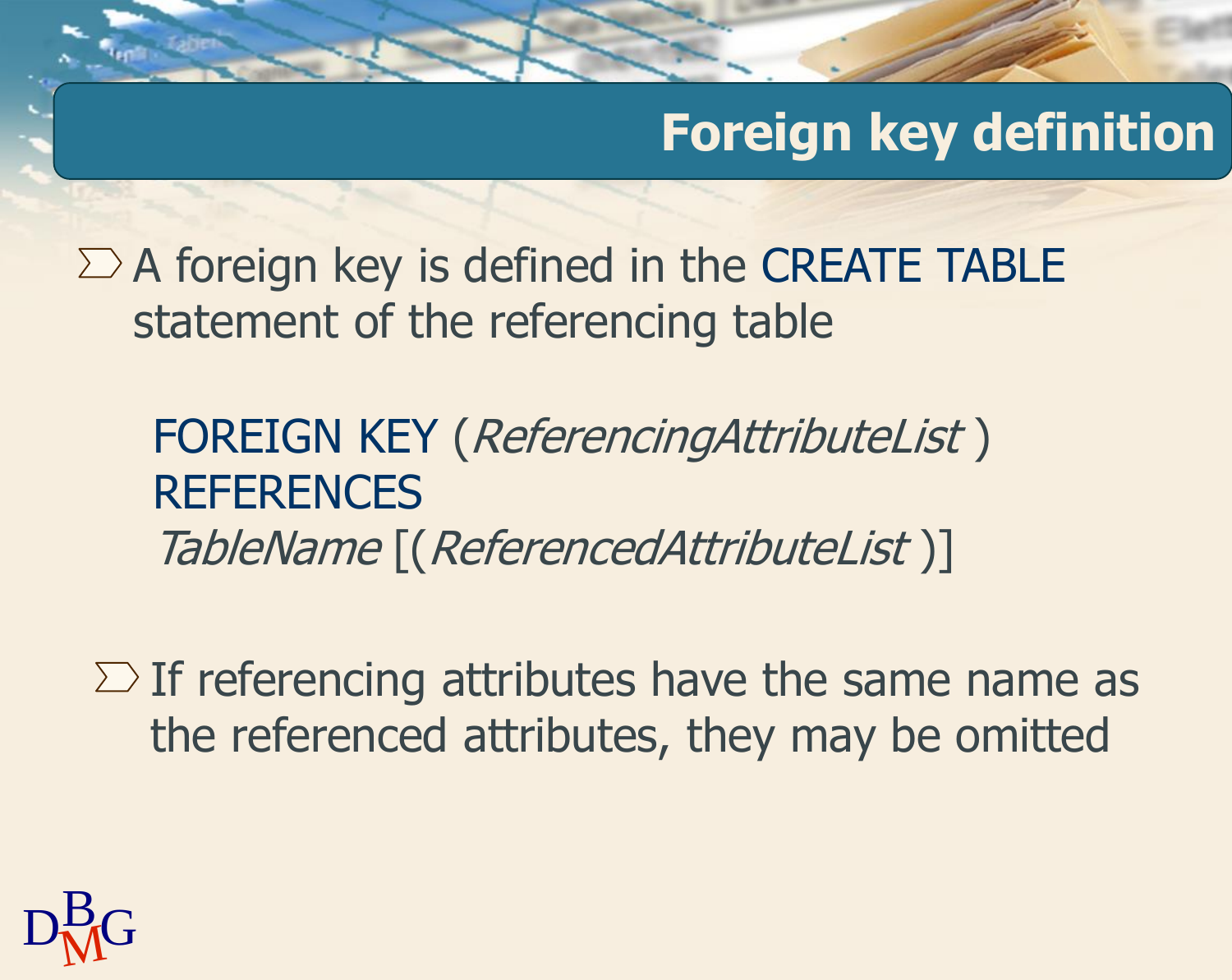## **Foreign key definition: example**

CREATE TABLE SP (SId CHAR(5), PId CHAR(6), Qty INTEGER, PRIMARY KEY (SId, PId), FOREIGN KEY (SId) REFERENCES S(SId), FOREIGN KEY (PId) REFERENCES P(PId));

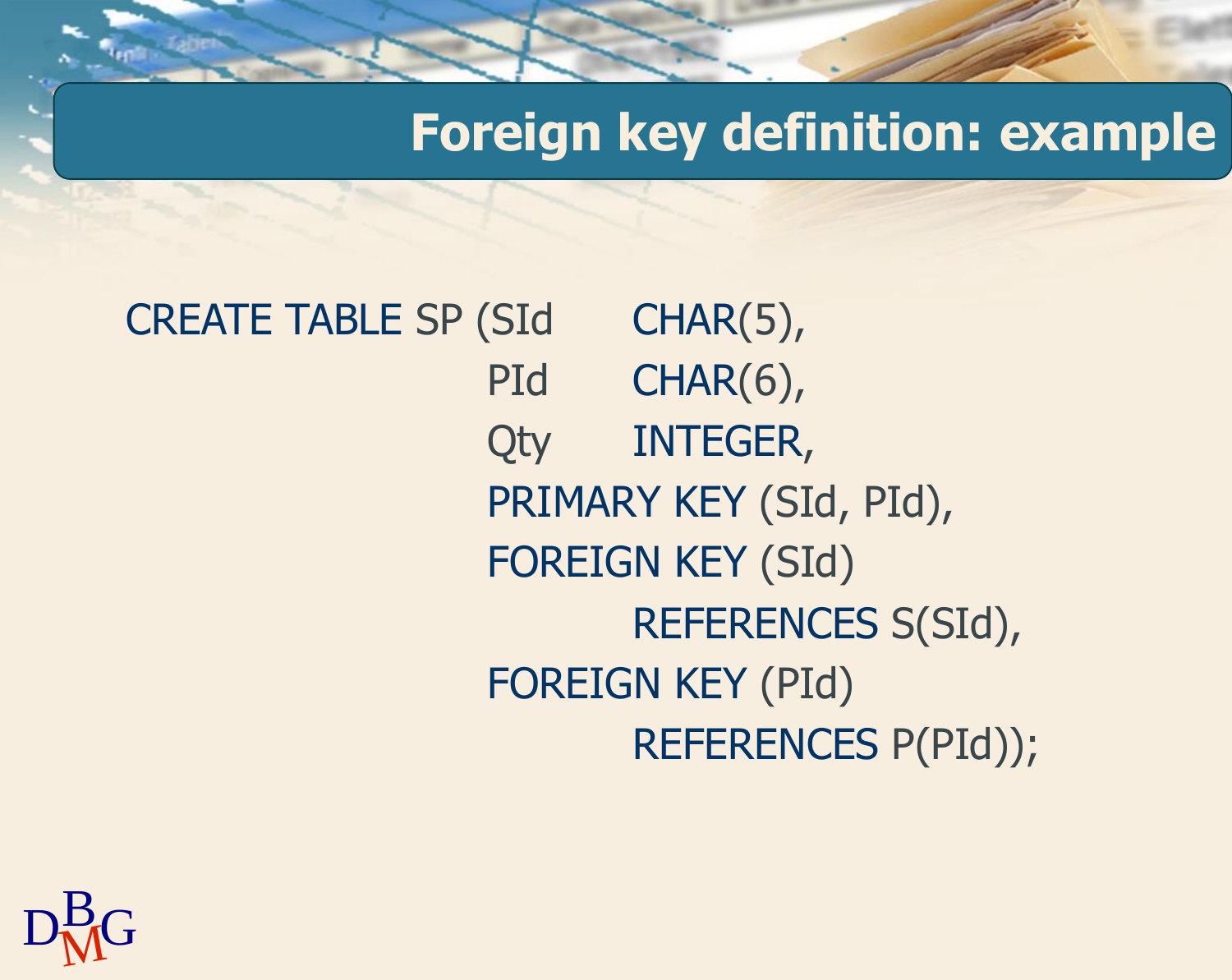#### **Constraint management: example no.1**

 $\sum$  SP (referencing table)

- insert (new tuple)-> No
- update (SId) -> No
- delete (tuple) -> Ok

 $\sum S$  (referenced table)

- insert (new tuple)-> Ok
- 
- update (SId) -> cascaded update (cascade)
- 
- delete (tuple) -> cascaded update (cascade) prevent action (no action)

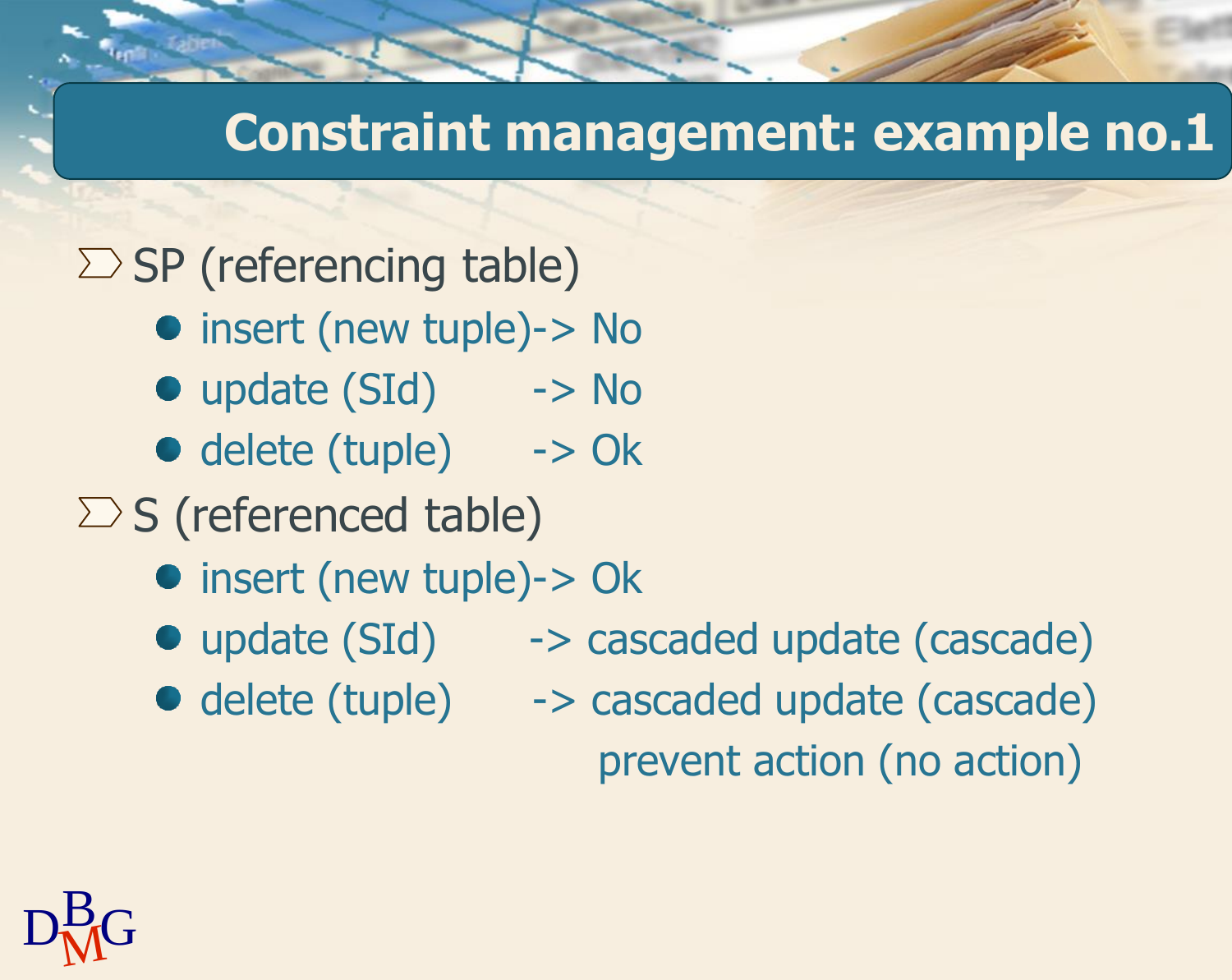**Constraint management: example no.2 (1/3)**

 $\Sigma$  Employees (EId, EName, City, DId)  $\Sigma$  Departments (DId, DName, City)

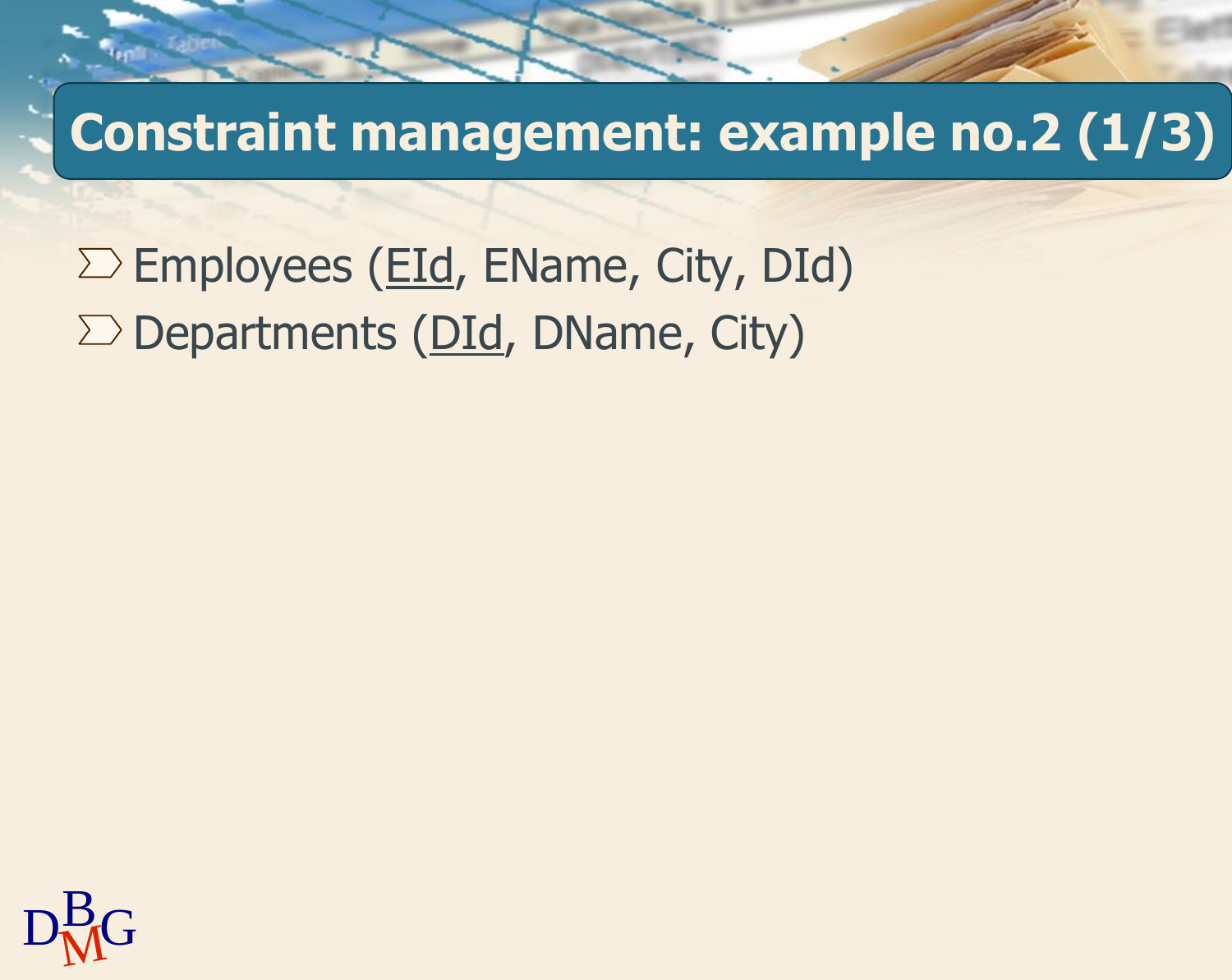# **Constraint management: example no.2 (2/3)**

 $\Sigma$  Employees (referencing table)

- insert (new tuple)-> No
- update (DId) -> No
- delete (tuple) -> Ok

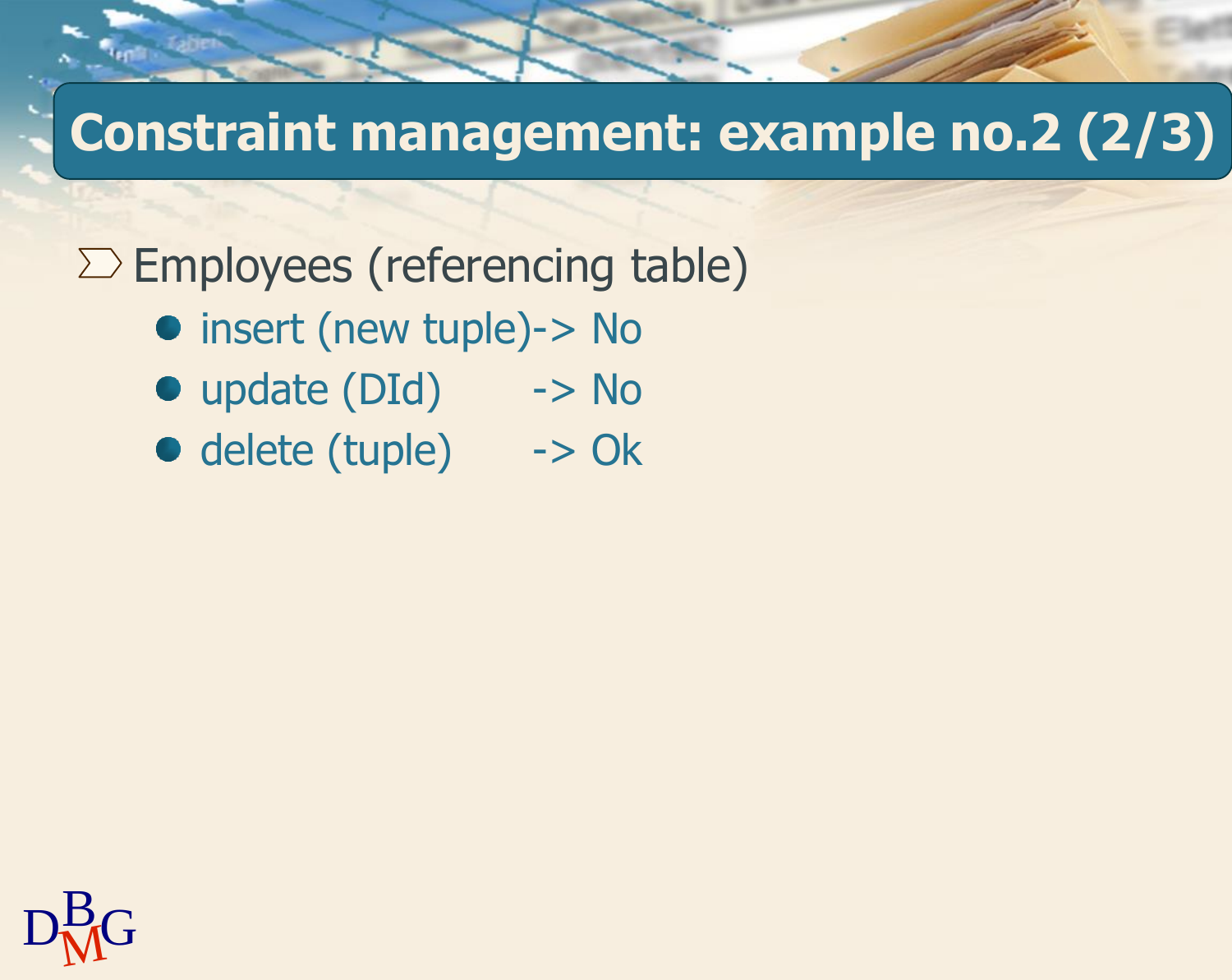#### **Constraint management: example no.2 (3/3)**

 $\Sigma$  Departments (referenced table)

- insert (new tuple)-> Ok
- 
- 
- update (DId) -> cascaded update (cascade)
- delete (tuple) -> cascaded update (cascade) prevent action (no action) set to unknown value (set null) set to default value (set default)

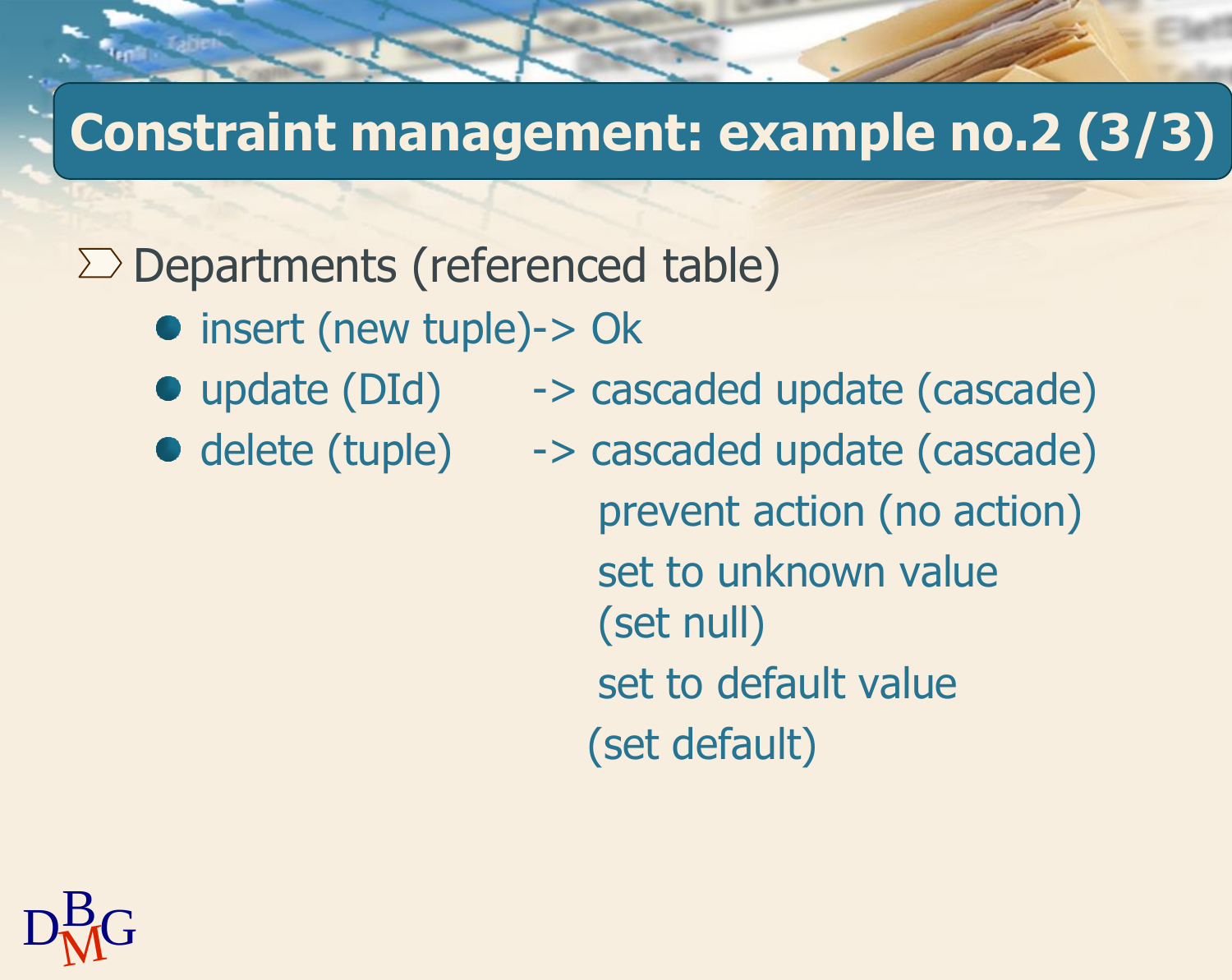#### **Constraint management policies (1/3)**

 $\Sigma$  Integrity constraints are checked after each SQL command that may cause their violation

 $\Sigma$  Insert or update operations on the referencing table that violate the constraints are not allowed

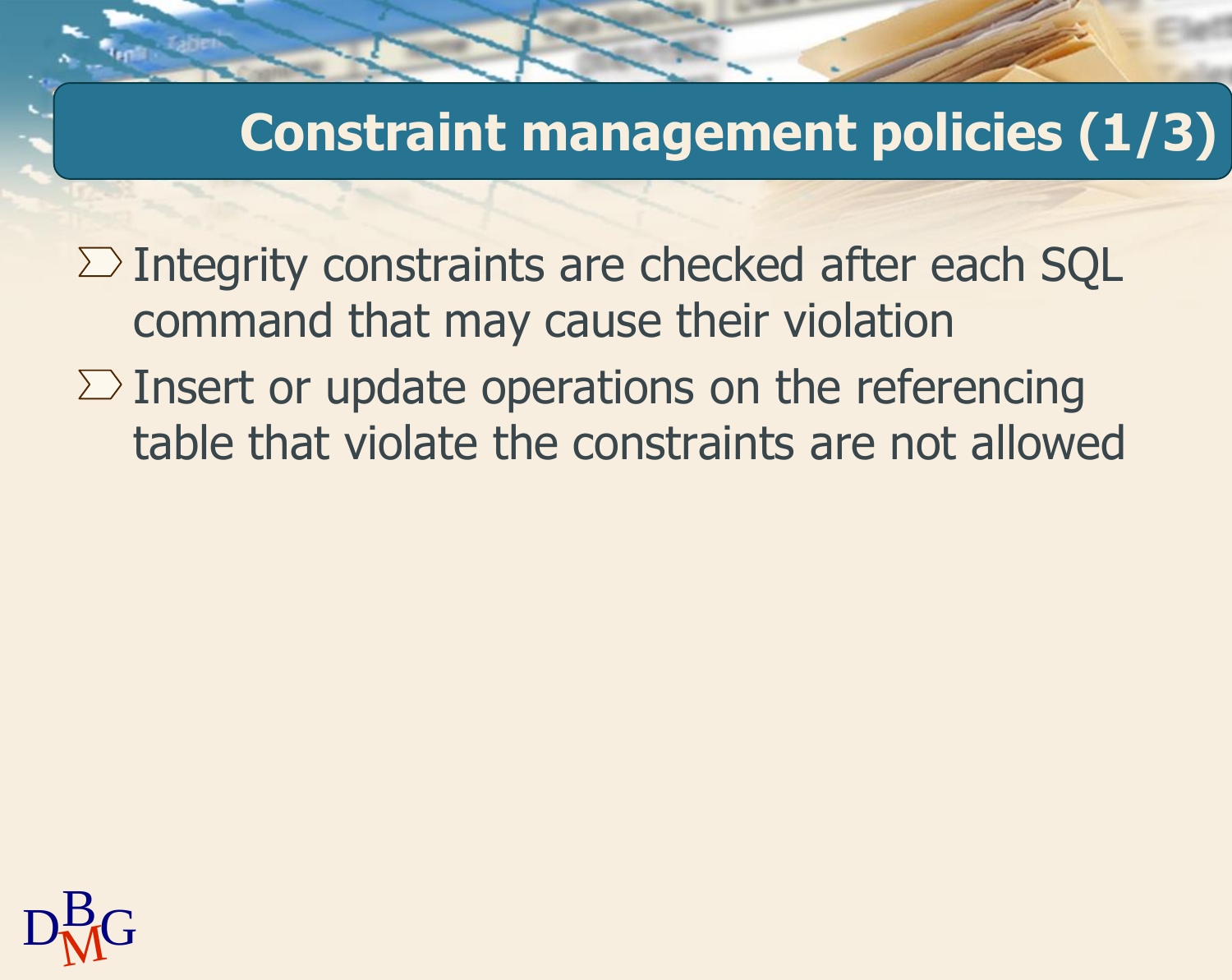#### **Constraint management policies (2/3)**

 $\Sigma$  Update or delete operations on the referenced table have the following outcome on the referencing table:

- CASCADE: the update or delete operation is propagated
- SET NULL/DEFAULT: a null or default value is set in the columns for the tuples whose values are no longer present in the referenced table
- NO ACTION: the offending action is not executed

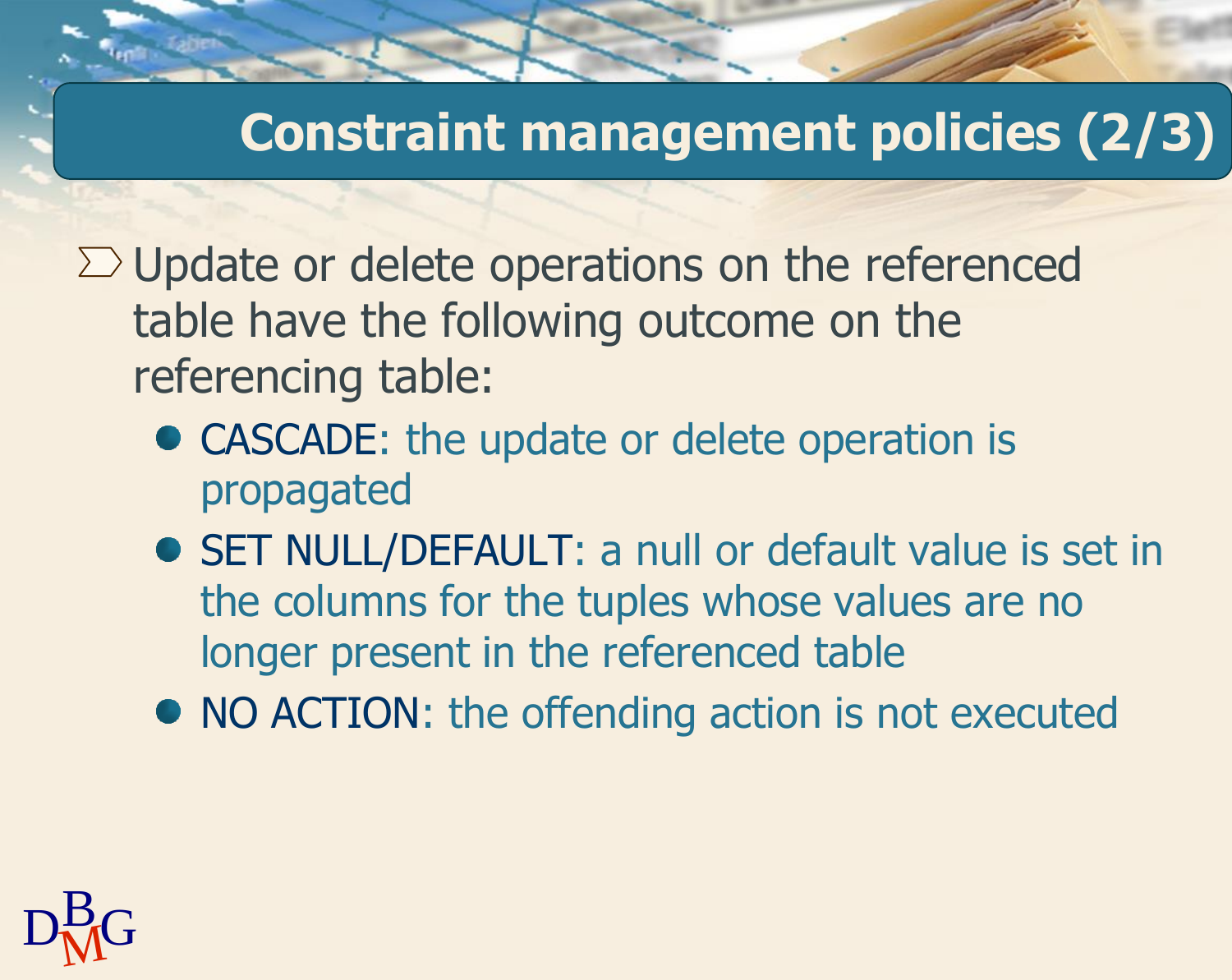**Constraint management policies (3/3)**

 $\Sigma$  In the CREATE TABLE statement of the referencing table

> FOREIGN KEY (ReferencingAttributeList ) **REFERENCES** TableName [(ReferencedAttributeList)] **[ON UPDATE** <CASCADE | SET DEFAULT | SET NULL | NO ACTION>] [ON DELETE <CASCADE | SET DEFAULT | SET NULL | NO ACTION>]

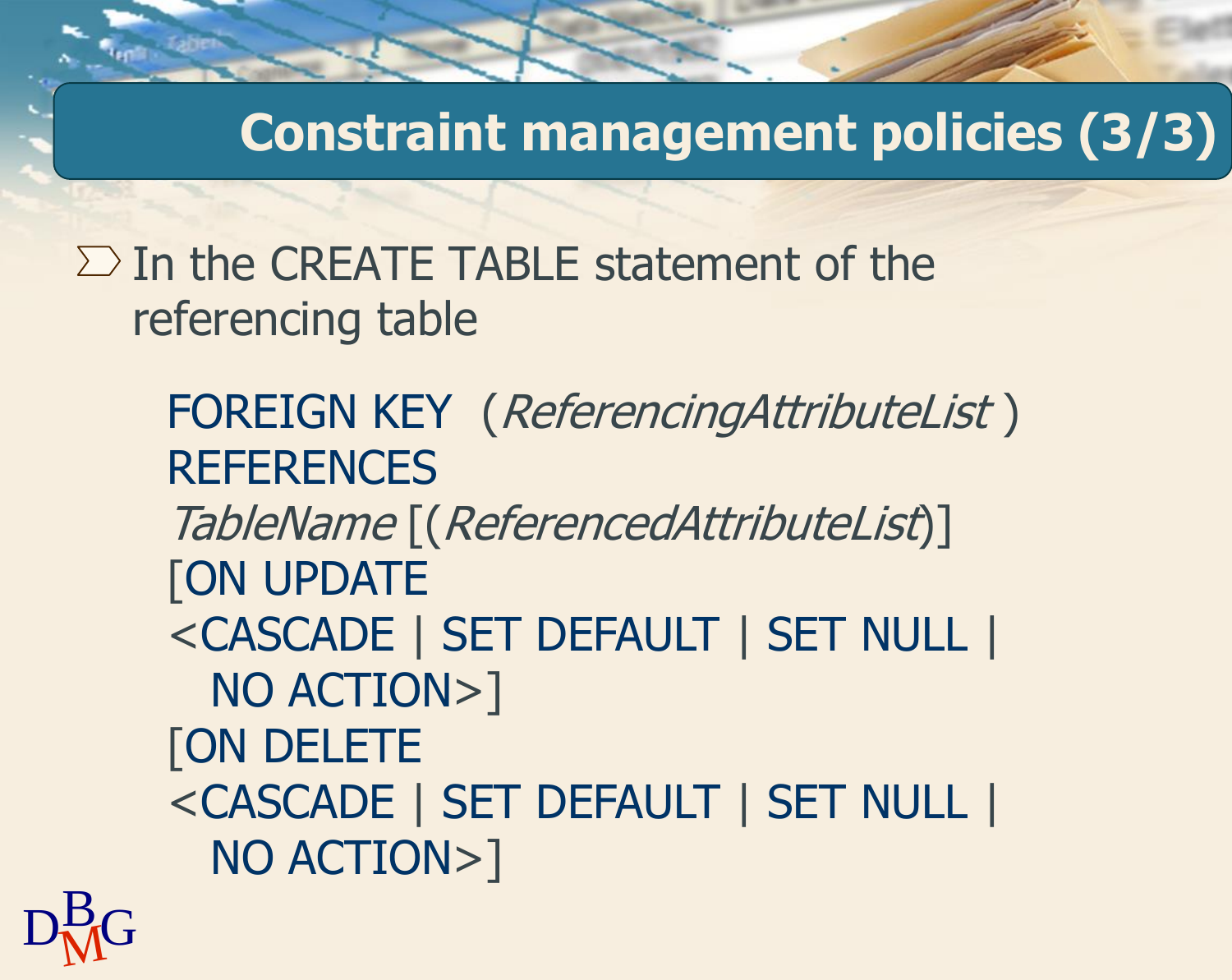# **Example database (1/4)**

 $\sum$  supplier and product DB

#### • table P: it describes available products

- **•** primary key: PId
- the product name may not assume null or duplicate values
- size is always greater than zero
- table S: it describes suppliers
	- primary key: SId
	- the supplier name may not assume null or duplicate values
	- the number of employees is always greater than zero

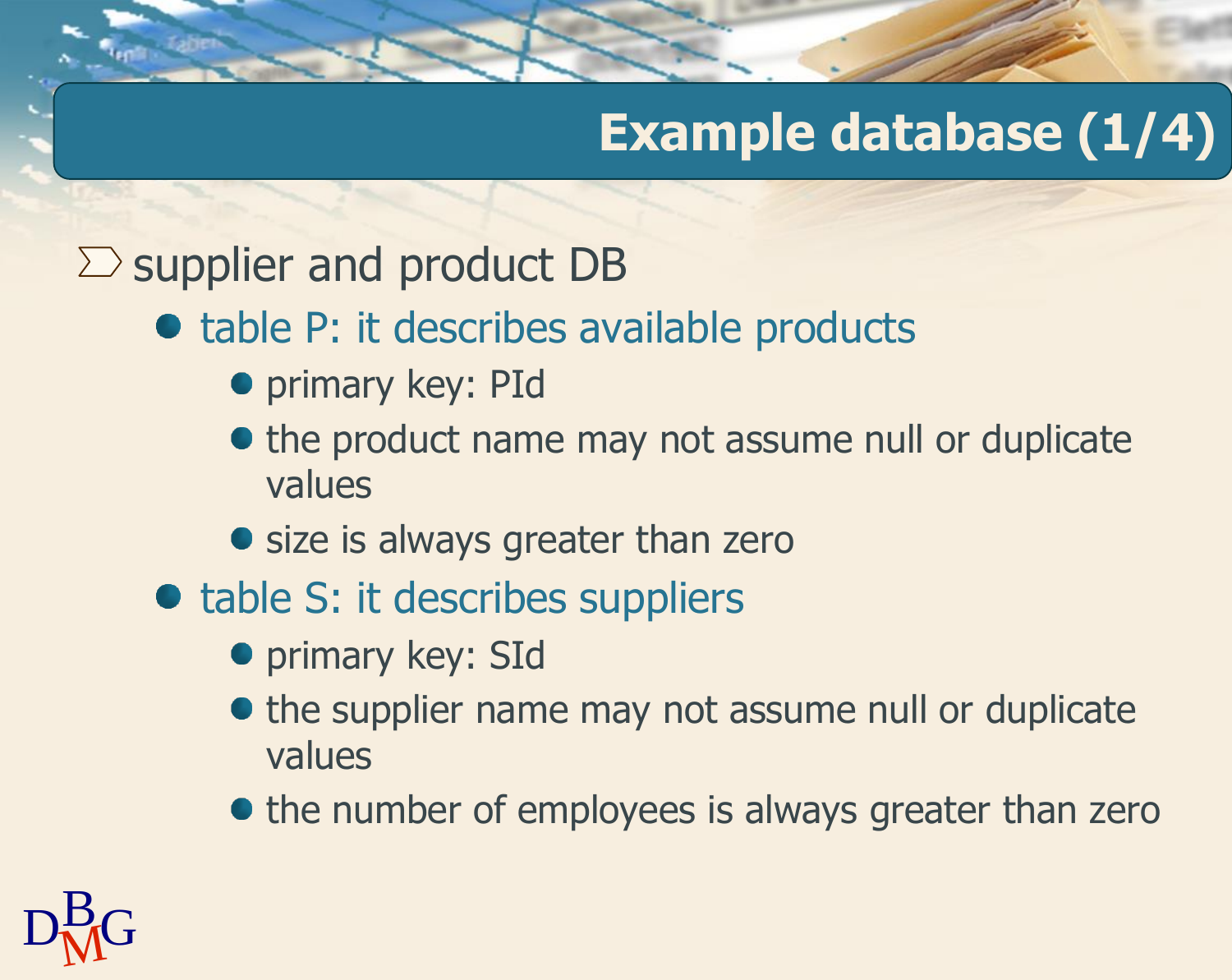# **Example database (1/4)**

#### $\sum$  supplier and product DB

- table SP: it describes supplies, by relating products to the suppliers that provide them
	- primary key: (SId, PId)
	- quantity may not assume the null value and is greater than zero
	- referential integrity constraints

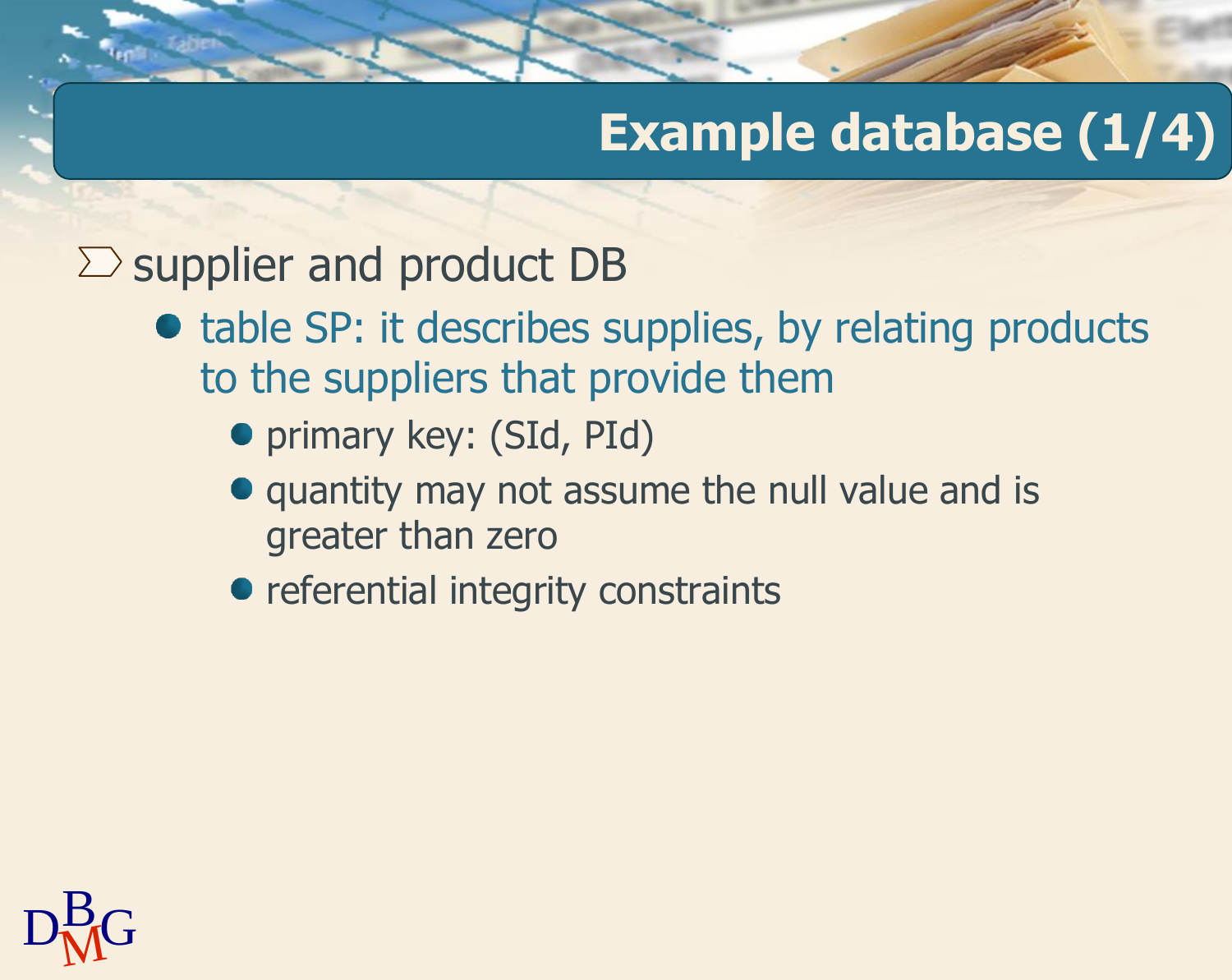### **Example database (2/4)**

CREATE TABLE P (PId CHAR(6) PRIMARY KEY,

PName CHAR(20) NOT NULL UNIQUE, Color CHAR(6), Size SMALLINT CHECK (Size  $> 0$ ), Store CHAR(15));

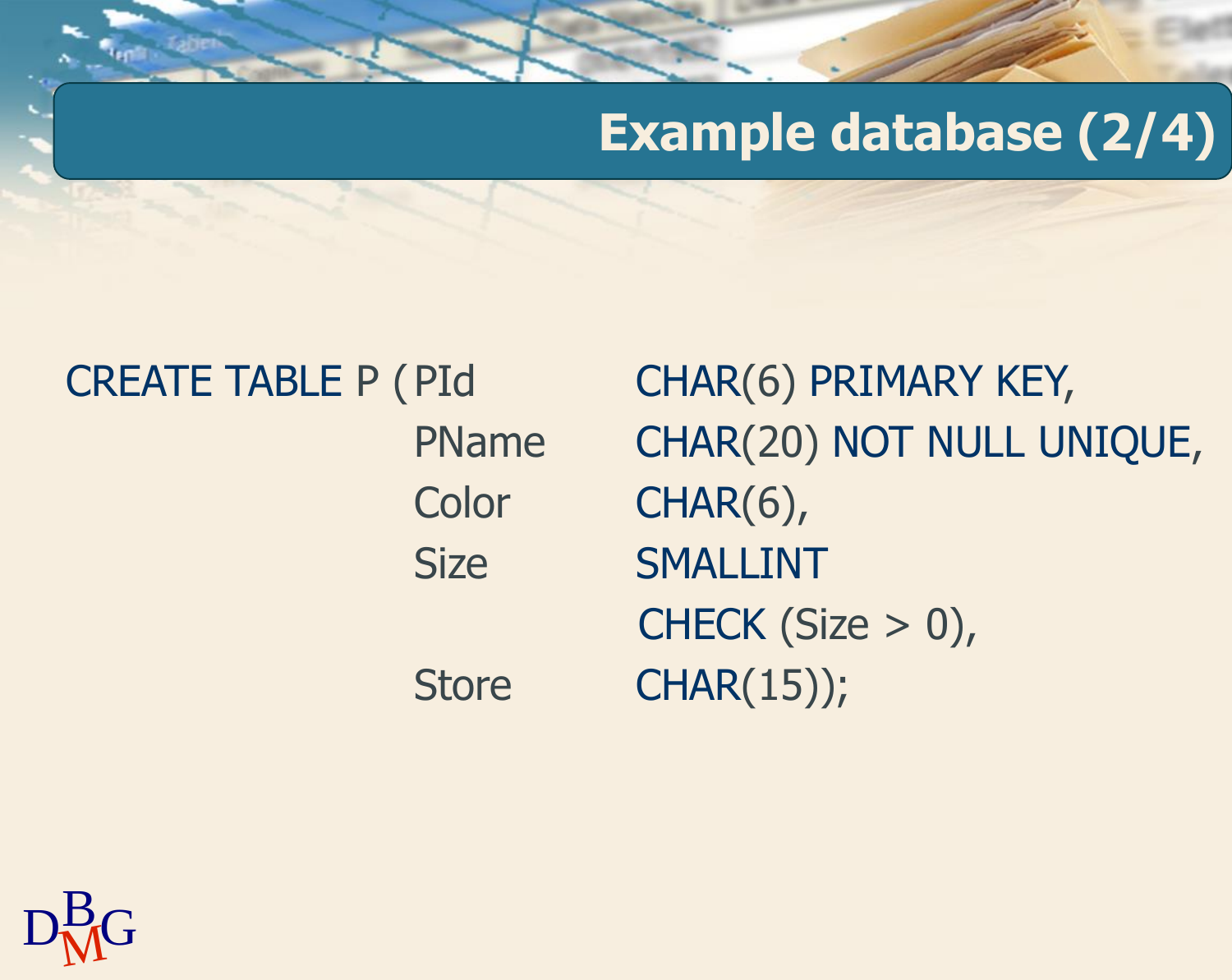### **Example database (3/4)**

## CREATE TABLE S (SId CHAR(5) PRIMARY KEY, SName CHAR(20) NOT NULL UNIQUE, #Employees SMALLINT CHECK (#Employees>0), City CHAR(15));